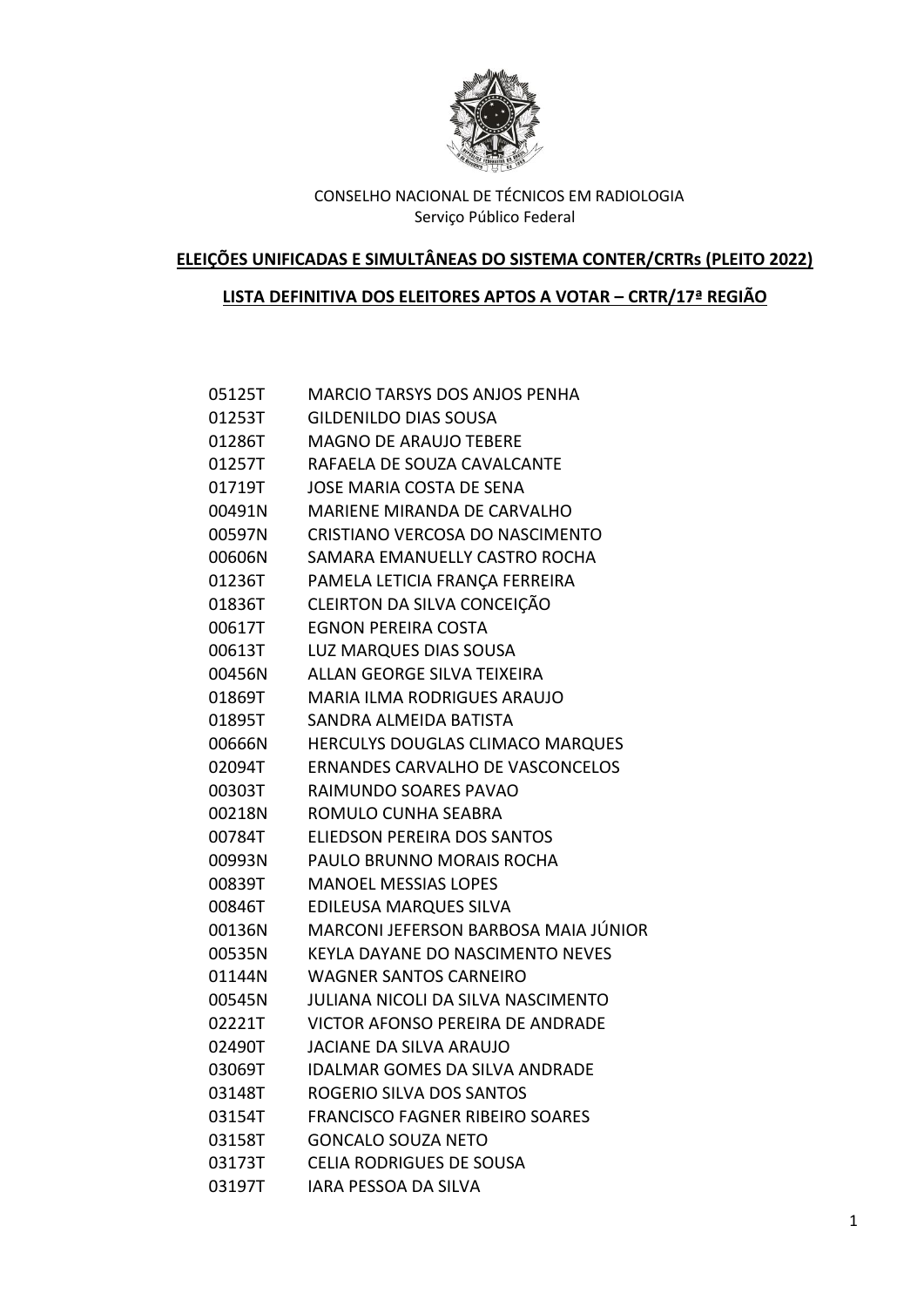

| 03200T  | <b>CLEICIANE COSTA NUNES</b>           |
|---------|----------------------------------------|
| 01575T  | <b>CLEOMAR NEVES CARNEIRO</b>          |
| 01718T  | <b>FELIPE SILVA BRAGA</b>              |
| 00578N  | LUKAS MAXWELL OLIVEIRA DE ABREU        |
| 00588N  | <b>LORENA ARRAIS LIMA</b>              |
| 02347T  | RAFAEL DO CARMO FERREIRA               |
| 00101T  | JOÃO BARBOSA CORREA                    |
| 01010N  | EVANALDO DA SILVA LIRA                 |
| 02535T  | JOÃO DE SOUSA LEITÃO                   |
| 00653N  | LUCAS CAETANO CASTELO BRANCO           |
| 02541T  | MARTA DIAS DE OLIVEIRA                 |
| 00819T  | CRIZONIA RAQUEL PEREIRA DA SILVA       |
| 02487T  | <b>IZANE MARIA LOPES CARDOSO REIS</b>  |
| 02902T  | RAIMUNDA SANTOS CRUZ                   |
| 00400N  | ANTONIO JOSÉ DOS SANTOS SOUSA          |
| 01768T  | RITA DE KASSIA LIMA FERREIRA           |
| 015505T | <b>KEMUEL RIBEIRO DE SOUZA</b>         |
| 02560T  | <b>JOSE BORGES MARTINS</b>             |
| 02907T  | DANIELA ABRAHAM MACIEL                 |
| 00142N  | <b>EDUARDO NUNES DOS SANTOS</b>        |
| 00447N  | <b>RODRIGO BORGES CAMPOS</b>           |
| 00025N  | <b>MAYA PINTO MEIRELES</b>             |
| 01557T  | <b>ISABEL CRISTINA MENDES CARVALHO</b> |
| 01574T  | <b>CLAUSON FONSECA SAMPAIO</b>         |
| 00222N  | <b>TERESINHA PERES DE ABREU BASTOS</b> |
| 01741T  | SILVAN DA LUZ CARNEIRO                 |
| 01742T  | <b>JONAS DA COSTA</b>                  |
| 01743T  | <b>JOSSANDRO ANDRE AGUIAR E SILVA</b>  |
| 00593N  | DENYS WANDERSON PEREIRA FRAZAO         |
| 02579T  | HELTON MARCOS DE MOURA SOUSA           |
| 01771T  | SUELLEN DA SILVA GARCIA PINHEIRO       |
| 00634N  | ADALTON FERREIRA GUIMARÃES             |
| 01552T  | <b>FERNANDO FERRARO</b>                |
| 01544T  | <b>VANDERLAN FERNANDES DO LAGO</b>     |
| 03384T  | KARLA RAFAELA NEVES PEREIRA            |
| 03428T  | KEVIN RAVELL DE OLIVEIRA RODRIGUES     |
| 03454T  | <b>JOEL FERREIRA MEIRELES</b>          |
| 00054T  | PEDRO PEREIRA FILHO                    |
| 01818T  | <b>ROBERT MENDES BANHOS</b>            |
| 00908N  | UBIRAJARA CARDOSO ROCHA                |
| 01821T  | CARLOS ALBERTO BARROS RIBEIRO JÚNIOR   |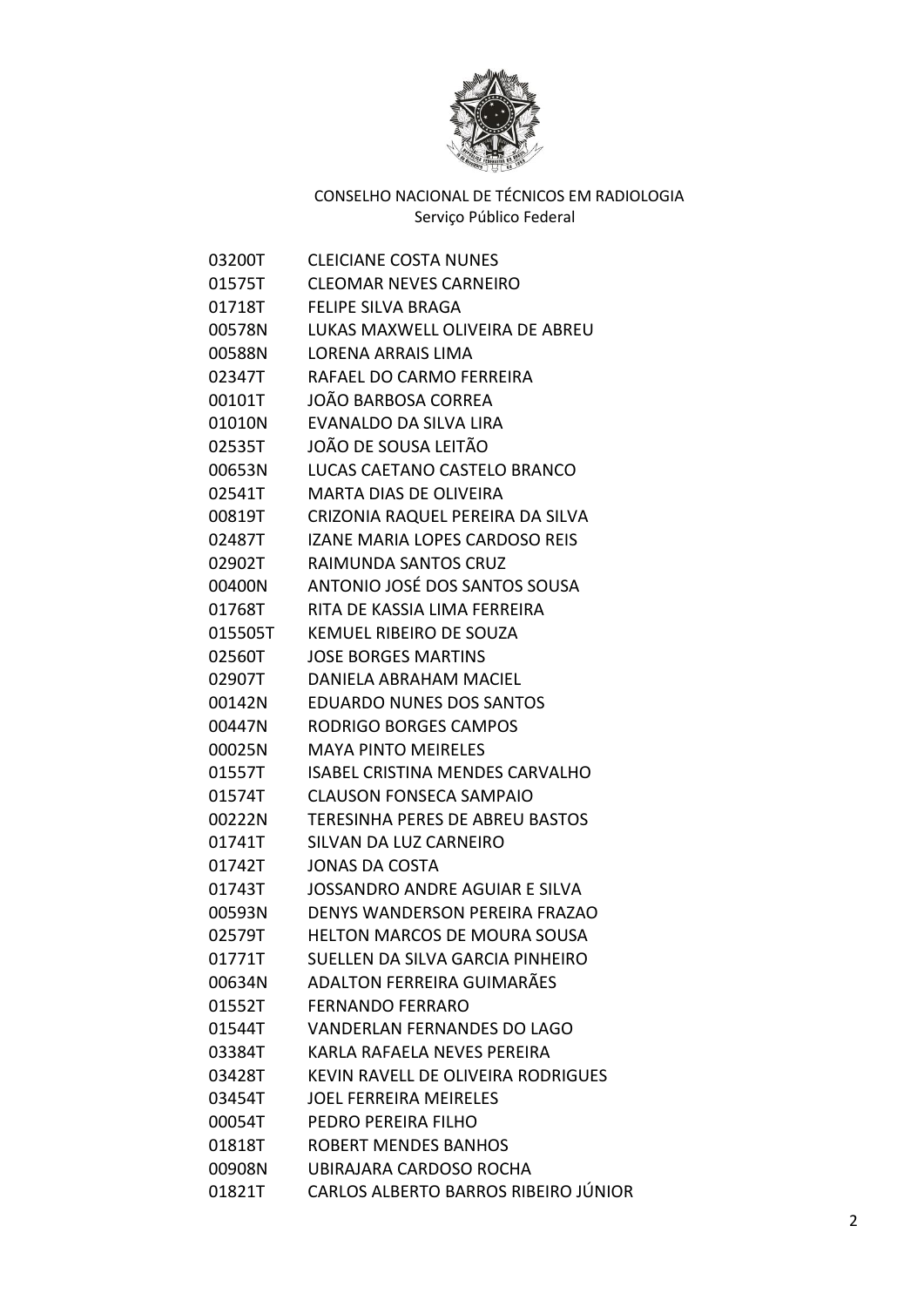

| 00057T | <b>ANTONIO CARLOS DE PADUA SANTOS</b>   |
|--------|-----------------------------------------|
| 00059T | SILVIA MARIA CASTRO AZEVEDO             |
| 00065T | SONIA MARIA SILVA SANTOS                |
| 00060T | <b>FABIANE ARAUJO</b>                   |
| 00061T | CARLA ADRIANA MARINHO VEIGA             |
| 00062T | <b>VALDEMAR LOPES</b>                   |
| 00034A | <b>MARCELINA ANDRADE</b>                |
| 00732T | LEUDILENE BARROSO DE SOUSA TEIXEIRA     |
| 00381N | MARIA DO SOCORRO SANTOS GALDINO         |
| 01681T | DAVID CARDOSO DA SILVA                  |
| 00066T | WILLIAN ANDRELINO PACHECO FILHO         |
| 01607T | <b>GLAYDIMAR FERREIRA VIDAL</b>         |
| 00075T | ILKA DO ROSÁRIO PRAZERES SANTOS BELFORT |
| 01235T | LEONILDE PIRES ARAUJO DUTRA             |
| 00228N | EDUARDO RIBEIRO DE SOUSA                |
| 00584N | RENATA TEIXEIRA LAGES                   |
| 01593T | <b>WOELLINTON FERREIRA MENDES</b>       |
| 01306T | <b>CASSIO BRUNO SEREJO LOPES</b>        |
| 01735T | JESUILMA PEREIRA DA SILVA               |
| 01907T | DOUGLAS DE OLIVEIRA CARVALHO            |
| 02610T | <b>ACAUA DOS SANTOS ARAUJO</b>          |
| 02628T | <b>JOSE RAIMUNDO FARIAS</b>             |
| 02721T | DANIEL REIS SANTOS                      |
| 02755T | ANDERSON DA COSTA ROCHA                 |
| 02757T | DANIEL MOREIRA DE MARIA                 |
| 02760T | PAULO CESAR MARTINS SILVA               |
| 00087T | <b>ALBERTO SANTOS VIEIRA</b>            |
| 00092T | ANA MARIA NASCIMENTO PEREIRA            |
| 00759N | <b>THYAGO SOARES PAZ</b>                |
| 02664T | LYVIA MOREIRA LIMA CARIBE               |
| 00102T | MILSON DE OLIVEIRA MARTINS              |
| 00910T | PEDRO JORGE CORREA DA SILVA             |
| 02886T | ALYSSON JAMES RODRIGUES FERREIRA        |
| 02923T | <b>GLEIZY SANTOS LUZ</b>                |
| 00173T | JOSE MESSIAS BRITO DE ALMEIDA           |
| 00180N | RONALDO COSTA CABRAL                    |
| 00194N | RONALDO SILVA DOS BANHOS                |
| 01954T | MONICA PEREIRA DA SILVA FONSECA         |
| 01986T | ROMULO CASSIO MADEIRA SILVA             |
| 01990T | RAFAELA PEREIRA RODRIGUES               |
| 02694T | LUCIENE EDITH DINIZ DA PAZ              |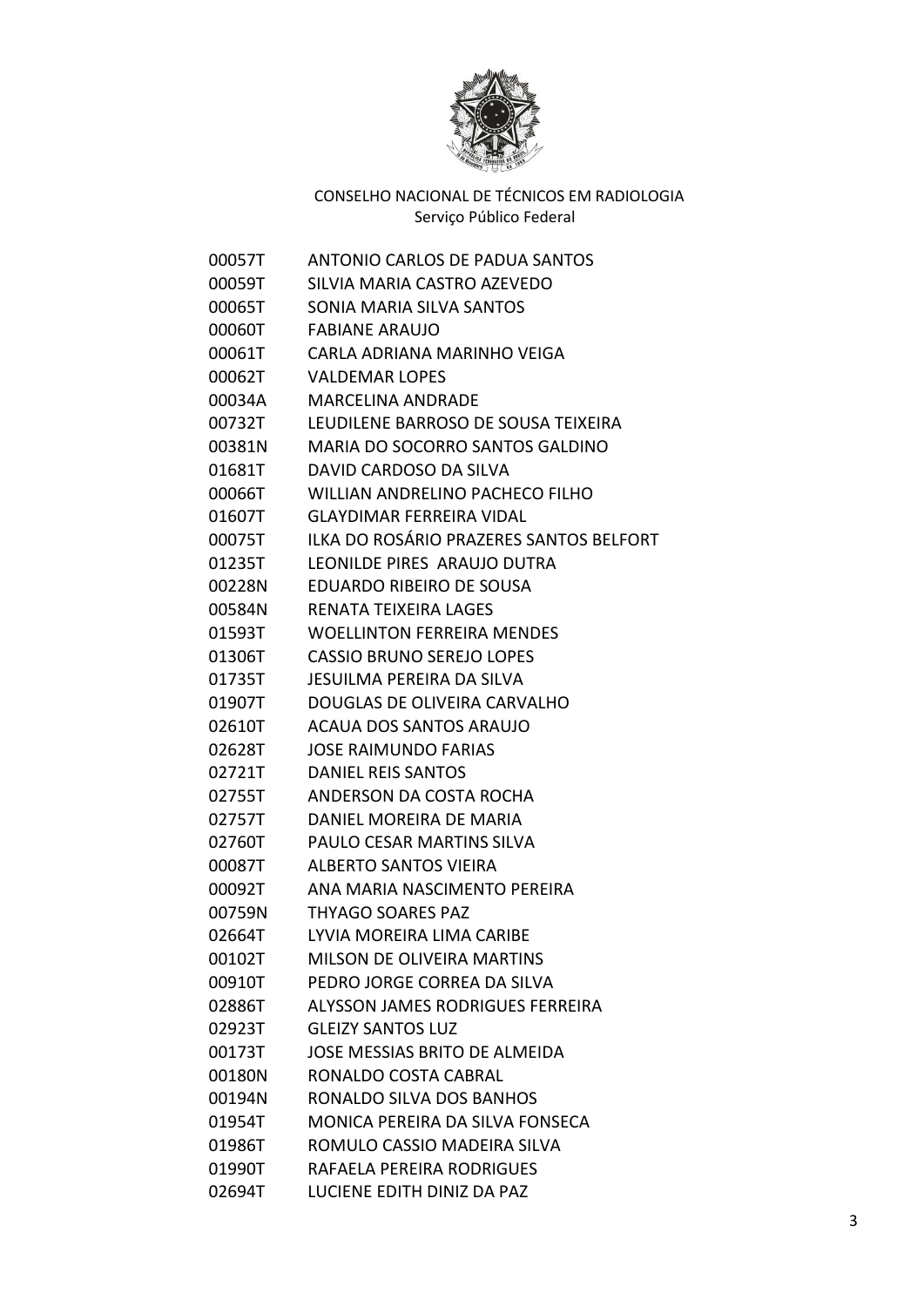

| 02699T | <b>FRANCYELLEN DE MOURA BORGES</b>      |
|--------|-----------------------------------------|
| 02708T | DEBORA LETICIA RODRIGUES RIBEIRO        |
| 02715T | <b>ATANIEL MORAES MENDES</b>            |
| 00712N | <b>AIRTON MARQUES DA SILVA</b>          |
| 02796T | <b>SUIANE TELES MOURA FROZ MELO</b>     |
| 00212T | DARIO MENDES DOS SANTOS                 |
| 00215N | RAYLTON GREGORIO DINIZ DA SILVA         |
| 00218T | NIVALDO MACHADO FILHO                   |
| 00225T | JOSÉ CLÁUDIO ENES GOMES                 |
| 00529N | OTALLIERNE FRAUSINO PORTELA             |
| 02882T | <b>GEORGE JHONATTA DE SOUSA ALENCAR</b> |
| 02929T | <b>FRANCISCO WELLINGTON ALVES</b>       |
| 02930T | <b>GENYLTON SAMPAIO DA SILVA</b>        |
| 02955T | <b>RONALD SANTOS LOPES</b>              |
| 02973T | DAYANNA ALMEIDA DA CONCEICÃO            |
| 02978T | <b>JOSUEL SOUSA SOARES</b>              |
| 02981T | <b>VANESSA LOPES NASCIMENTO</b>         |
| 03005T | DOUGLAS DE AMORIM OLIVEIRA              |
| 00596N | <b>RUY BASTOS CARDOSO</b>               |
| 00281N | LUCILENE PEREIRA ALVES                  |
| 03007T | LEIDIANA PEREIRA DOS SANTOS ROCHA       |
| 03058T | JULIANNE ROCHA DE ARAUJO                |
| 03057T | RUBENS CESAR COSTA ROCHA                |
| 00284N | JOSÉ ROBERTO SOUZA RIBEIRO              |
| 00286T | <b>JUCIMAR PEREIRA FERREIRA</b>         |
| 00292T | <b>JOAO DE JESUS CANTINHO</b>           |
| 00293T | <b>JOAO PEDRO FERREIRA FERNANDES</b>    |
| 01533T | <b>MARCELO SANTOS SILVA</b>             |
| 00301T | <b>ANTONIO LUIZ TAVARES</b>             |
| 00331T | <b>JORGINEI VELOSO DE MORAES</b>        |
| 00366T | <b>ARILSON SANTOS GUIMARÃES</b>         |
| 00774N | <b>FABRICIO FERRAZ CUNHA</b>            |
| 03102T | <b>GEANDRO COSTA DE SOUSA</b>           |
| 03290T | <b>VALERIA PEREIRA DA SILVA</b>         |
| 00367T | <b>ANTONIO FERREIRA LOPES NETO</b>      |
| 00370T | <b>IDENILDA CUTRIM PINTO</b>            |
| 00372T | MIGUEL LOPES DA SILVA                   |
| 00373T | JUCILEIDE MENDES MENDONÇA               |
| 00375T | FRANCISCO ROGÉRIO SILVA E SILVA         |
| 03112T | FRANCISCA ALANE DA COSTA SANTOS         |
| 03124T | LUZIA MARIA DA CONCEIÇÃO                |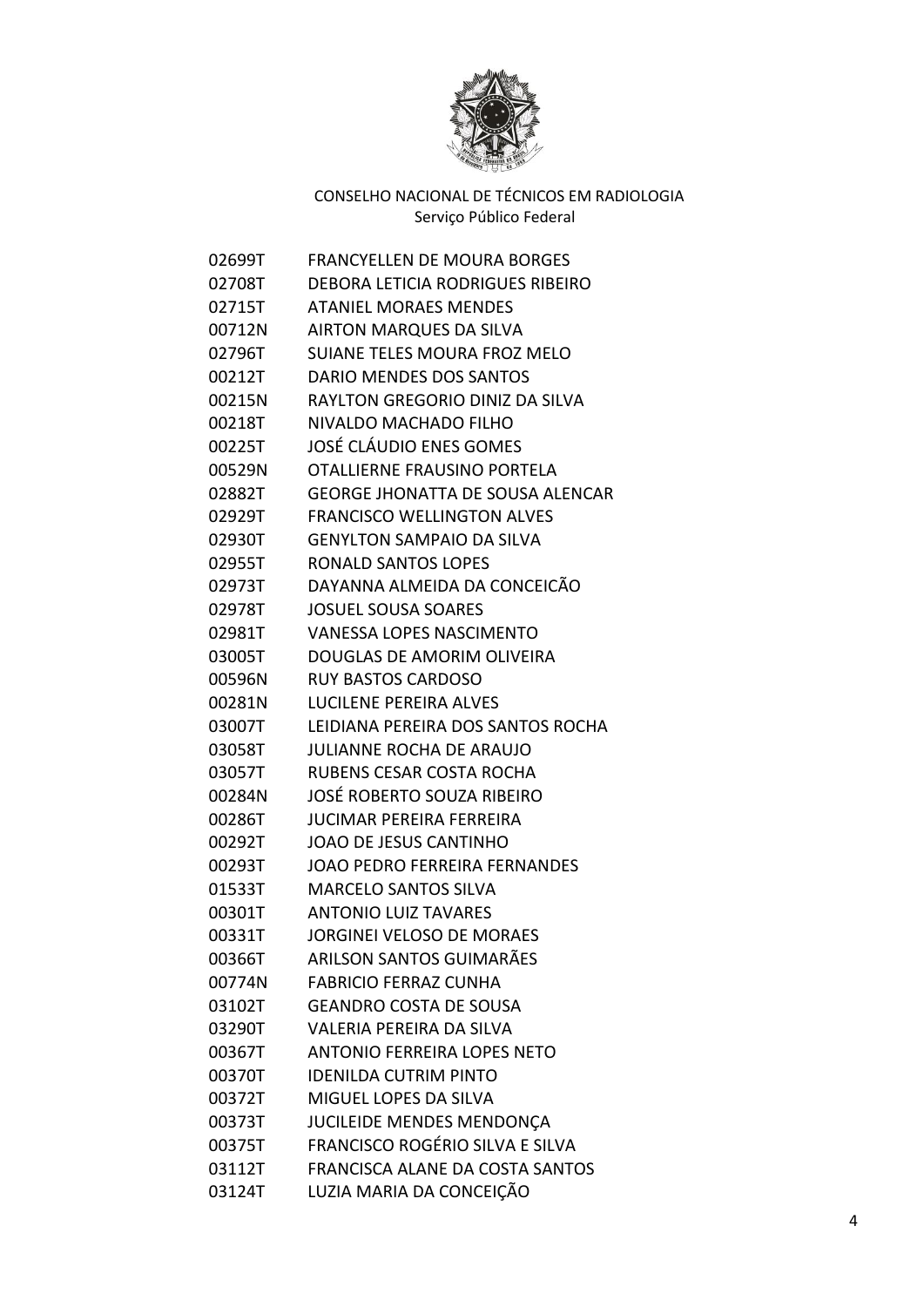

| 00380T | RAIMUNDO NONATO SOARES DE SOUSA          |
|--------|------------------------------------------|
| 00448T | <b>JOSENILDO SANTOS OLIVEIRA</b>         |
| 01285T | CARLOS EDUARDO AGUIAR DA SILVA           |
| 03229T | <b>MARCUS ANTONIO MAIA MARTINS</b>       |
| 03292T | <b>WENDER MARTINS COSTA</b>              |
| 00828N | <b>CRISTINA SOBRINHO SOUSA</b>           |
| 00161T | ABIDIEL ANTONIO DE SOUSA FILHO           |
| 00208T | <b>JOSÉ THADEU AZOUBEL</b>               |
| 00394T | PAULO GUTEMBERG CARNEIRO MACÊDO          |
| 01814T | <b>CARLOS HENRIQUE PINTO CUTRIM</b>      |
| 00400T | FERNANDO JOSÉ SILVA PORTUGAL             |
| 00402T | LUIS HENRIQUE DA SILVA                   |
| 00403T | <b>WELLINGTON MIRANDA CARVALHO</b>       |
| 00406T | DANIELLE ELISA SILVA AGUIAR              |
| 00421T | <b>FRANCISCO ALVES BARROSO NETO</b>      |
| 00424T | <b>CRESO ALVES FILHO</b>                 |
| 03333T | <b>DEUSINEIA ROCHA</b>                   |
| 00442T | <b>ANTONIO DOMINGOS MARTINS REIS</b>     |
| 00548T | <b>MAURICIO CARLOS LUZ MALTY</b>         |
| 00597T | <b>CLEITON FABIANO ALMEIDA SAMPAIO</b>   |
| 00620T | <b>CLAUDIO MAGNO ARAUJO</b>              |
| 00721T | ALLAN HENRIQUE AIRES COELHO              |
| 00739T | ROBERTO SILVA MORAES                     |
| 00740T | ARÃO FONSECA DA COSTA                    |
| 00767T | <b>GERSON SILVA BARBOSA</b>              |
| 00772T | <b>JAILMA DE ALMEIDA CARVALHO SANTOS</b> |
| 00843N | LILLIAN LETTIERE BEZERRA LEMOS MARQUES   |
| 00773T | ANTONIA CELIA LIMA DA SILVA              |
| 00077T | <b>FRANCISCO CESAR SOARES SANTOS</b>     |
| 01303T | LEILSON LIMA PINHEIRO                    |
| 00856T | <b>JOSE DOS REIS SOUSA</b>               |
| 00858T | <b>FLAUBERTH DOS SANTOS SILVA</b>        |
| 00798T | DÉBORA MARIA ANDRADE PAZ                 |
| 00867T | <b>MARIA LAURICEA CAMPOS CANTANHEDE</b>  |
| 00894T | <b>MARIA ADEMIA CUTRIM SILVA</b>         |
| 34449T | <b>JOSE FERNANDO TEIXEIRA FREIRE</b>     |
| 00912T | <b>MARCIA HELENA COSTA MARTINS</b>       |
| 00926T | ELZANIRA PÓVOAS SOUSA LIMA               |
| 00931T | <b>EVANDRO PEREIRA</b>                   |
| 00998T | ALVARO CESAR LIMA DA MOTTA               |
| 00243T | <b>ANANIAS MEDEIROS BELCHIOR</b>         |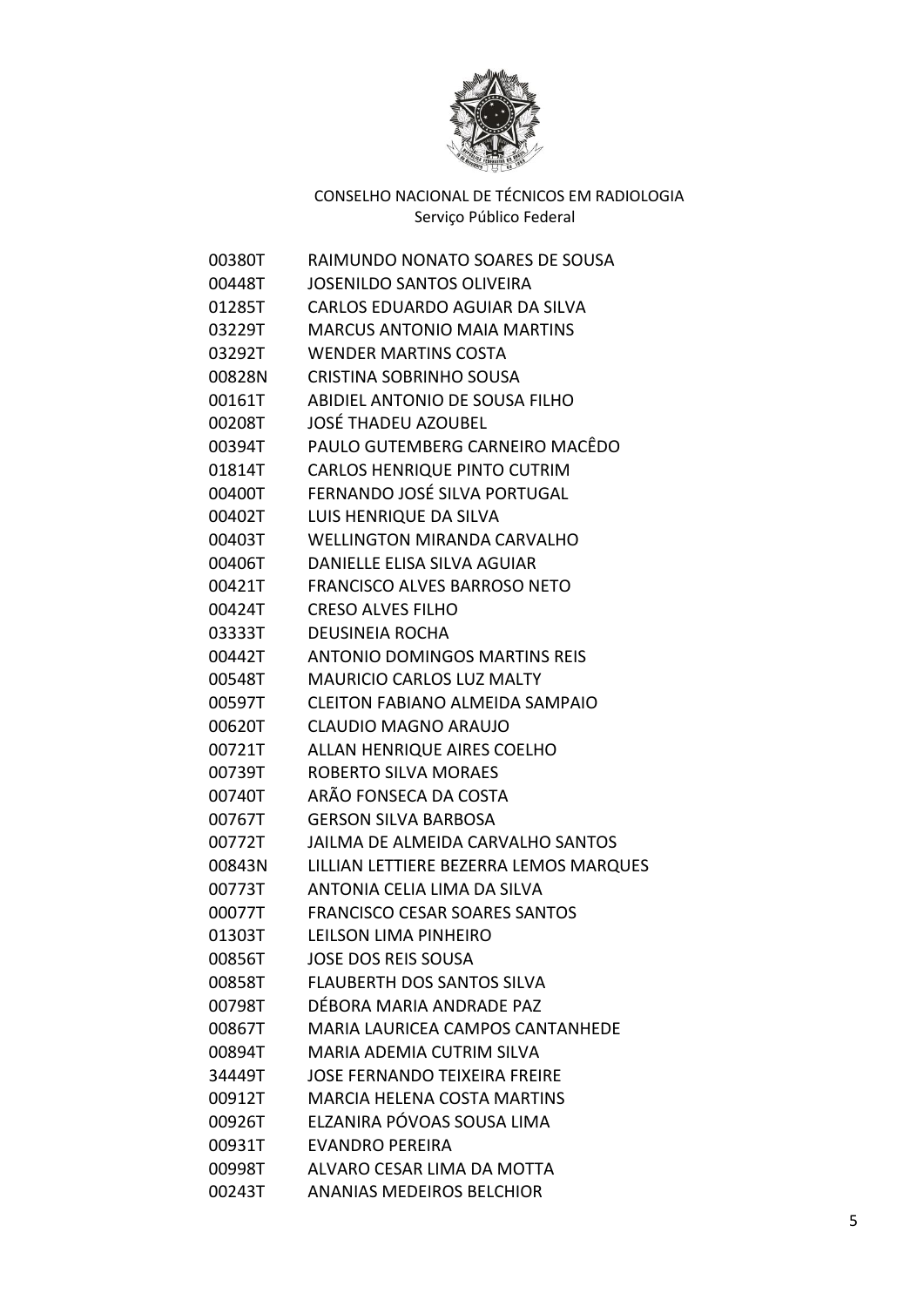

| 01007T | <b>CARLOS ROMULO VIANA MOURA</b>              |
|--------|-----------------------------------------------|
| 01049T | <b>JAMES MARTINHO SOUZA MENDES</b>            |
| 01796T | LUIS CLAUDIO PEREIRA BARBOSA                  |
| 01055T | <b>GILZA SILVESTRE DE ALMEIDA</b>             |
| 01145N | <b>CLAUDENILSON PEREIRA DOS SANTOS</b>        |
| 00320T | <b>DELSIRENE CABRAL LIMA</b>                  |
| 01079T | JÚLIO CÉSAR OLIVEIRA LIMA                     |
| 00124T | <b>ANIZETE MELO ALVES</b>                     |
| 01088T | <b>MARIA APARECIDA ARAUJO TELES</b>           |
| 01095T | MÁRCIA ADRIANA FRAZÃO DA SILVA CASTELO BRANCO |
| 00251T | MARIA DE JESUS TINOCO LOPES                   |
| 01099T | <b>ILTON BRANCO SILVA</b>                     |
| 00522T | MARIO SEBASTIÃO REGO NETO                     |
| 01118T | <b>MARIO RODRIGUES DOS SANTOS</b>             |
| 01122T | PEDRO FERNANDO JANSEN RODRIGUES               |
| 01132T | FLÁVIA ADRIANA MÁXIMO DINIZ                   |
| 01133T | ROSILENE MOREIRA DA SILVA                     |
| 01138T | LOURIVAL FERNANDO BORGEA ALVARES              |
| 01140T | JOSÉ DE RIBAMAR CARNEIRO BARBOSA              |
| 00551T | RAIMUNDO JULIO PINHEIRO                       |
| 01168T | ADALBERTO FEITOSA NASCIMENTO                  |
| 00515T | <b>MARIA ISABEL GOMES DA SILVA SANTOS</b>     |
| 01173T | LUCINDA RIBEIRO CASTRO                        |
| 01182T | <b>VLADIMIR BARBOSA CAVALCANTE JUNIOR</b>     |
| 01183T | RICARDO ROBSON CASTRO TEIXEIRA                |
| 01188T | EVALDO SILVA BRAGA                            |
| 01191T | <b>EMMILY VIEIRA DINIZ</b>                    |
| 01194T | <b>MARIA LUCIA GOMES RODRIGUES</b>            |
| 00527T | <b>MAURICIO DOS SANTOS BRITO</b>              |
| 01197T | RODRIGO RIBEIRO CARNEIRO                      |
| 00563T | RONER LUIZ SOARES DE LIMA                     |
| 01211T | <b>FLAVIO ANDRÉ DINIZ FERREIRA</b>            |
| 01259T | VALBER DE JESUS SANCHES LIMA                  |
| 00227T | <b>ISAEL RIBEIRO MORAIS NETO</b>              |
| 02095T | MARIA NAIANE FÉLIX OLIVEIRA R VIANA           |
| 00449T | <b>JOSIANE LOPES ARAÚJO</b>                   |
| 01348T | <b>LUIZ CARLOS DE SA</b>                      |
| 01349T | ROGERIO FERREIRA GONÇALVES                    |
| 01352T | MARIA VIVIANE SILVA DA PAZ                    |
| 01356T | CARLOS ALBERTO CORREIA MARTINS JUNIOR         |
| 01359T | CONCEIÇÃO DE M. DE M. E A. F. DOS PASSOS      |
|        |                                               |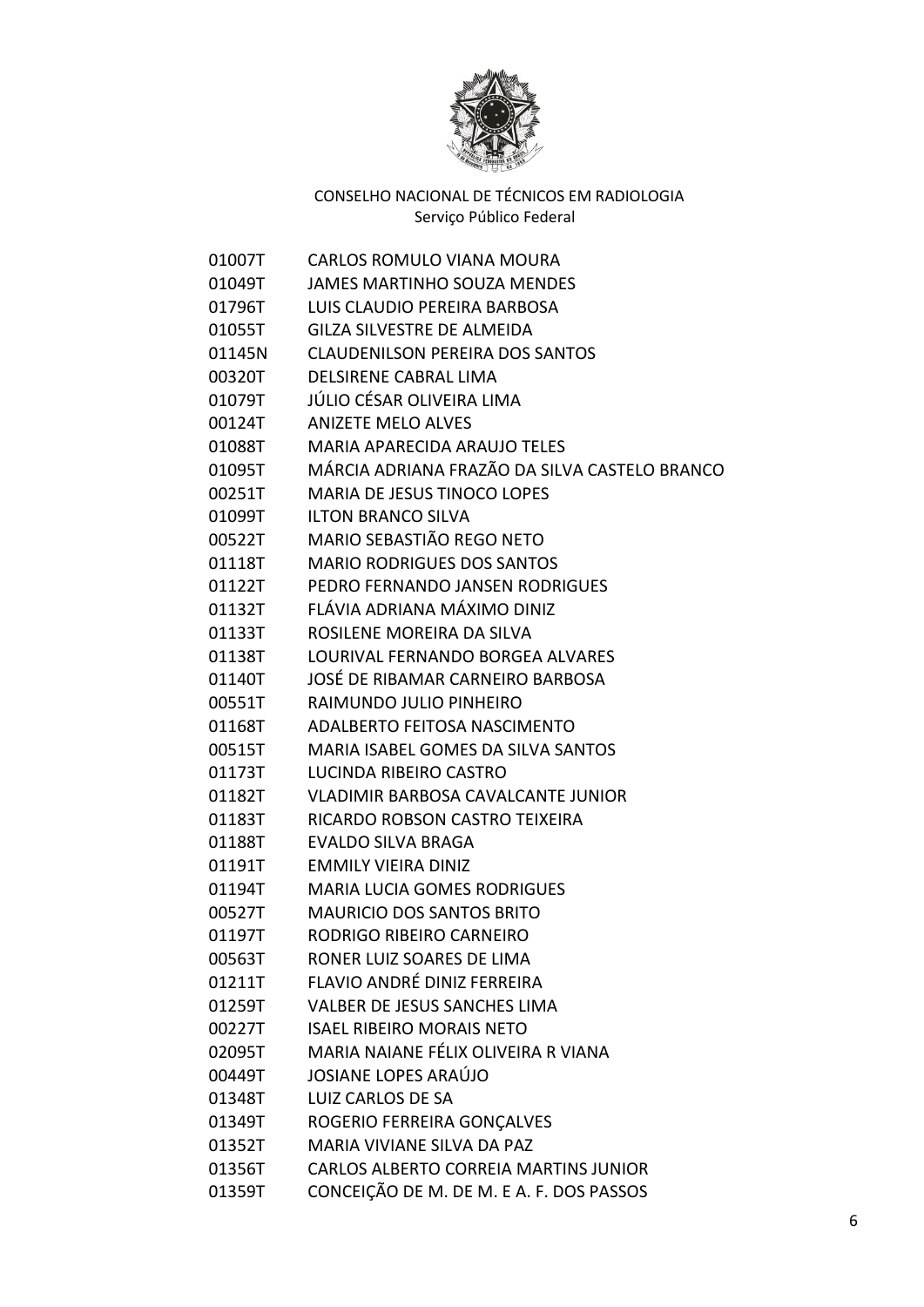

| 01360T | DANIEL FARAY PEREIRA                    |
|--------|-----------------------------------------|
| 01361T | DAIANNY CRISTINA DA SILVA SOUSA         |
| 01363T | AUREA RITA DE MELO E ALVIM F. DAMASCENO |
| 00784N | <b>IGOR GUIMARÃES CASTELO BRANCO</b>    |
| 03120T | <b>JACIANE RIBEIRO SILVA</b>            |
| 01379T | <b>ELVIRA FREITAS GONÇALVES</b>         |
| 01383T | <b>GIOVANI LEITAO URQUIZA LOPES</b>     |
| 01385T | CARLOS ALBERTO SA NASCIMENTO            |
| 01386T | NADARBIA MIRZIA DA SILVA CRUZ           |
| 00778N | <b>MAIARA PRADO BARROSO</b>             |
| 03146T | JOSE MARIA CARDOSO DA SILVA             |
| 01391T | JOSE RIBAMAR DE ANDRADE FILHO           |
| 01395T | <b>MARCILENE DA SILVA PEREIRA</b>       |
| 00144T | JOSÉ RIBAMAR GOMES CAMPOS               |
| 01399T | <b>HERLISSON JADSON MOTA FRANCO</b>     |
| 01401T | CAMILA RAQUEL DO CARMO TEIXEIRA         |
| 01400T | JUNAIA DE JESUS FERREIRA OLIVEIRA       |
| 03438T | LEONARDO DA SILVA DO NASCIMENTO         |
| 00946N | <b>JOSE FRANCISCO DE LIMA JUNIOR</b>    |
| 00152T | LEONARDO DE SOUZA QUEIROZ               |
| 01433T | <b>JONAB CHAVES DA SILVA</b>            |
| 03254T | <b>FRANCINALVA GOMES DE SOUSA</b>       |
| 01438T | JEFFERSON ALVES COLINS                  |
| 01442T | <b>ARI ALVES MONTEIRO</b>               |
| 01466T | <b>MARLY LIMA PEREIRA</b>               |
| 03429T | MARIA DO SOCORRO CAVALCANTE RODRIGUES   |
| 01453T | ANA CELIA LOBATO                        |
| 01458T | ANTONIO CARLOS DA T. DA CUNHA CAMPOS    |
| 01464T | <b>JORDANIA PEREIRA SOUSA</b>           |
| 00872T | GILZÔNIA CIRQUEIRA DA SILVA             |
| 00492N | <b>ITALLO MURIEL DA SILVA</b>           |
| 02537T | <b>LUCIANO RIBAMAR DA SILVA</b>         |
| 02615T | <b>FRANCISCO FERREIRA CALDAS</b>        |
| 01465T | JAILSON FERREIRA DA SILVA               |
| 01473T | <b>DILCE MARIA SANTOS GUIMARAES</b>     |
| 01481T | RAQUEL BEN CANAÃ AVELAR                 |
| 01482T | REJANE DO NASCIMENTO LOPES              |
| 01488T | <b>MARLON GUTERRES FRAZAO</b>           |
| 02588T | ESTEVÃO PEREIRA DA SILVA NETO           |
| 02619T | <b>ANTONIO CARLOS SANTOS DE JESUS</b>   |
| 01501T | <b>BRUNO CESAR VIEIRA COSTA</b>         |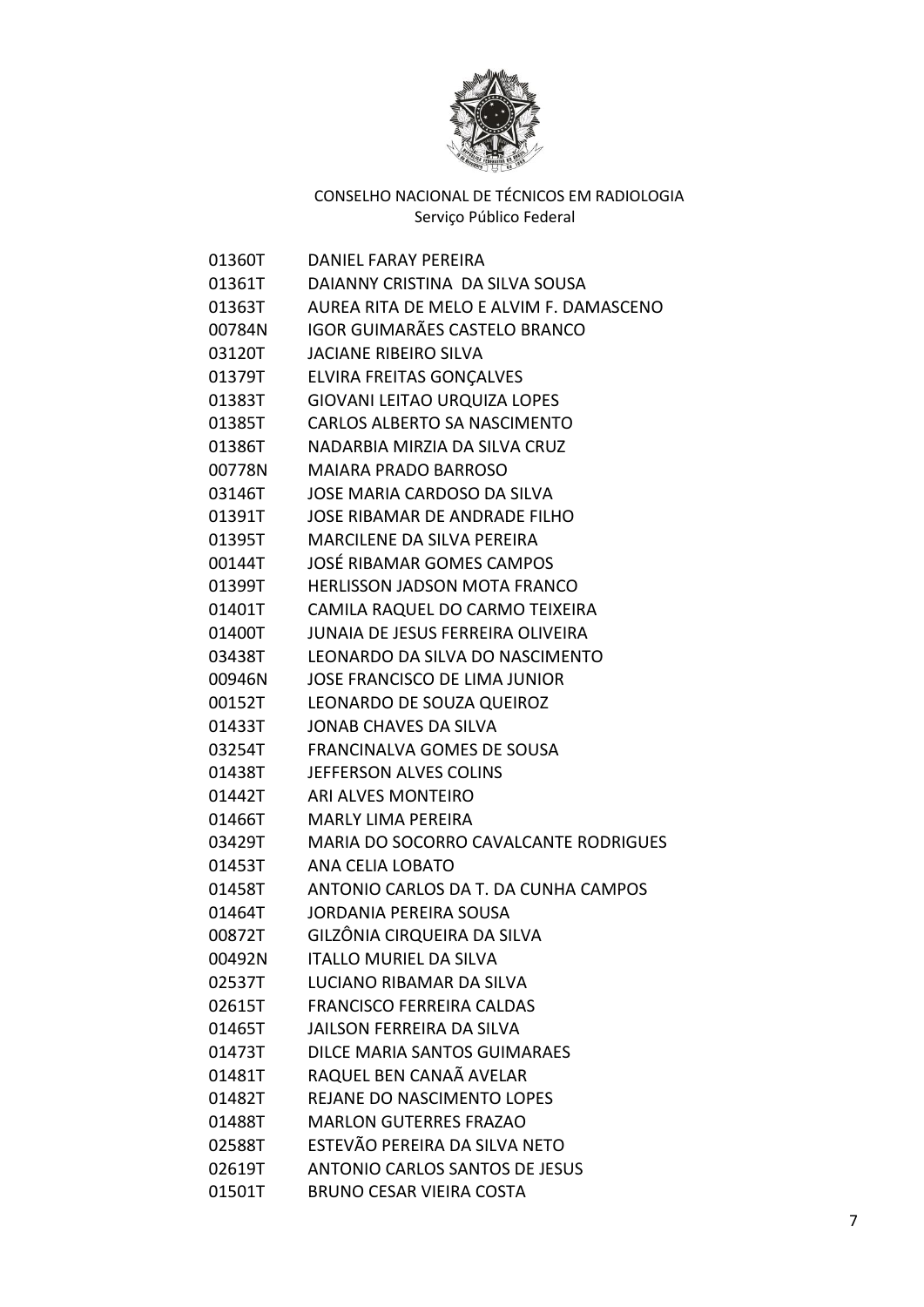

| 00418T | JOÃO VICTOR RIBEIRO NETO                |
|--------|-----------------------------------------|
| 00569T | RUBENILSON MARTINS DA CONCEIÇÃO         |
| 01989T | <b>MANOEL WILLA CARVALHO BORGES</b>     |
| 01530T | LUCIFRANK MIRANDA DA SILVA              |
| 00601T | <b>WALLACE FERNANDES SANTOS CORREA</b>  |
| 00114T | <b>BRUNO JANSEN MAGALHÃES</b>           |
| 00571T | RUTHLENE COSTA REGO QUEIROZ             |
| 00107T | JOSÉ RIBAMAR SILVA SOUSA                |
| 00547T | RAFAEL AMORIM DINIZ                     |
| 00606T | <b>EDINELSON SANTOS DA SILVA</b>        |
| 00325T | EDERSON LUIZ OLIVEIRA COSTA             |
| 00334T | <b>EVANDRO MARTINS ARAUJO</b>           |
| 00119T | <b>ANDRÉ NEVES DINIZ</b>                |
| 00239T | <b>AMILTON SOARES DE QUEIROZ</b>        |
| 00846N | PEDRO ALEXANDRINO JANSEN DA SILVA       |
| 02004T | FRANCISCA GEOVANA DUARTE MILHOMEM       |
| 00487N | <b>KAROLINNY SANTOS CRONEMBERGER</b>    |
| 00209T | JOSÉ WELLINGTON DOS SANTOS SILVA        |
| 00202T | KLEITON DE JESUS MACEDO DE SOUSA        |
| 00560T | ROBY GLEIDSON ROSA DOS SANTOS           |
| 00782T | <b>WILSON DUARTE COSTA</b>              |
| 00240T | ANA CRISTINA CAMPOS                     |
| 01845T | LIDIA PENHA MOTA                        |
| 00564T | RONNY PETERSON TROMPS COSTA             |
| 00350T | <b>GILSON SILVA DA COSTA</b>            |
| 00603T | <b>WASHINGTON JAIRON LISBOA CARDOSO</b> |
| 01851T | <b>FRANCISCO RODRIGUES NETO</b>         |
| 00591N | <b>TABATA GOMES SOARES</b>              |
| 00618T | ANDRE VINICIUS DOS SANTOS NASCIMENTO    |
| 00692N | BRENDON NATHANAELL BRANDAO PEREIRA      |
| 00342T | <b>FRANKLIN DA SILVA CRUZ</b>           |
| 01582T | AMANCIO CLEMENTINO DE SOUSA MORAIS      |
| 01210T | JEAN MARIO SILVA DE SOUSA               |
| 00821T | <b>LUANA NUNES DE MOURA</b>             |
| 02696T | ARLENE MAGALHÃES ALVES                  |
| 00351T | HECIO NEY ARAÚJO SILVA                  |
| 01489T | CELSA MARIA DO NASCIMENTO DINIZ         |
| 01576T | ORLEANS ASSUNÇÃO SANTIAGO               |
| 00796T | <b>FRANCISCO SILVA DE OLIVEIRA</b>      |
| 00530N | <b>WEYNER BARBOZA RIBEIRO</b>           |
| 00527N | <b>VENICIUS BORGES PONTES</b>           |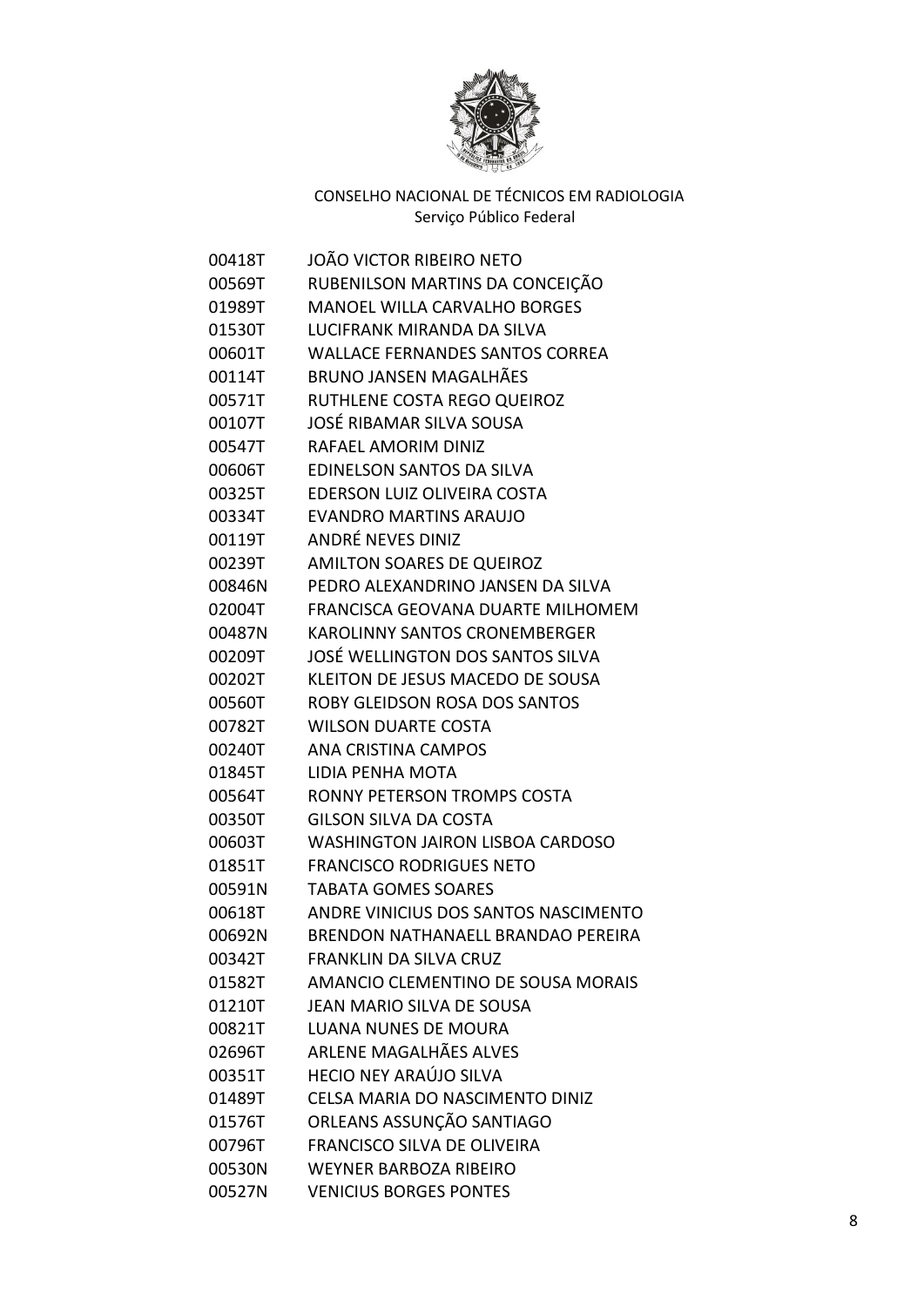

| 02675T | ROBERTO DONIZETE DE SOUSA CARVALHO       |
|--------|------------------------------------------|
| 02772T | MANUELLE CONCEIÇÃO DE MARIA LOPES MARTIN |
| 00428T | JOHNNY MAYSON LUIS DE LIMA FONSECA       |
| 00446T | <b>JOSÉ ROBERTO SOARES AMORIM</b>        |
| 00461T | LUCÉLIA SANTOS MALHEIROS                 |
| 01794T | JACYARA SANTOS DE JESUS SILVA            |
| 03390T | PAULO HENRIQUE CARVALHO DA SILVA         |
| 00842N | <b>JESSICA IVANA CAMPELO DE SOUSA</b>    |
| 00120T | <b>ANDRE GOMES CARNEIRO</b>              |
| 00524T | MARIVALDO DIAS DE ARAUJO                 |
| 00262T | <b>CELIA SANTOS DE JESUS</b>             |
| 00660T | FLOR DE LIS BORGES DE ARAGAO             |
| 00427N | <b>VALQUIRIA DA SILVA SOUSA</b>          |
| 00943T | FABIANA OLIVEIRA DE SOUZA                |
| 00438T | JOSÉ DOMINGOS DOS SANTOS VIEIRA          |
| 01804T | <b>FRANCISCA FREIRES PINHEIRO</b>        |
| 00612T | <b>MAYCON FREIRE CARNEIRO</b>            |
| 01011T | <b>JORGE LUIS LOPES</b>                  |
| 01490T | <b>FRANCISCO PINHEIRO DE BARROS</b>      |
| 01757T | <b>WELLENSON NOGUEIRA DOS SANTOS</b>     |
| 00523T | <b>MARAIZA DE JESUS CADETE</b>           |
| 00539T | <b>NILOMAR MATOS RODRIGUES</b>           |
| 00124N | <b>WASHINGTON LINO DE SOUSA</b>          |
| 00265T | CONCEICAO DE MARIA CORDEIRO MENDES       |
| 00585T | <b>TARCISIO SANTOS CARNEIRO</b>          |
| 00454T | KATIA APARECIDA CARDOSO MARTINS SARAIVA  |
| 00545T | <b>OSEAS RODRIGUES SALES</b>             |
| 01223T | <b>JEAN CARLOS COELHO OLIVEIRA</b>       |
| 00235T | MARCO ANTONIO ALMEIDA DIAS               |
| 01776T | LUZINEI PEREIRA BARBOSA                  |
| 00528T | <b>BENILSON DA SILVA ALMADA</b>          |
| 00264T | <b>CLAUDIO ROBERTO FERREIRA ALVES</b>    |
| 02382T | RODOLFO REGES NEIVA SANTOS               |
| 01781T | <b>ISRAEL DOS SANTOS RIBEIRO</b>         |
| 02116T | MILENA CRISTINA SILVA LOPES              |
| 02336T | MARIA VALDERINA DA CONCEIÇÃO             |
| 00906T | <b>IRAN FERREIRA COSTA</b>               |
| 02268T | <b>GILMAR SIRINO DE SOUSA</b>            |
| 01566T | DANIEL CUTRIM COSTA                      |
| 00121T | ANDRÉ ARAUJO TINOCO                      |
| 00423T | JOAQUIM CARLOS DA SILVA                  |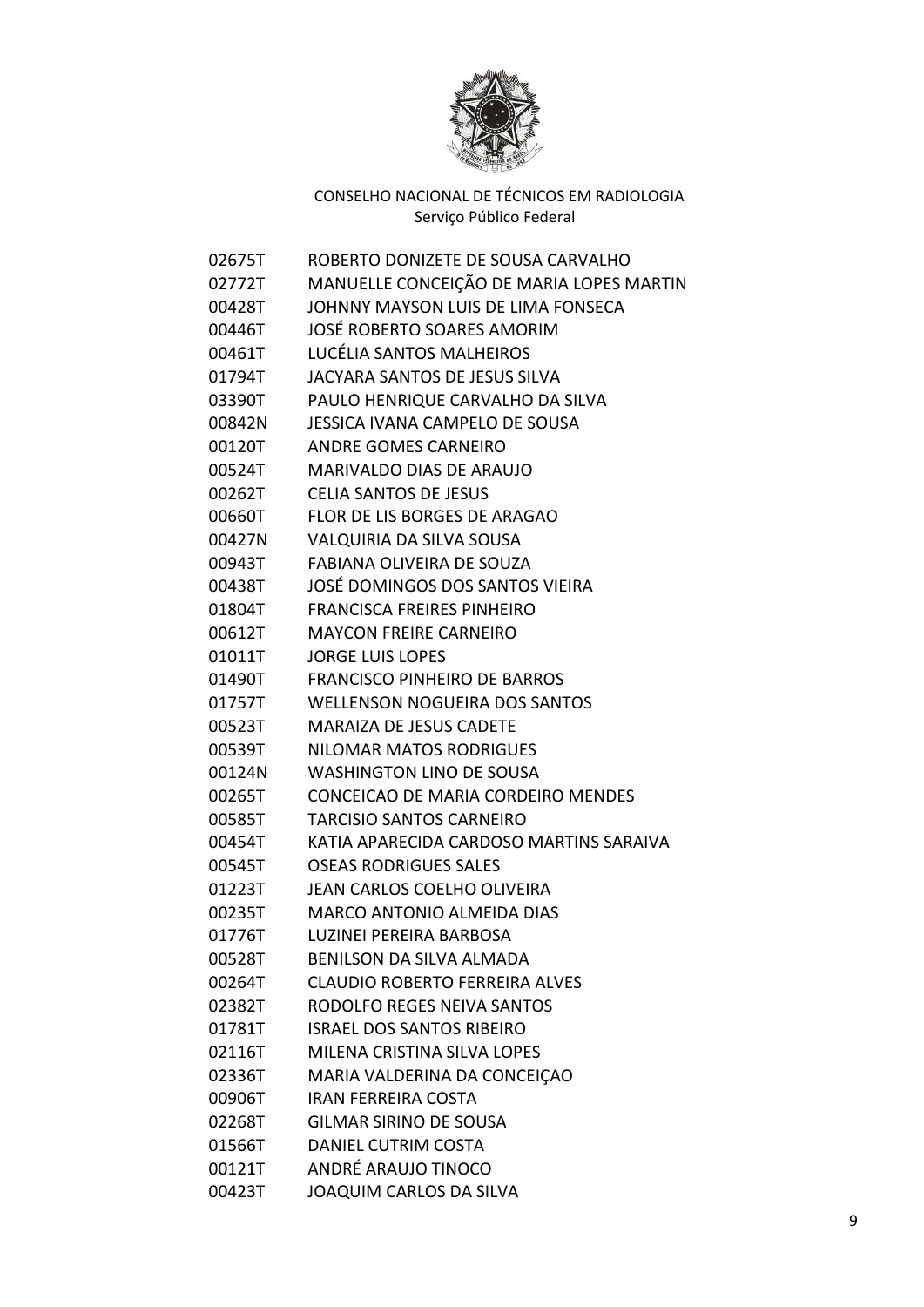

| 02819T | EDIANA MARIA SOUSA SILVA               |
|--------|----------------------------------------|
| 01695T | ALBERTO RHICHER BARROS DOS SANTOS      |
| 01870T | RAIMUNDO SALAZAR MAGALHÃES             |
| 00435N | <b>RENATO ARAUJO LIMA</b>              |
| 00443N | <b>JONATAS NASCIMENTO DA SILVA</b>     |
| 00397N | ELIGIA COSTA LIMA                      |
| 01560T | MICHAEL ROMULO CORDEIRO MELO           |
| 02465T | <b>TARCISIO FERREIRA DA FONSECA</b>    |
| 02471T | <b>MAYKON SILVA GERONÇO</b>            |
| 00623N | <b>JEANDERSON DO REGO VIEIRA</b>       |
| 00658N | ADRIANY DA SILVA CARVALHO              |
| 00657N | ANTONY CHARLES OLIVEIRA DO NASCIMENTO  |
| 01539T | <b>MARIA DA PAZ SILVA SANTOS</b>       |
| 00243N | JOÃO PAULO BANDEIRA ARAUJO DA SILVA    |
| 01683T | ANTONIO MERCIO LOPES DOS SANTOS        |
| 02841T | RAIMUNDA DA CONCEIÇÃO MARQUES          |
| 01637T | ROBERTO DE SOUZA ARAUJO                |
| 00577N | FERNANDA BATISTA SOUSA                 |
| 01859T | <b>JOSANI COSTA DA SILVA</b>           |
| 02529T | DIEGO RICARDO LOPES ANDRADE            |
| 01617T | AILTON REGO DA SILVA                   |
| 01619T | SANDRA MARIA MENDES                    |
| 01624T | <b>JULIO CESAR DE OLIVEIRA</b>         |
| 01657T | CONSUÊLHA SILVA SOARES SILVA           |
| 01668T | <b>MAURICIO DE ALMEIDA FONTINELE</b>   |
| 02847T | <b>AURINETE DE JESUS SILVA MARQUES</b> |
| 01659T | <b>JHENNYFER SILVA DE SOUSA</b>        |
| 01676T | <b>JOSMAR INOCENTES BRANDAO</b>        |
| 01782T | REGINA CELIA DE OLIVEIRA               |
| 01708T | <b>LENILSON REIS SILVA</b>             |
| 00898T | <b>ELTON SILVA DE ANDRADE</b>          |
| 01767T | MARIA ANTONIA MARTINS ARAGÃO           |
| 01182N | NIELSON DOUGLAS CAMPOS DE CAMPOS       |
| 01827T | <b>LUZIANE BOGEA LEAL</b>              |
| 01728T | SHIRLEY DA ROCHA ALVES                 |
| 01738T | <b>FLORENCIO COELHO PEREIRA</b>        |
| 00236N | JOSÉ WELDES ALVES DOS SANTOS           |
| 00244N | GUSTAVO MARCELO GONÇALVES ALMEIDA      |
| 00303N | <b>VALFRAN TAVARES DA CUNHA</b>        |
| 01578T | WALDONE FRANÇA DE MACEDO               |
| 02492T | FRANCISCO LEONARDO DE SOUSA            |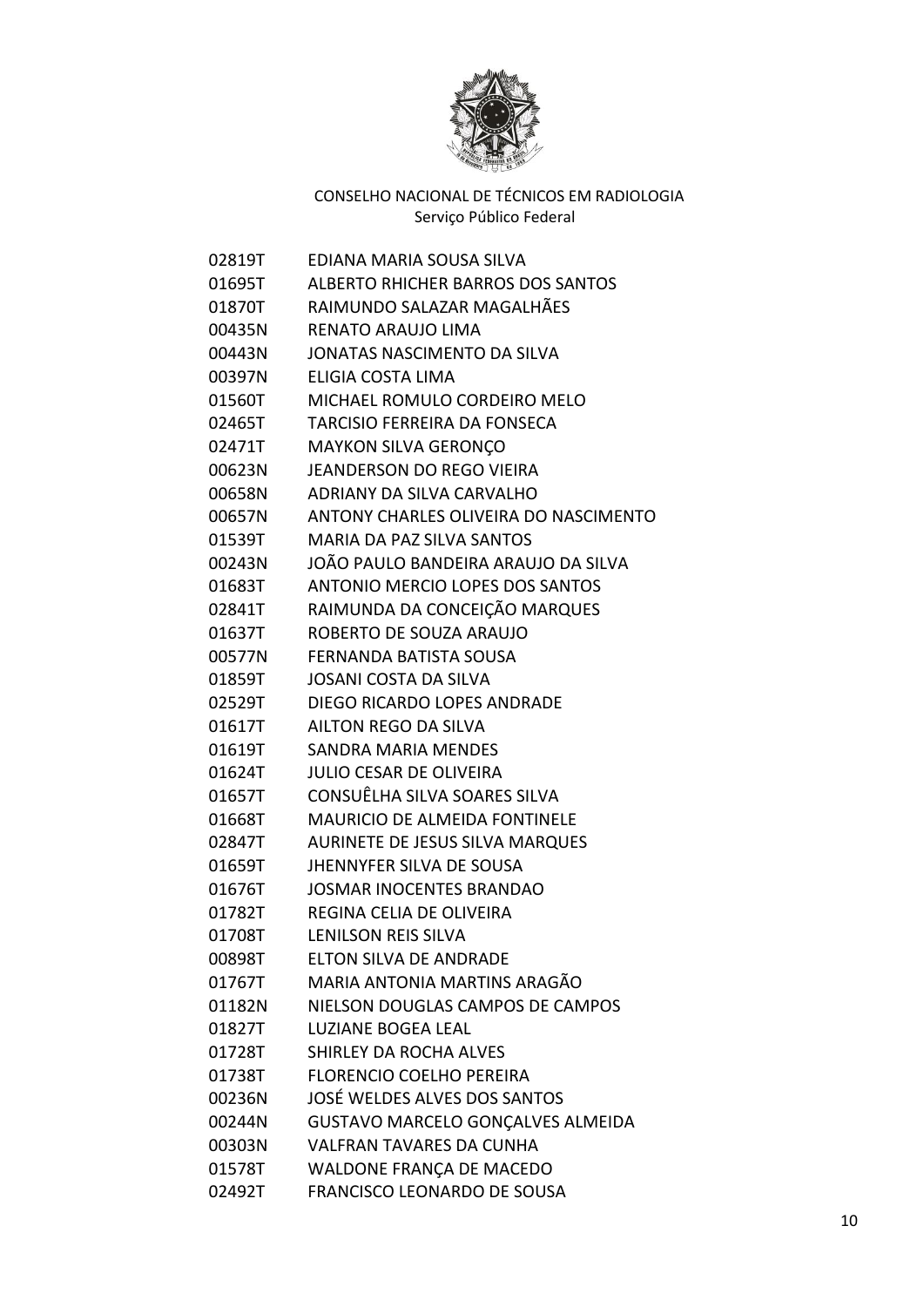

| 00163N | <b>MARIA IVANETE NUNES</b>               |
|--------|------------------------------------------|
| 00419N | DIEGO RICHARD DE SOUZA FROTA ANDRADE     |
| 02517T | JOZEAN DE JESUS LOPES FALCAO             |
| 02911T | <b>RAI BARROS DIAS</b>                   |
| 02029T | ERISNALDO DOS SANTOS PEREIRA             |
| 02129T | MARLUCI OLIVEIRA ASSUNÇAO                |
| 02178T | FRANCO ADRIANO DE SOUSA CARNEIRO         |
| 02312T | <b>ANTONIO JOSE NETO</b>                 |
| 00486N | FABRICIANNE DE SOUSA MIRANDA             |
| 00126N | <b>FRANCISCO FERNANDES DA SILVA</b>      |
| 00550N | SARA ELISA GUEDES RODRIGUES COSTA        |
| 02247T | <b>JOAO LUIS DINIZ PEREIRA</b>           |
| 00123N | CYNTIA MARA GOMES COSTA PEREIRA          |
| 00815T | CARLOS ROGERIO SOUSA DA COSTA            |
| 00941T | <b>CLECIO SILVA DE LIMA</b>              |
| 01292T | ADÃO DOS SANTOS                          |
| 00652T | <b>HILDENI FERREIRA</b>                  |
| 00651T | PEDRO SOUSA MELO                         |
| 00060N | EDNALDO FRANCISCO SANTOS OLIVEIRA JUNIOR |
| 00005N | RONALD GERARD SILVA                      |
| 00064N | DAYANE ARRAIS LIMA                       |
| 00008N | CAIO CESAR CARDOSO DE BRITO              |
| 00049N | RAIMUNDO NONATO BATISTA DE SOUSA         |
| 01082T | <b>ALAN CAMPELO MENDES</b>               |
| 01056N | HEWLANE HELLEN LIMA FARIAS DE SOUSA      |
| 01312T | MARIA NELMA PACHECO MELO SOUSA           |
| 01513T | <b>FABIO RENATO GONÇALVES</b>            |
| 01512T | <b>LUCILANE ANTONIO NUNES</b>            |
| 00313N | <b>GILMARA SOUSA CAVALCANTE</b>          |
| 00312N | <b>ANDERSON GOMES PERES</b>              |
| 00401N | ALEXSANDRO MOURA DA SILVA                |
| 00407N | HILLARIO EMANUEL CAMPELO ROCHA           |
| 00950T | EDINA REGINA DE SOUSA MOURA              |
| 00948T | ANTONIA CECILIA DOS SANTOS SILVA         |
| 02939T | CELMA CRISTIANE NASCIMENTO LIMA          |
| 00090N | WILLAME ARAUJO DO NASCIMENTO             |
| 00011N | <b>WHITLAN VICENTE MARTINS</b>           |
| 00333N | ANA MARIA FELIPE OLIVEIRA                |
| 00015N | <b>ENNIO LEAL DA COSTA MORAIS</b>        |
| 00003N | PATRICIA CARVALHO FONTENELE              |
| 02277T | <b>JOSE RIBAMAR MARINHO CHAVES</b>       |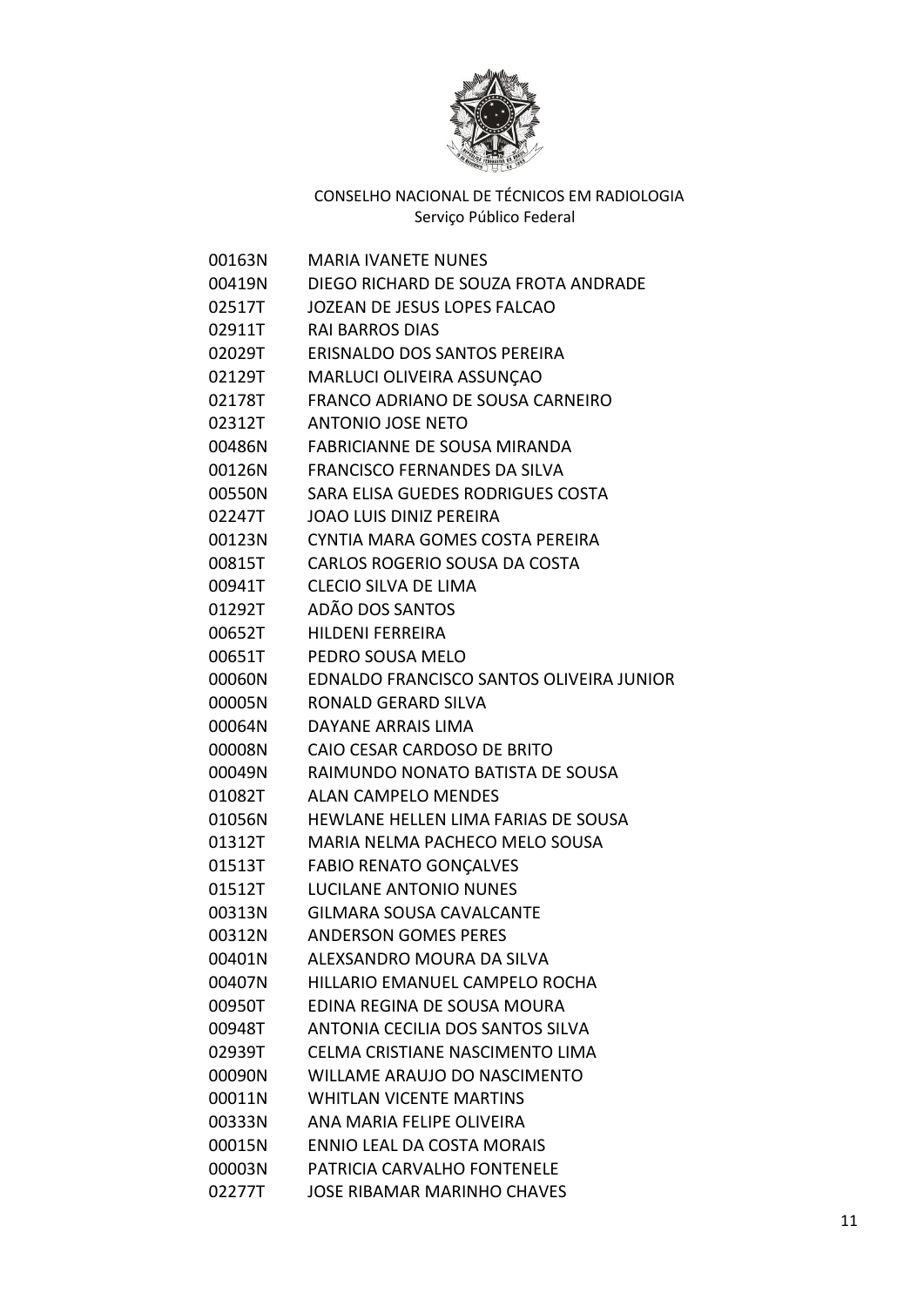

| 02285T | SALVADORA FERNANDES DA SILVA            |
|--------|-----------------------------------------|
| 02286T | MARABELA MIRANDA ANDRADE                |
| 00563N | LUDIANA DAVILA SANTOS SILVA TEIXEIRA    |
| 00019N | LAIANY KELY DE ARAUJO MOURA             |
| 00020N | PATRICIA RIBEIRO COSTA                  |
| 00021N | RIALTINI MARREIROS NUNES JUNIOR         |
| 02597T | <b>TIAGO OLIVEIRA ALVES</b>             |
| 02613T | FRANCISCO DAS CHAGAS MAGALHÃES CARVALHO |
| 02636T | <b>WILLIAM DA ROCHA ALVES</b>           |
| 00024N | SEBASTIAO BEZERRA DA SILVA NETO         |
| 00054N | <b>CLAUDIO RIVELINO FREIRE PASSOS</b>   |
| 02429T | <b>ARILANNY MORAES SILVA</b>            |
| 02436T | <b>MARIA IDENILZA PEREIRA MATOS</b>     |
| 00012N | LUCIANA SENA REGO                       |
| 00030N | <b>IDNA DE CARVALHO BARROS</b>          |
| 00729T | LEYDIANE GOMES ALENCAR                  |
| 00746T | MICHELLE RIBEIRO BRANDT                 |
| 00005T | <b>ANTONIO JOSE SILVA SANTOS</b>        |
| 00036N | <b>GABIANA MAURIZ DE MOURA ROCHA</b>    |
| 00038N | <b>HELDER MOUSINHO SANTANA</b>          |
| 00039N | ROCHELLE RUFINO COSTA                   |
| 00022T | FRANCISCA IEDA DE SOUSA OLIVEIRA ZONIN  |
| 00186N | <b>HOSTON MOREIRA BARBOZA</b>           |
| 01282T | <b>JADIELSON SILVA VERAS</b>            |
| 00035N | ANDREA SIMONE DE CARVALHO CARDOSO       |
| 00465N | JOVELMA BARROS MAIA                     |
| 00044N | ALDEMIRA LUCIANA DA SILVA               |
| 00035A | PAULO AFONSO DA SILVA SOARES            |
| 00070T | MARIA VANADIR GOMES DE SOUSA            |
| 00023T | FRANCISCO ANTONIO DE SOUSA LEAL         |
| 00083T | ROSEANNE NEVES LIMA                     |
| 02509T | KEYVEN RAFAEL MIRANDA DE AMORIM         |
| 00425N | EDSON BRUNO DE SOUSA SEPULVIDA          |
| 00373N | JOSE TARCISIO CAVALCANTE SILVA          |
| 01523T | POLIANA CRISTINA DA SILVA ALMEIDA       |
| 00655T | <b>JANILTON SILVA SANTOS</b>            |
| 01927T | RAPHAELA LIMA DE SOUSA                  |
| 01998T | JEOVAN CESAR SOUZA PEREIRA              |
| 00002T | ADATARGNAN SANTOS OLIVEIRA              |
| 00114N | FRANCISCO DA SILVA BARBOSA              |
| 00061N | NAPOLEAO VIEIRA GOMES                   |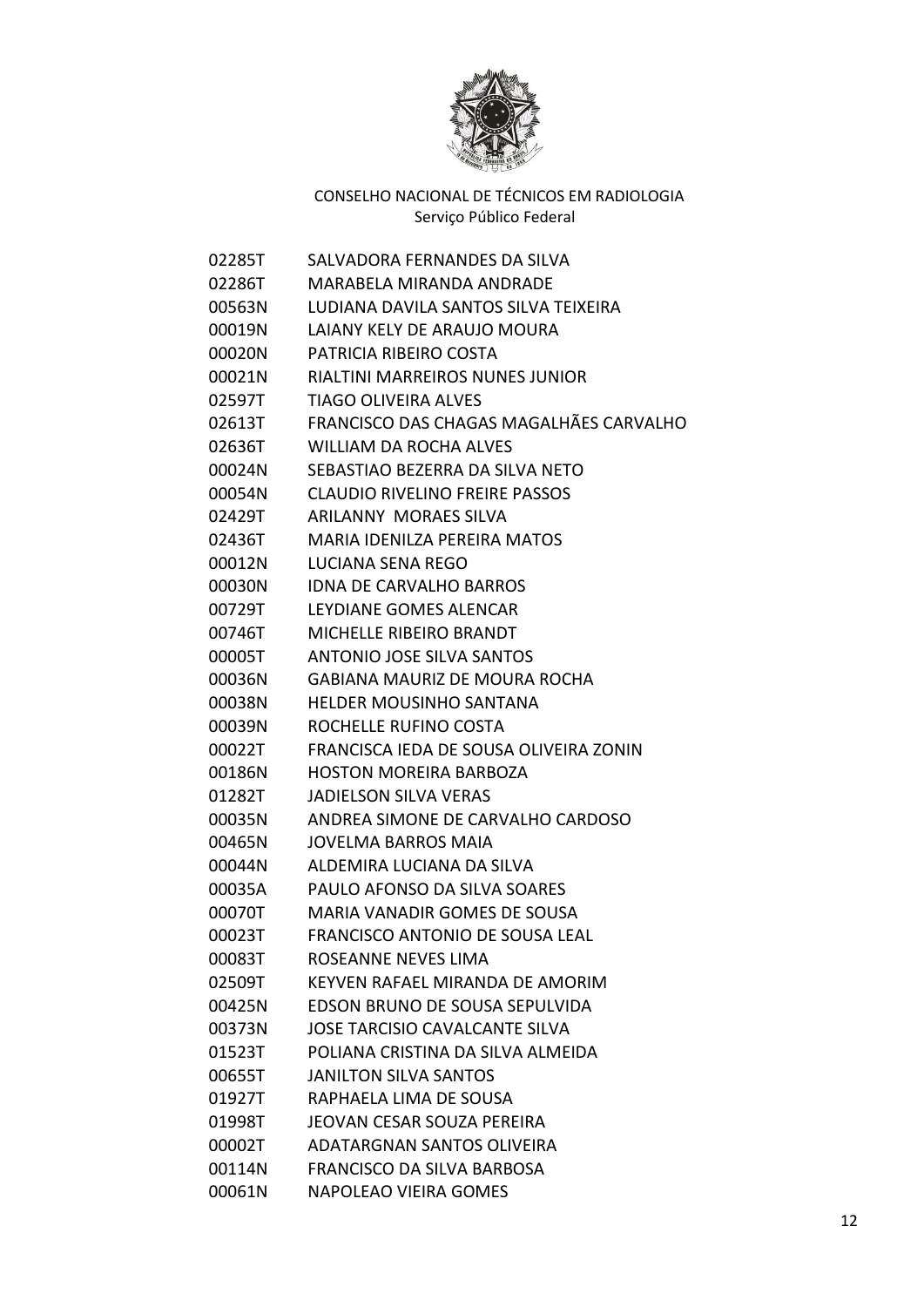

| 00245N | RAIMUNDO NONATO MOURA DOS SANTOS            |
|--------|---------------------------------------------|
| 00100T | <b>WERNEK MOREIRA E SILVA</b>               |
| 00322N | <b>DOMINGOS RAMOS DE MORAIS</b>             |
| 00015T | <b>DEIRLLEY MARTINS BRAGA</b>               |
| 00325N | AUGUSTO MOURAO DA SILVA JUNIOR              |
| 00329N | ANTONIO FRANCISCO LEAL DE CARVALHO          |
| 00467T | ANA LUCIA DE ARAUJO LIMA                    |
| 00287T | <b>JOSE GERALDO DE MELO</b>                 |
| 00472T | ARISTEU HILARIO DE SOUSA                    |
| 00185N | <b>EVALDO LUZ</b>                           |
| 00223N | <b>JANILSON AGUIAR DOS SANTOS</b>           |
| 01573T | <b>JOAO COUTINHO DA SILVA FILHO</b>         |
| 00055T | LUIZ DE CARVALHO SAMPAIO                    |
| 00072T | NATANAEL DOS SANTOS FREITAS                 |
| 02470T | ROSILENE DOS SANTOS PEREIRA                 |
| 02522T | <b>SUELLI PAIXÃO PIRES</b>                  |
| 02581T | ELIAN SILVA LIMA                            |
| 02601T | <b>JOSE ARMANDO PEREIRA GONÇALVES</b>       |
| 02873T | LEICIANA SILVA DE ARAUJO                    |
| 00327N | SANDRA NELIS FAUSTO DE SOUSA                |
| 00514T | <b>WELLINGTON DE ARAUJO MELO</b>            |
| 00097N | INES LOPES DE ALENCAR SILVA NETA            |
| 00057N | FRANCISCO SERGIO CLIMACO RODRIGUES DA SILVA |
| 00095N | EDSON DA SILVA RABELO                       |
| 00059N | <b>ADRIANE RODRIGUES MENDES</b>             |
| 00074T | RENATO SAVIO FERNANDES ARAUJO               |
| 00184N | <b>ESLI CARVALHO DOS SANTOS</b>             |
| 00062N | ERICA NATASHA DUARTE SILVA                  |
| 00090T | <b>WELTON PEREIRA DA SILVA GUEDES</b>       |
| 00068T | <b>MARCOS ALMEIDA SILVA</b>                 |
| 00477T | RAIMUNDO MARTINS PEREIRA DA COSTA           |
| 00006T | <b>ANTONIO LIMA DOS SANTOS NUNES</b>        |
| 00069T | <b>MARCONE ARAUJO MATOS</b>                 |
| 00069N | SARA MARIA FERREIRA DE ARAUJO               |
| 00158N | <b>IVAN DE CARVALHO MESQUITA</b>            |
| 00007T | ATILA LIMA DE ARAUJO                        |
| 00029T | <b>GLICIA TORRES MAGALHAES LIMA</b>         |
| 00474T | MARIA DO AMPARO NUNES CANTANHEDE            |
| 00115N | JOCENILDO SOUSA DE OLIVEIRA                 |
| 00051N | MARIA LINETE MONÇÃO DA SILVA MASCARENHA     |
| 00554N | <b>GENESIS RIBEIRO LEITE</b>                |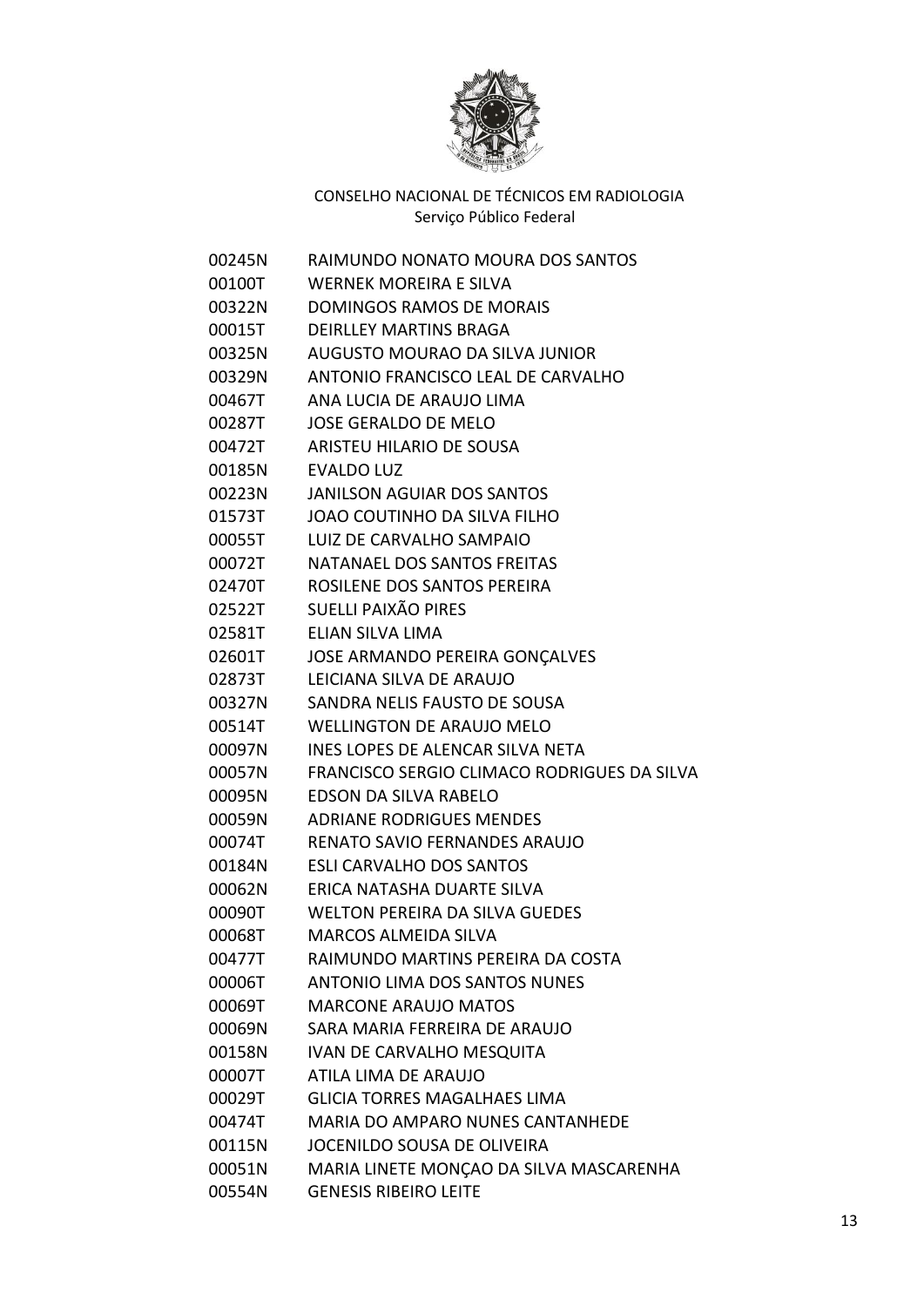

| 00044T | LUCIANO DE OLIVEIRA CUNHA                 |
|--------|-------------------------------------------|
| 00105N | <b>JAIRON LEITE CHAVES BEZERRA</b>        |
| 00211N | HERYKA FRANCISCA DE ARAUJO SANTOS         |
| 00035T | <b>HELIO TARSO DA SILVA HOLANDA</b>       |
| 00154N | CLAUDÊNIA BURLAMAQUI BRITO                |
| 00170N | RAIMUNDO NONATO BENVINDO JUNIOR           |
| 00168N | ANDRÉ RIBEIRO DE MOURA                    |
| 01032N | <b>GERSON LOPES MOURA</b>                 |
| 00166N | <b>ERILDES SILVA DOS SANTOS</b>           |
| 00678T | RAFAEL FERREIRA DA SILVA                  |
| 00190N | VINÍCIUS DE SOUSA MARTINS                 |
| 00197N | GERCIANY MARIA DE ASSUNÇÃO GOMES          |
| 00193N | AMAURY BARBOSA SÁ                         |
| 00206N | LEISA MARIA DA COSTA SILVA                |
| 00210N | <b>MARCIA CRISTINA DE SOUSA RIOS</b>      |
| 01190T | ELANY MARIA DA SILVA                      |
| 00214N | EULA PAULA OLIVEIRA NASCIMENTO            |
| 02521T | PEDRO LINO DE SOUSA JUNIOR                |
| 00288N | RONIEL OLIVEIRA DOS SANTOS                |
| 00273N | <b>REGINALDO MOURA DOS SANTOS</b>         |
| 01351T | ANDREA RAQUEL SILVA MELO                  |
| 00468N | MARIA ILDENE REBELO DE MACEDO             |
| 00278N | <b>ANTONIO VIEIRA DE MELO FILHO</b>       |
| 01388T | BENEDITO RODRIGUES DE BRITO NETO          |
| 01295T | PAULO VINICIUS SANTOS NEVES               |
| 00068N | <b>DANIEL SOARES LOPES</b>                |
| 01408T | <b>ISMAEL ARAUJO LIMA</b>                 |
| 00647N | ANA CLAUDIA ALVES DE LIMA                 |
| 00300N | <b>CARLOS ANTONIO DA SILVA</b>            |
| 00797N | LIZANDRO DE FREITAS PESSOA                |
| 01506T | <b>GLAUCIA APARECIDA BORGES</b>           |
| 00309N | JEAN CARLOS DE JESUS ROCHA                |
| 00307N | <b>FABRICIO JOSE DE CARVALHO SILVEIRA</b> |
| 00317N | <b>ALAYS MENEZES DE MEDEIROS SANTOS</b>   |
| 00318N | DANIEL RODRIGO QUADROS GRAMOSA            |
| 00305N | SARA IBIAPINA DE CARVALHO                 |
| 00741T | RAIMUNDO SANTOS COSTA JUNIOR              |
| 01537T | <b>MARCELO SANTOS ROCHA</b>               |
| 00326N | LUIS ANTONIO DE CARVALHO TOURINHO         |
| 01569T | <b>DIEGO DA COSTA RODRIGUES</b>           |
| 01571T | <b>MARCIO OLIVEIRA FEITOSA</b>            |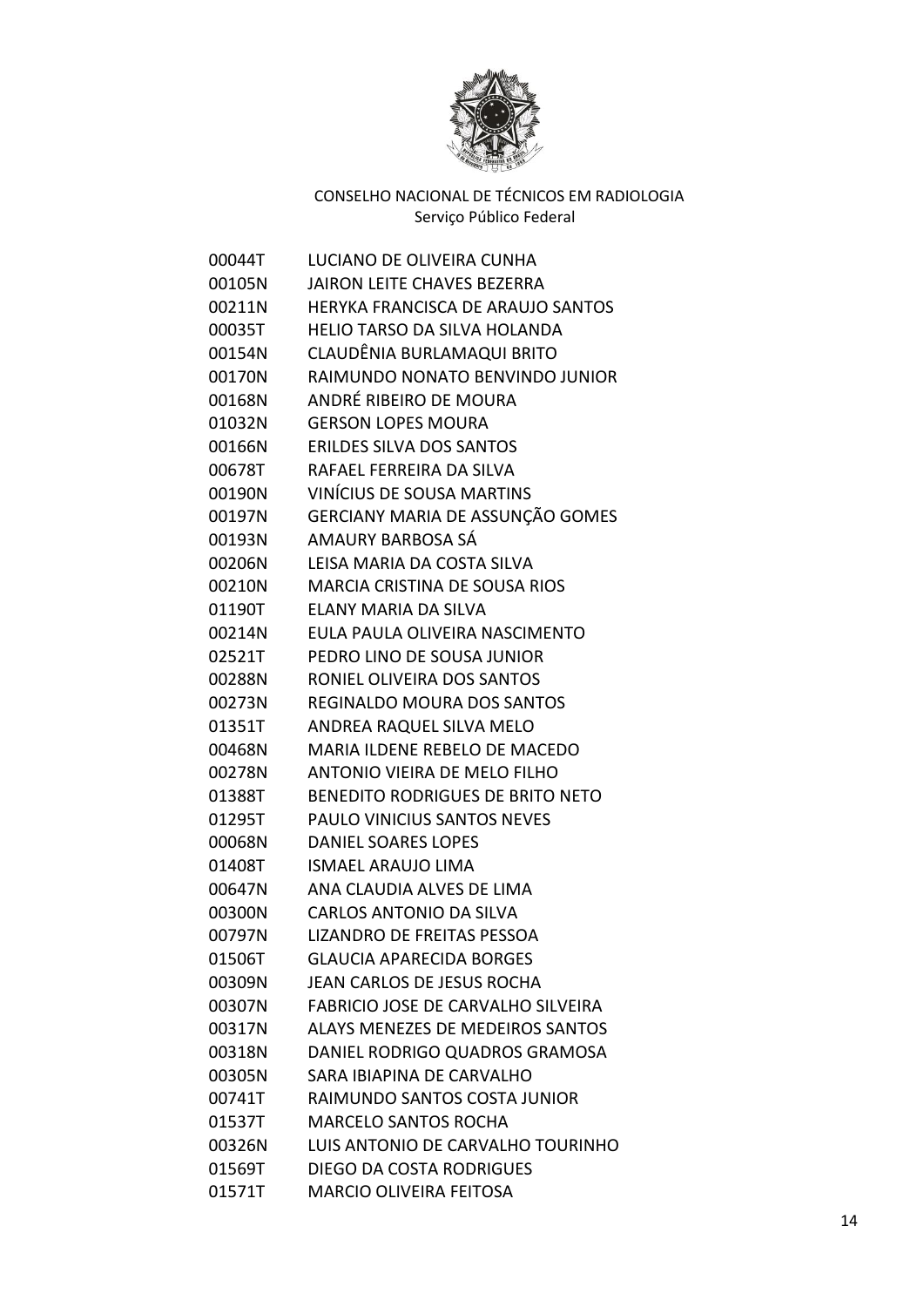

| 00330N | JOANA D'ARC RIBEIRO DO NASCIMENTO         |
|--------|-------------------------------------------|
| 00345N | GILVAN DE SOUSA SAMPAIO                   |
| 00342N | DANILA SA CLEMENTINO                      |
| 00343N | DANIEL ULISSES ALMEIDA VIANA              |
| 01590T | FRANCISCO DAS CHAGAS DE S. SANTANA        |
| 01594T | DEUSA MARIA CARDOSO DE ARAUJO             |
| 01591T | CLARICIANA DA CONCEIÇÃO CRUZ              |
| 00363N | CARMEM MARIA PINHEIRO ALMEIDA             |
| 01658T | ANA CRISTINA A. CAVALCANTE COSTA          |
| 01651T | <b>AUDILENE MARIA OLIVEIRA LOPES</b>      |
| 00380N | TALLITA DA LUZ CAMINHA BEZERRA            |
| 00655N | FRANCISCO ALEXANDRE RAMOS DOS ANJOS       |
| 01700T | SANDRA MARIA DA SILVA MARINHO             |
| 01702T | <b>ANTONIO VALE MELO</b>                  |
| 00230N | DEYSON ALYS DA CRUZ SILVA                 |
| 01029N | FRANCISCO LOURENCO DE ARAUJO FILHO        |
| 01884T | EMIZAEL DOS SANTOS DE SOUZA               |
| 01890T | ANA ALICE SOUSA OLIVEIRA                  |
| 01891T | RAFAELA PAIXAO COSTA                      |
| 03395T | KEIDILENE DA SILVA ALVES                  |
| 00617N | EDIANE DE CASTRO MELO                     |
| 01949T | CLESIA COIMBRA DE SOUSA                   |
| 01940T | MARIA IVONE DE ARAUJO SOUSA SILVA         |
| 01939T | ROSINALDO CHAGAS ARANHA PEREIRA           |
| 01955T | <b>FAYRYSON FERNANDES FREITAS LEANDRO</b> |
| 01811T | <b>JAQUELINE FREITAS SILVA</b>            |
| 02349T | ARIANNE CANDIDA DA SILVA                  |
| 00496N | DANILO HORTENCIO VERAS SILVA              |
| 02023T | LUIS CLAUDIO RIBEIRO CUNHA                |
| 02022T | FRANCISCO FERDINALDO SIMEAO DE SOUSA      |
| 02071T | DAVID PATRIK BRUZACA MONTEIRO             |
| 00680T | PLINIO ROBERTO LIMA PEREIRA               |
| 02073T | FRANCICLEIDE DE OLIVEIRA ROCHA            |
| 00515N | VALBER DE ALBUQUERQUE MUNIZ JUNIOR        |
| 00525N | ERICA FERREIRA DO NASCIMENTO              |
| 02090T | FRANCIVANIA DE ARAUJO SILVA               |
| 02089T | <b>JOSE BENEDITO BOGEA MENDES</b>         |
| 02081T | <b>ALBEANE BARBOSA ALVES</b>              |
| 02080T | <b>JOSUEL MARTINS MORAES</b>              |
| 02388T | <b>IRISMAR SANTOS CASTRO JUNIOR</b>       |
| 00735N | <b>INGRID OLIVEIRA LEÃO</b>               |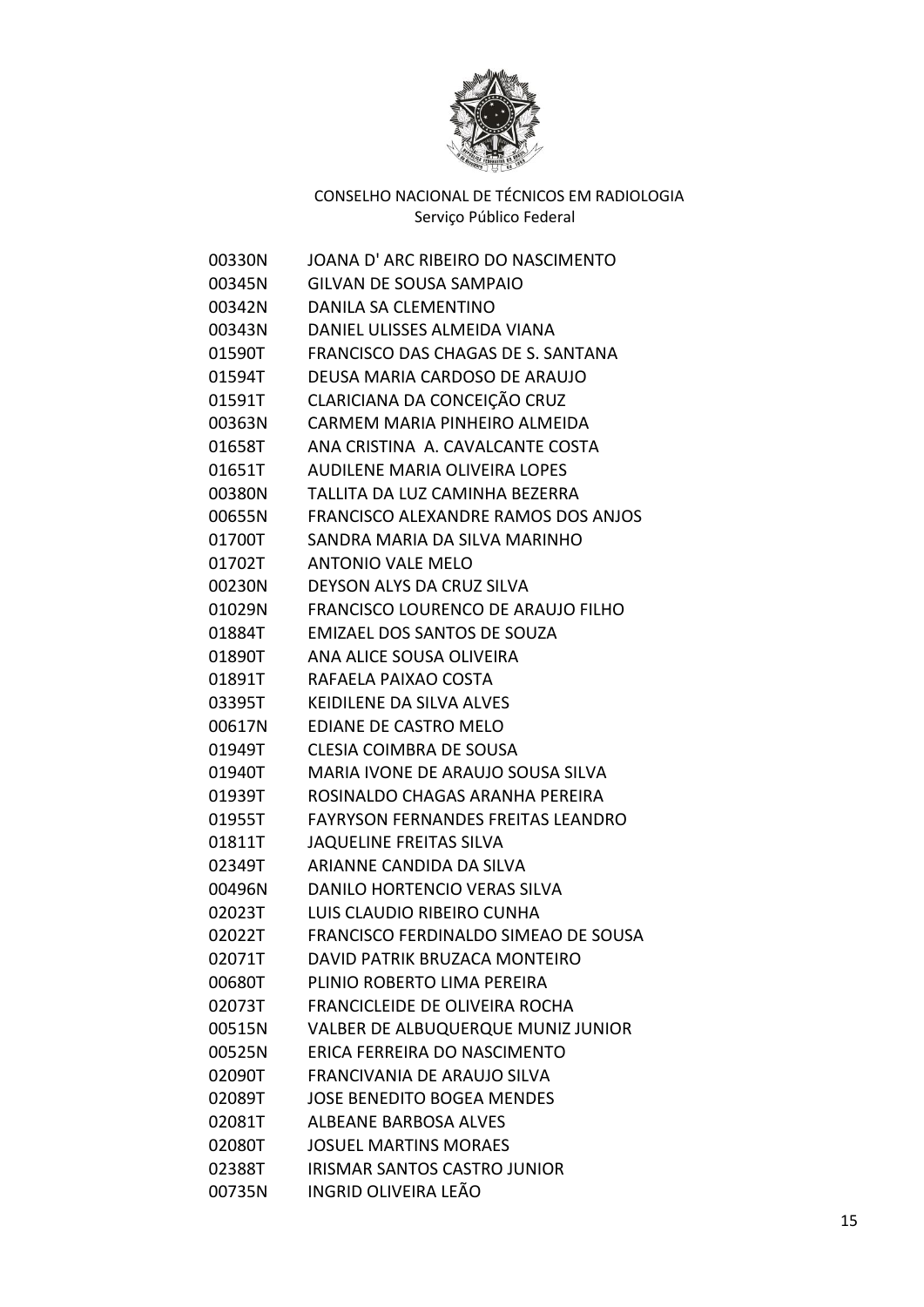

| 00596T | <b>MARCILENE DE ARAUJO SILVA</b>                   |
|--------|----------------------------------------------------|
| 00645T | RAIMUNDA MARIA GOMES SANTOS DUTRA                  |
| 02107T | HORTÊNCIA ANDREIA ROCELINO DOS SANTOS              |
| 02111T | ROY AGUSTIN RUIZ SUBIRANA                          |
| 02104T | SAMUEL MIRANDA BRITO                               |
| 02136T | JOSIMAR DO NASCIMENTO SILVA                        |
| 02113T | EULINES DA CRUZ SILVA SANTOS                       |
| 02130T | FRANCISCO GILGLAYDSON S. DE SOUSA BARBOSA IBIAPINA |
| 02153T | <b>WALLYSON DE ASSIS FERNANDES FERREIRA</b>        |
| 02156T | <b>CARLOS DA SILVA FERNANDES</b>                   |
| 02180T | <b>JAYSON RODRIGO DOS SANTOS SILVA</b>             |
| 01244T | VALDINEIA SOARES ARAÚJO MENDES                     |
| 02051T | <b>RENZO JOSE DA SILVA VIVAS</b>                   |
| 02172T | JESSINALDO JAMES NEVES HOLANDA                     |
| 02181T | VALDALIENE DE FATIMA RIBEIRO CARVALHO              |
| 02161T | REGIOMAR SOUSA DE ALMEIDA                          |
| 02225T | RITTA DE CASSIA DUAILIBE DE JESUS                  |
| 02213T | <b>CARLOS RICARDO MARQUES BRITO</b>                |
| 02198T | JOAO FERNANDO RIBEIRO DE SOUZA                     |
| 00686T | LUIS FERNANDO CANTANHEIDE CORREA                   |
| 00934T | LUIZ GONZAGA MIRANDA                               |
| 00436N | ELAYNE DA COSTA SOBRINHO                           |
| 01838T | ANA CÉLIA SOUSA DA COSTA                           |
| 00639N | FRANCISCO VALDINAR DO NASCIMENTO FILHO             |
| 02189T | AYLANNE PATRICE BEZERRA DE SOUSA                   |
| 02202T | <b>ENILTON SILVA GOMES</b>                         |
| 00546N | RAURIENE DE CACIA PEREIRA DINIZ                    |
| 01856T | JESSICA DAYANE SA FERREIRA                         |
| 00565N | JESSICA CARVALHO SOUSA SENA                        |
| 00564N | RENATO AGRIPINO SILVEIRA                           |
| 02280T | <b>JALFFERSON RIBEIRO LINS FURTADO</b>             |
| 02298T | <b>NELENIS DE JESUS RODRIGUES</b>                  |
| 02293T | SANDRA SILVA DE CARVALHO                           |
| 02308T | ANA LUCIA DOS SANTOS LIMA                          |
| 02307T | <b>NARA NAYANE DE SOUSA</b>                        |
| 02306T | <b>FABIANA LEITE ARAUJO</b>                        |
| 02302T | SEBASTIANA CORREA SILVA                            |
| 02310T | PEDRO HENRIQUE FERREIRA SILVA                      |
| 00684T | <b>CLOVES PÁSCOA RODRIGUES</b>                     |
| 00639T | FELIPE DA CRUZ REIS RIBEIRO                        |
| 00229N | <b>GESSICA LORENA GOMES BRASIL</b>                 |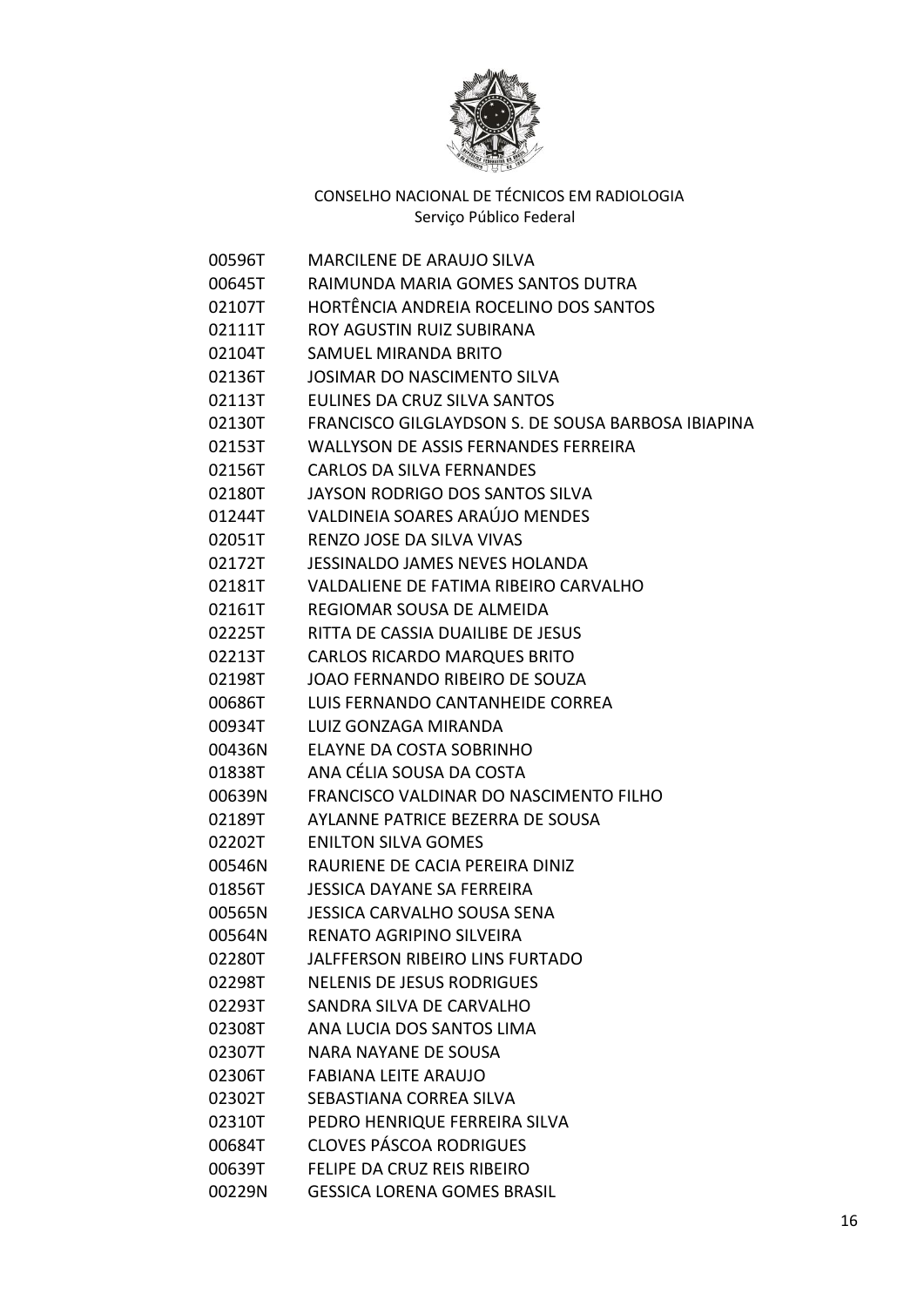

| 00923T | KAYLA DA CONCEIÇÃO ARAUJO                  |
|--------|--------------------------------------------|
| 02339T | SAMIA DE SOUSA COSTA                       |
| 00582N | <b>ADRIANA SOBRINHO MATOS</b>              |
| 00581N | SOCORRO CRISTINA DO NASCIMENTO VASCONCELOS |
| 00590N | <b>DIEGO RODRIGUES PROBO</b>               |
| 02366T | BRUNA NATALIA OLIVEIRA DE OLIVEIRA         |
| 02361T | NADYA CRISTINA GOMES SANTOS SILVA          |
| 02358T | KAROLINE FREITAS CORREA VILARINHO          |
| 02356T | <b>ELBERLENE BATISTA MELO</b>              |
| 02378T | LUIS FERNANDO CARVALHO                     |
| 02375T | <b>IVANEUTO RIBEIRO MOUSINHO</b>           |
| 02370T | KEYLA NAYARA ROCHA SOUSA                   |
| 02369T | INACIA JANIERLLY DA SILVA                  |
| 02380T | REGILANE DIAS DA SILVA                     |
| 00594N | <b>KARLA VERAS MACHADO</b>                 |
| 02402T | MARIA IDALINA CUNHA COSTA                  |
| 02899T | VALDENIRA DE OLIVEIRA ARAUJO               |
| 00605N | <b>NATALIA SANTOS E MARINHO</b>            |
| 02403T | PAULA JACQUELINE PEREIRA BOTELHO           |
| 02417T | EDIVANIO BARRETO DA SILVA                  |
| 02416T | DELIETE FRANCISCA BATISTA DA SILVA         |
| 02424T | DIEGO CORDEIRO COSTA                       |
| 00610N | <b>MARCOS HENRIQUE SOARES COUTINHO</b>     |
| 03357T | <b>MAIRA DE CASTRO MOREIRA</b>             |
| 00668T | ELIZANE SILVA NOGUEIRA                     |
| 00670T | LAURISNETE FERREIRA DE ARAÚJO              |
| 00120N | JORAN DE ALCANTARA PINTO                   |
| 02440T | DANILO DE CARVALHO MORAES                  |
| 00616N | NESTOR KARLOS MATTOS BENVINDO DE AQUINO    |
| 02477T | PAULO ROBERTO MARQUES SOARES               |
| 00691T | <b>OBEDES LIMA NASCIMENTO</b>              |
| 00694T | FREDSON FERREIRA CARNEIRO                  |
| 00696T | JANIEL MARQUES DE CARVALHO                 |
| 00698T | ELPIDIO LOPES DA COSTA NETO                |
| 00699T | ANTONIO FRANCISCO DE SOUSA JUNIOR          |
| 00700T | <b>ELISVALDO CABRAL DOS SANTOS</b>         |
| 00084N | <b>DIEGO AGUIAR ALVES</b>                  |
| 00089N | ANDERSON TIAGO BANDEIRA BONFIM LEAL        |
| 01009T | <b>GENILSON MARTINS SILVA</b>              |
| 00646N | NEOMEZIO JOSÉ DA SILVA JUNIOR              |
| 02534T | LETICIA SILVA MEDRADO                      |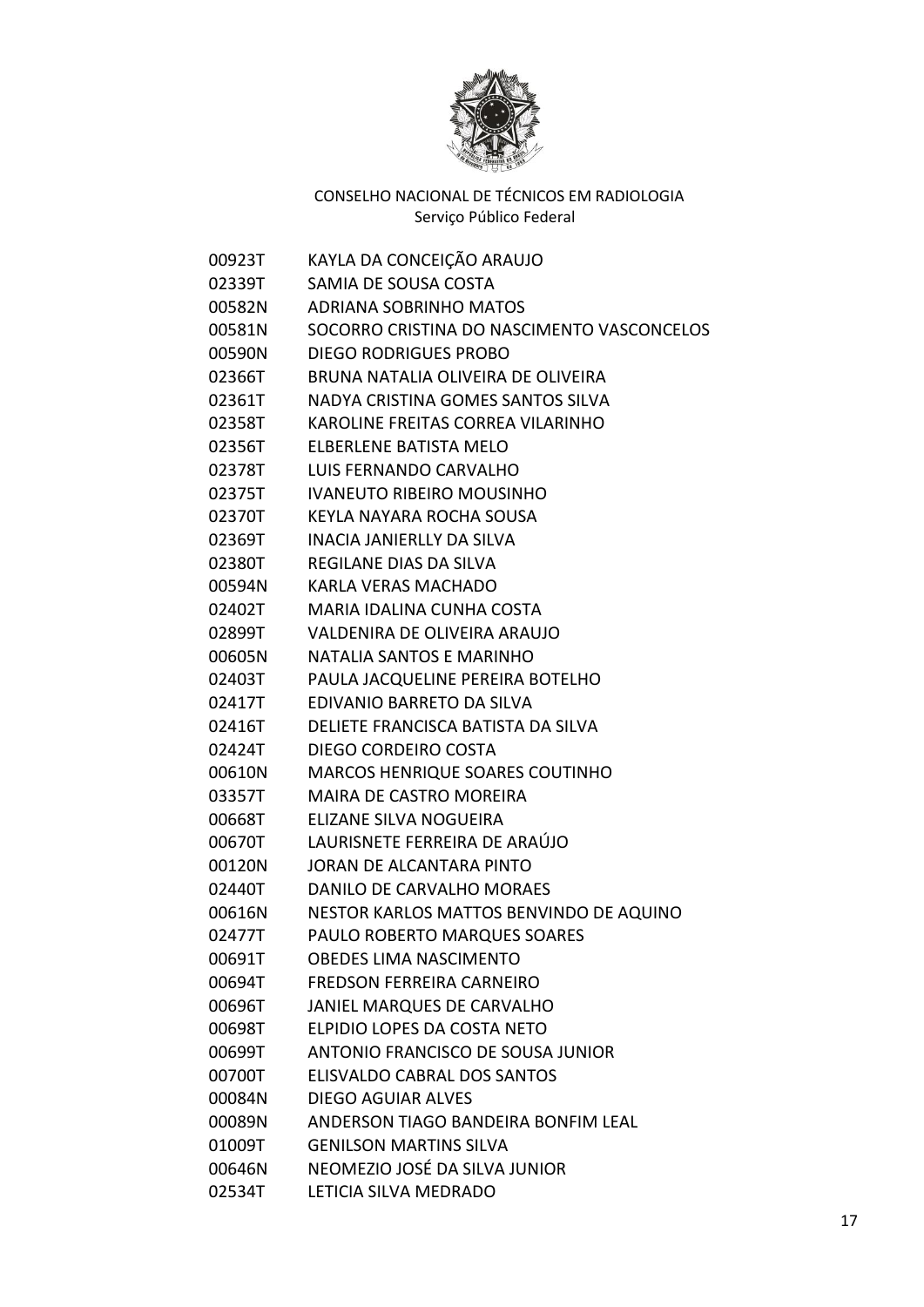

| 02544T | JOSEANO OLIVEIRA FERREIRA                |
|--------|------------------------------------------|
| 02235T | JOHHATHAN CABRAL TEIXEIRA                |
| 02553T | <b>MARIA APARECIDA DOS SANTOS</b>        |
| 00665N | EDIVALDO ALVES PEREIRA JUNIOR            |
| 02593T | <b>FRANCISCO ELILSON RIBEIRO PEREIRA</b> |
| 02592T | ARTUR VIEIRA BATISTA                     |
| 00750T | MARIA DAS GRAÇAS EDUARDA DE SOUSA        |
| 02632T | JULIO CESAR MENDES VIEIRA                |
| 02659T | <b>ISLA NEVES SILVA</b>                  |
| 00696N | <b>PAULO VICTOR SILVA SOUSA</b>          |
| 02616T | ANDERSON ALDO DE CASTRO LEITÃO           |
| 02762T | <b>SALVADOR ALVES FILHO</b>              |
| 01957T | ROSANGELA PEREIRA HORTEGAL               |
| 02625T | JOSE RIBAMAR CUTRIM SANTOS               |
| 02656T | LUIS PAULO ARAUJO SILVA AMARAL           |
| 02652T | PABLO HENRIQUE DA SILVA COELHO           |
| 02853T | <b>GABRIEL SOUSA BORGES</b>              |
| 02691T | JAIRO VIANA DA SILVA                     |
| 02644T | <b>CRISTIANE SALES DA SILVA</b>          |
| 00684N | RAYLLA BARBARA DE PAULA COSTA            |
| 00686N | ALEX CRISTIANO AZEVEDO SALES DE OLIVEIRA |
| 03065T | JORGE LUIS RAMOS RIBEIRO                 |
| 02832T | JEYFERSON MAYCON DA CRUZ PIEDADE         |
| 03123T | <b>THIAGO MENDES</b>                     |
| 02683T | <b>GILBERTO ELIOMAR DA SILVA SOUSA</b>   |
| 03144T | PABLO HENRIQUE DOS SANTOS CARDOSO        |
| 03142T | <b>KARLIANE BORGES SOUSA</b>             |
| 03140T | <b>ANTONIA VALDEANE GOMES SOARES</b>     |
| 03137T | ELIAS MORAES FERREIRA                    |
| 02690T | TOLENTINO FERREIRA MUNIZ FILHO           |
| 03037T | <b>ISMAEL PINHEIRO</b>                   |
| 02702T | <b>LAFAIETE NUNES PINTO</b>              |
| 00725N | LUIZ HENRIQUE DEOLINDO DA SILVA MOURA    |
| 02827T | NAILDE MADALENA DO NASCIMENTO            |
| 02804T | SHIRLENE MOREIRA FERNANDES DA SILVA      |
| 02823T | <b>EURIDES REIS PEREIRA DOS SANTOS</b>   |
| 00822N | JOSE JURANDÍ MARQUES JUNIOR              |
| 00820N | <b>ADRIANA ALVES DE CARVALHO</b>         |
| 02801T | <b>MARCOS ANTONIO ARAUJO DA SILVA</b>    |
| 02783T | <b>EQUIELSON FERREIRA GONÇALVES</b>      |
| 00717N | LUCIANO BARBOSA DOS SANTOS               |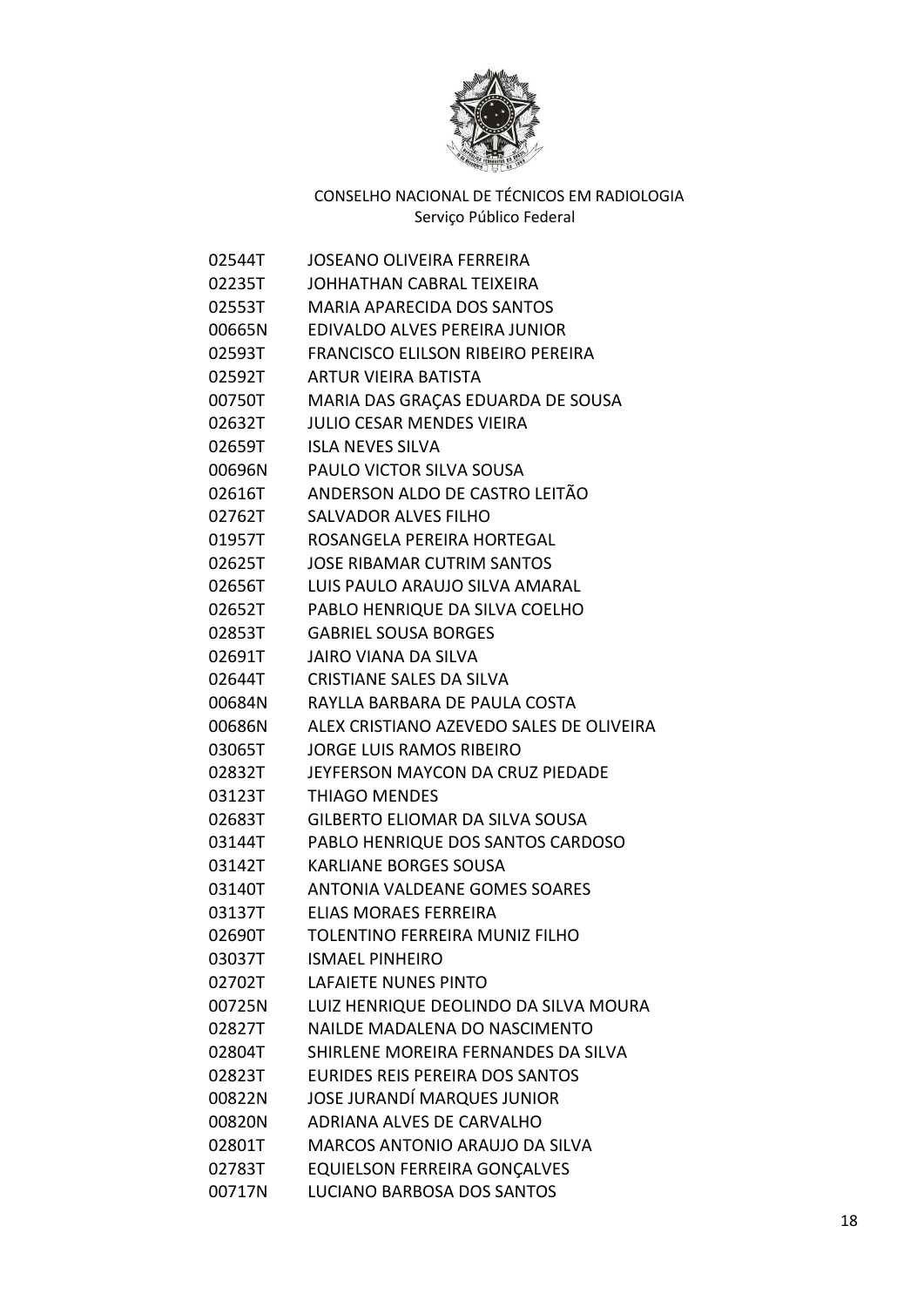

| 03282T   | RICHARDSON D'PAULA DELGADO DELFINO FROTA   |
|----------|--------------------------------------------|
| 00756N   | FRANCISCA FABRICYA DOS SANTOS FACANHA      |
| 00755N   | SAULO DANIEL TEIXEIRA LINHARES             |
| 00810T   | ROSELENE GOMES FERREIRA                    |
| 03335T   | JEFERSON DA COSTA TEXEIRA                  |
| 03355T   | SABRINA SOUSA DA SILVA                     |
| 00705N   | ANIZIO JOSE DE MOURA NETO                  |
| 03107T   | LEIDIANA MARIA DOS SANTOS                  |
| 00782N   | <b>JACQUES WILNNER ALVES RODRIGUES</b>     |
| 00781N   | EDMILSON BRITO OLIVEIRA JUNIOR             |
| 02974T   | MÁRIO SÉRGIO DA SILVA                      |
| 00787N   | ANTONIO FERREIRA OLIVEIRA JUNIOR           |
| 03405T   | <b>IRENILMA DOS SANTOS CAMARGO</b>         |
| 03403T   | ATEMIR DA SILVA MOREIRA                    |
| 03404T   | <b>DARNETE SILVA PORTILHO</b>              |
| 03407T   | <b>INARA FERRAZ RIBEIRO</b>                |
| 03408T   | JOAO PEDRO RIBEIRO DOS SANTOS              |
| 02738T   | <b>KLEBER ALVES CARVALHO</b>               |
| 00702N   | <b>MARCIO ERIC DE CARVALHO FERREIRA</b>    |
| 02726T   | ANA CRISTINA DE JESUS OLIVEIRA             |
| 00831N   | <b>SERGIO RICARDO DIAS BUENO</b>           |
| 00795N   | ELDA LAIS AVELINO CARDOSO                  |
| 03342T   | DANIEL MARCOS OLIVEIRA ALVES               |
| 03030T   | <b>IDIOSEAS SILVA MOREIRA PINTO JUNIOR</b> |
| 03048T   | DANILO WESLLEY DE SOUSA MARTINS BARRETO    |
| 03047T   | RONNIO MONTEIRO NAPOLEÃO IBIAPINA          |
| 03041T   | NUBIA MARIA MASCARENHAS SANTOS             |
| 03459T   | CAIO DE JESUS PEREIRA CALDAS               |
| 00775N   | VITOR DA SILVA NASCIMENTO                  |
| 03027T   | <b>FRANCISCO DAS CHAGAS SILVA</b>          |
| 03172T   | DIOGO SOUZA DA SILVA                       |
| 03213T   | VALDOMIR DA SILVA FERRAZ                   |
| 03212T   | <b>EDMILTON DOS SANTOS VILARINHO</b>       |
| 02940T   | <b>THAISA SOUZA LOPES</b>                  |
| 00753N   | <b>JESSICA WALESKA DIAS PIRES</b>          |
| 00856N   | DANIARA MARIA MONTEIRO SILVA               |
| 00780T   | ALDJOHN INARNO D. ARAÚJO DOS SANTOS        |
| 00778T   | ANTÔNIO TAYLTON PEREIRA DIAS DA SILVA      |
| 00763T   | EDISON OLIVEIRA EVANGELISTA                |
| 03324T l | <b>GENILSON MENDES DA SILVA</b>            |
| 03166T   | <b>JOSE VALDENIR DIAS MORAIS</b>           |
|          |                                            |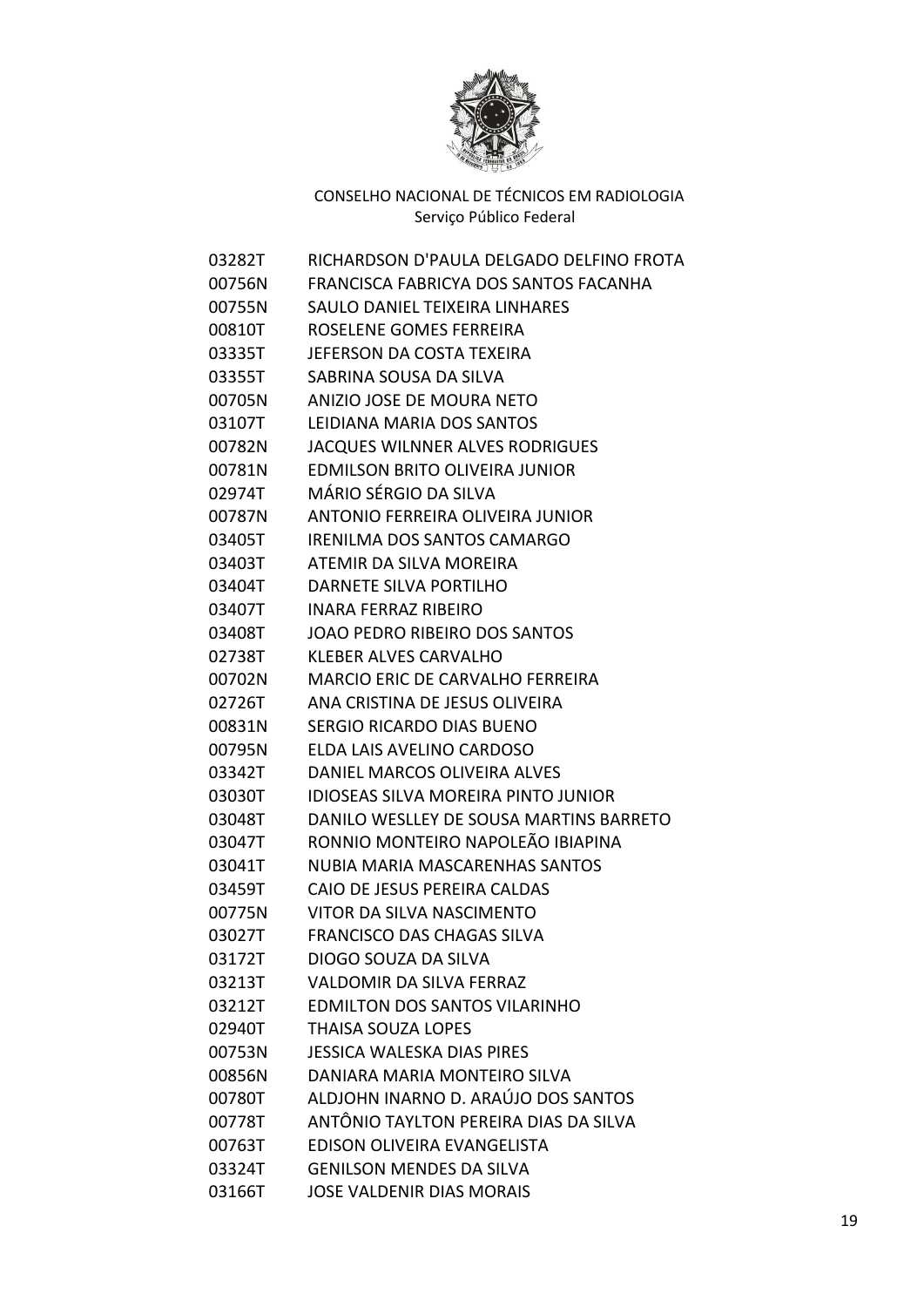

| 03113T | <b>ISAIAS FEITOSA DE QUEIROZ</b>       |
|--------|----------------------------------------|
| 00713N | EDIVALDO RIBEIRO DA SILVA              |
| 03132T | CARLA REJANE DOS SANTOS MONTEIRO       |
| 03128T | DEUZENE BARBOSA LIMA                   |
| 00930T | RAIMUNDO RIBEIRO SOARES FILHO          |
| 00924T | SELMA GONÇALVES DO AMARAL COSTA        |
| 00743N | <b>EVERTON MARQUES SANTOS OLIVEIRA</b> |
| 02821T | <b>RENATO MARCIO SOUZA SOARES</b>      |
| 02854T | <b>GARDENIA DE PAULA ARAUJO</b>        |
| 02860T | JULIANA PEREIRA NERY                   |
| 02859T | REINALDO FRANCISCO DA SILVA MAGALHAES  |
| 02861T | VALDENOR OLIVEIRA LIMA JUNIOR          |
| 02994T | LUANA MACHADO DE LIMA                  |
| 02991T | <b>FRANCISCA SILVA PEREIRA</b>         |
| 03023T | <b>ROSEMAR SARGES TORRES</b>           |
| 03016T | CARLOS HENRIQUE DE LIMA NASCIMENTO     |
| 03012T | RODRIGO DE BRITO SÁ                    |
| 00790N | JOSE HILTON DA SILVA FERREIRA          |
| 03422T | <b>SAMARA NUNES LOPES</b>              |
| 03183T | ETYNA GOMES CABRAL                     |
| 01021T | LUCIANO DE FALCO COSTA MELO            |
| 02844T | JACKSON DIEGO LOPES DE LIMA            |
| 00815N | RICARDO LAERCIO GOMES DA COSTA         |
| 00818N | KLEISON DA SILVA REIS                  |
| 03246T | MADSON RODRIGO DE SOUSA OLIVEIRA       |
| 03245T | MARIA APARECIDA DA COSTA LIMA          |
| 03241T | <b>MAURO DE SOUSA FERREIRA</b>         |
| 03239T | <b>CARLEANE LIMA MORAES</b>            |
| 03035T | THAIS RAYANA NOGUEIRA VIEIRA           |
| 03100T | <b>JHONNATA ARRUDA PESSOA</b>          |
| 03278T | NIVALDO BENEVIDES DA SILVA             |
| 03321T | <b>MIQUEIAS COSTA NASCIMENTO</b>       |
| 03305T | <b>LAURILENE MARTINS DE JESUS</b>      |
| 00826N | <b>TATYANE BARBOSA DA SILVA</b>        |
| 03350T | <b>MANOEL ABREU DA SILVA</b>           |
| 00834N | LEANDRO DO VALE TEIXEIRA CUNHA         |
| 00853N | <b>GLAUCO BASTOS BRANDÃO</b>           |
| 00847N | MIKAELLY FERREIRA SOUSA                |
| 01003T | EDILBERTO OLIVEIRA DE A. SOBRINHO      |
| 02906T | MARIA RAIMUNDA MARTINS MONTEIRO        |
| 02892T | <b>GUSTAVO LIMA DA SILVA</b>           |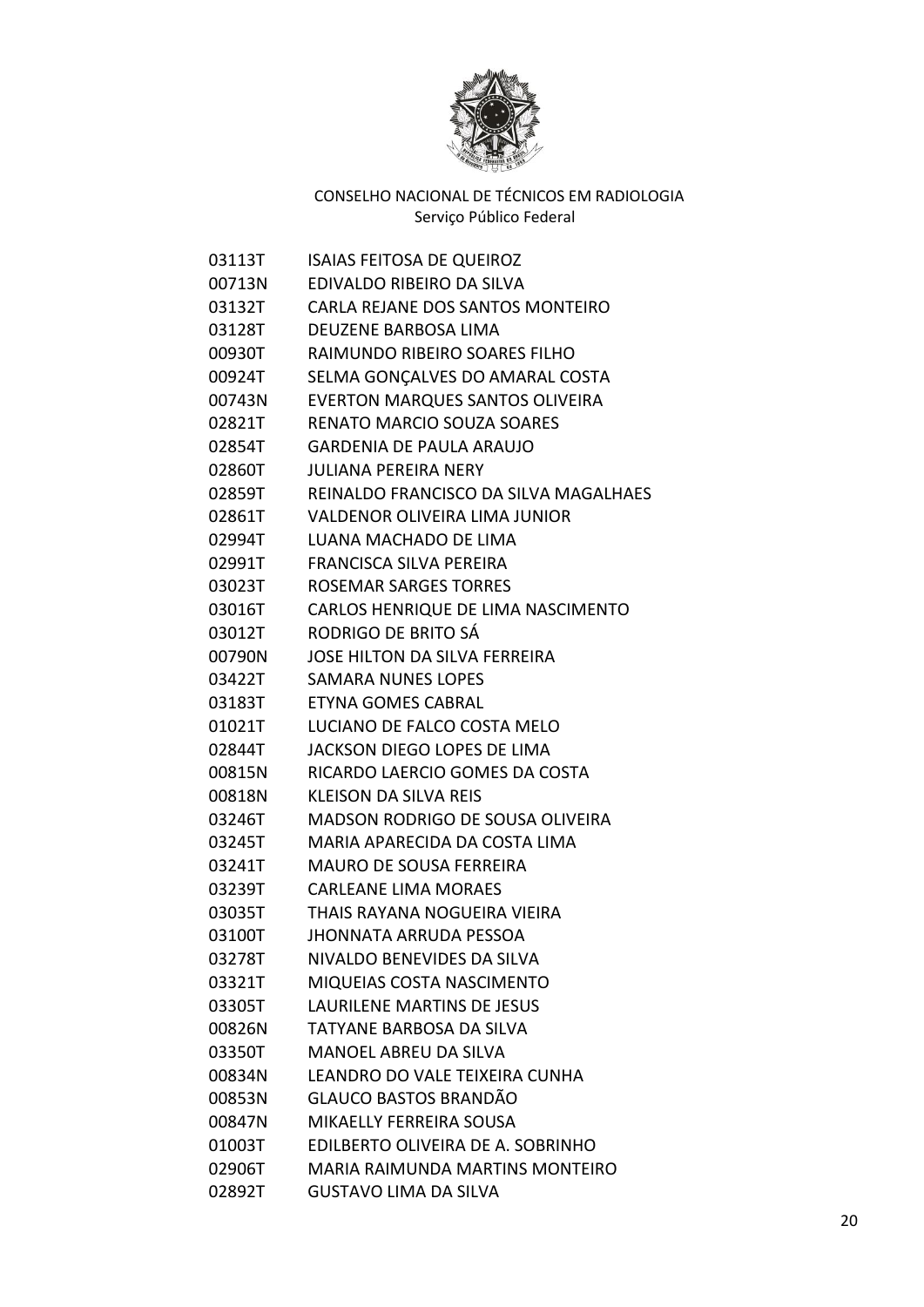

| 02894T | <b>PRISCILA DA SILVA TELES</b>            |
|--------|-------------------------------------------|
| 02921T | TAFFILA RAMYLLE DE SOUSA OLIVEIRA         |
| 02928T | <b>EUNICE SOARES</b>                      |
|        | 02927T RAIMARA RESPLANDES DE ARAUJO LOPES |
| 00749N | ANALIA ROBERTA SILVA MOURA                |
| 00829N | <b>DIEGO MENEZES SILVA</b>                |
| 03273T | <b>GRETCHEN TREVIA SOARES</b>             |
| 02239T | INGRID MARREIROS DE MORAIS                |
| 02236T | ABIMAEL FRANÇA                            |
| 00805N | DIANA DOS SANTOS SILVA                    |
| 00803N | CAIO VINICIUS GONÇALVES DA SILVA          |
| 03010T | EDUARDO MACHADO AMORIM DUTRA              |
| 00766N | MARIA MILENE DE ALCANTARA MOURA           |
|        | 02958T LIDENILDE DOS SANTOS SILVA         |
|        | 01166N EMERSON CABRAL DE BARROS           |
|        | 03223T JEFFESON DOUGLAS DA SILVA ASSIS    |
| 03215T | ERICA VALERIA DE SOUSA PINHEIRO           |
| 01025T | <b>OCEANIRA LAGES RODRIGUES</b>           |
| 01026T | <b>JOSE ALDO FIRMINO DOS SANTOS</b>       |
|        | 01030T JAILTON DA SILVA                   |
| 01032T | FRANCISCA JOSEFA DA SILVA LIMA            |
|        | 01040T KLEBER MARIO DOS SANTOS            |
|        | 03385T FELIPE FERREIRA DOS SANTOS         |
|        | 00761N BRENO WANDERSON LOPES VISGUEIRA    |
| 00802T | LAIS DE OLIVEIRA GALHEIRO                 |
| 00827T | LAERTE BRITO DE SOUSA                     |
| 00994T | <b>AURIMAR DE ARAUJO SANTOS</b>           |
| 00993T | KEYLON SOARES SILVA NUNES CORREIA         |
| 00915T | JOÃO BATISTA FILHO                        |
| 01041T | <b>ARÃO FREITAS REIS</b>                  |
| 01042T | LILYAN MARIA MENDES CANTANHEDE            |
| 01043T | WELTH MENDES DE SOUSA                     |
| 02258T | HELEN NARA DA SILVA E SILVA               |
| 00849N | LETICIA COSTA CORDEIRO                    |
| 03452T | <b>CLAUDEMIR MENDES DA SILVA</b>          |
| 34447T | KAIQUE FONTES DE OLIVEIRA                 |
| 01883T | RAIMUNDO MARTINS DOS SANTOS NETO          |
| 01621T | RICHARD FRANCISCO DA SILVA COSTA          |
| 01864T | FRANCISCO DAS CHAGAS OLIVEIRA SOBRINHO    |
| 01861T | LUZIMAURY OLIVEIRA SILVA                  |
| 01837T | DENISE LOURDES DE LIMA                    |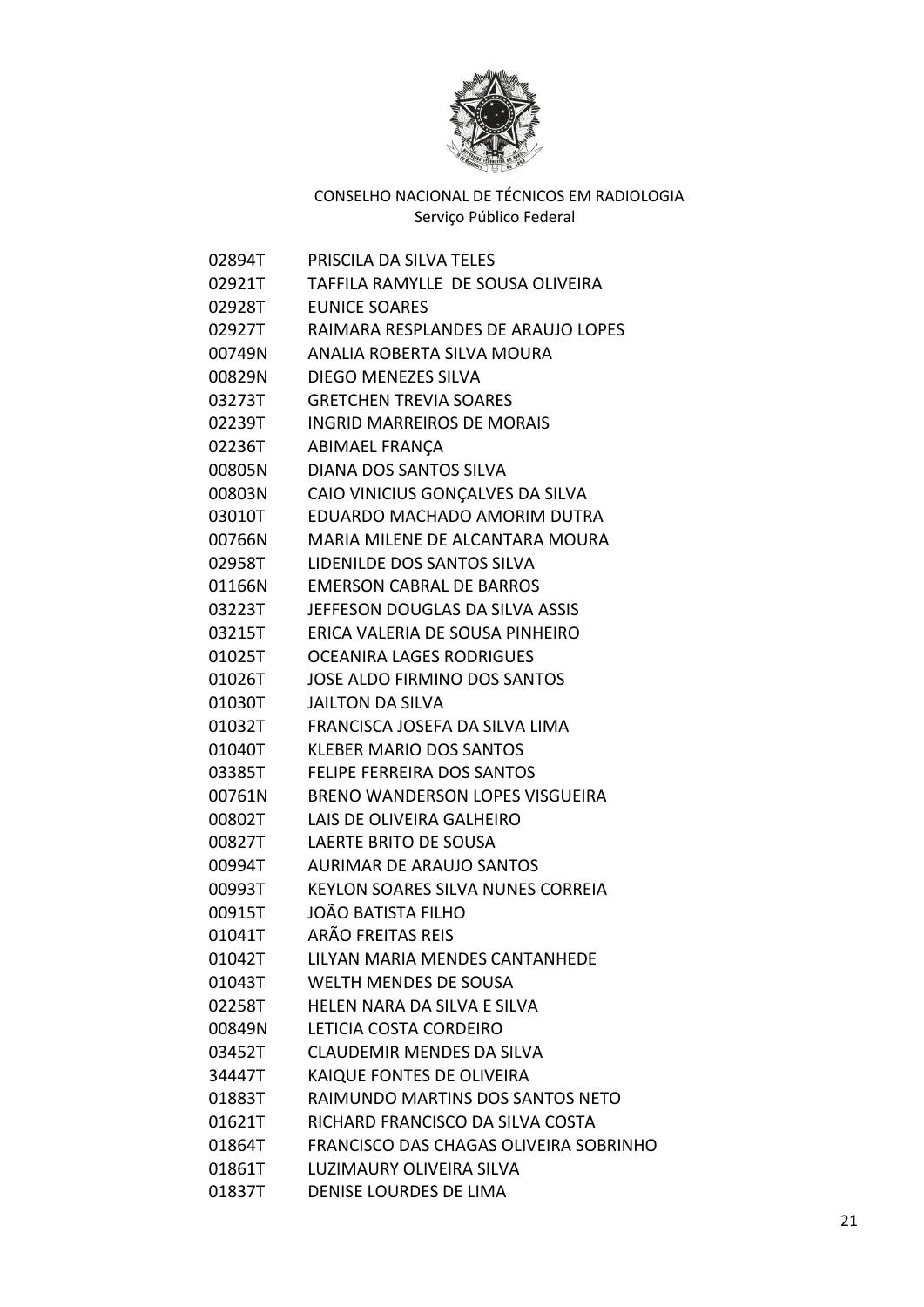

| 01809T | ANTONIO FRANCISCO PEREIRA REGO              |
|--------|---------------------------------------------|
| 00831T | JACKELLINE DE ARAUJO SANTOS                 |
| 00830T | LEIDE DAIANE ALVES DA SILVA                 |
| 01799T | SAFIRA DE DEUS LOUZEIRO                     |
| 00471N | SAMYA NAYARA SILVA                          |
| 01922T | DAVID JONHATAN DA SILVA                     |
| 00991T | MARIA DA CONCEIÇÃO DE SOUSA COSTA           |
| 00985T | <b>MARLEIDE SOARES DOS SANTOS</b>           |
| 00977T | <b>HELLIAKIN AGUIAR MOTA</b>                |
| 01477T | <b>JOAO PEDRO COELHO FILHO</b>              |
| 01928T | <b>FABIO LUIS CARDOSO COSTA</b>             |
| 00551N | LEONARDO SANTOS PINTO                       |
| 00138N | ALCIOMAR ESCORCIO DE AGUIAR                 |
|        | 00137N ANTONIO SERGIO MONTEIRO              |
| 02035T | <b>VALDERIR GOMES SOUSA</b>                 |
| 00969T | <b>FRANCISCO DE ASSIS BRITO CARVALHO</b>    |
| 00967T | <b>ADEMIR DOS SANTOS BARROS</b>             |
| 00963T | KASSIO JUNIO SOARES DE ALBUQUERQUE          |
| 00241N | <b>LEONARDO LIMA E SILVA</b>                |
| 00958T | <b>VALDENI DE SOUSA MESQUITA</b>            |
| 00261N | DANILO RIBAMAR LEAL MACHADO                 |
| 00256N | <b>EDUARDO SOUSA DOS SANTOS</b>             |
| 00255N | PRISCILA PAZ DA COSTA                       |
| 00254N | ANIELSON ALENCAR E SILVA                    |
| 00887T | IRACEMA TEIXEIRA DA SILVA                   |
| 00877T | <b>FRANCISCO MARCONI RODRIGUES DA COSTA</b> |
| 00880T | ROBSPIERRY DA ROCHA ALVES                   |
| 01327T | <b>EDMILSON JOSE DE SOUSA</b>               |
| 00855T | RICARDO AUGUSTO DE SOUSA MACHADO MENDES     |
| 00169N | THAIS ALEXANDRE DE OLIVEIRA                 |
| 03464T | MARIA DOS REMÉDIOS COSTA DÁVILA             |
| 04971T | DANILO SANTIAGO GOMES DE SOUZA              |
| 03478T | <b>MARCIEL ABREU CADETE</b>                 |
| 03471T | <b>FERNANDO RODRIGUES BARROS</b>            |
| 03470T | FRANCILVÂNIA CARVALHO MENDES                |
| 03467T | <b>CARLA SOUSA LIRA</b>                     |
| 03466T | <b>ODEANE DE FREITAS SOUSA</b>              |
| 00866N | ROBSON CARVALHO NASCIMENTO                  |
| 00863N | <b>JONAS LINDOSO ALVES</b>                  |
| 00860N | DEUSELINE DA SILVA CARVALHO                 |
| 03493T | TAIANNE MALHEIROS MELO                      |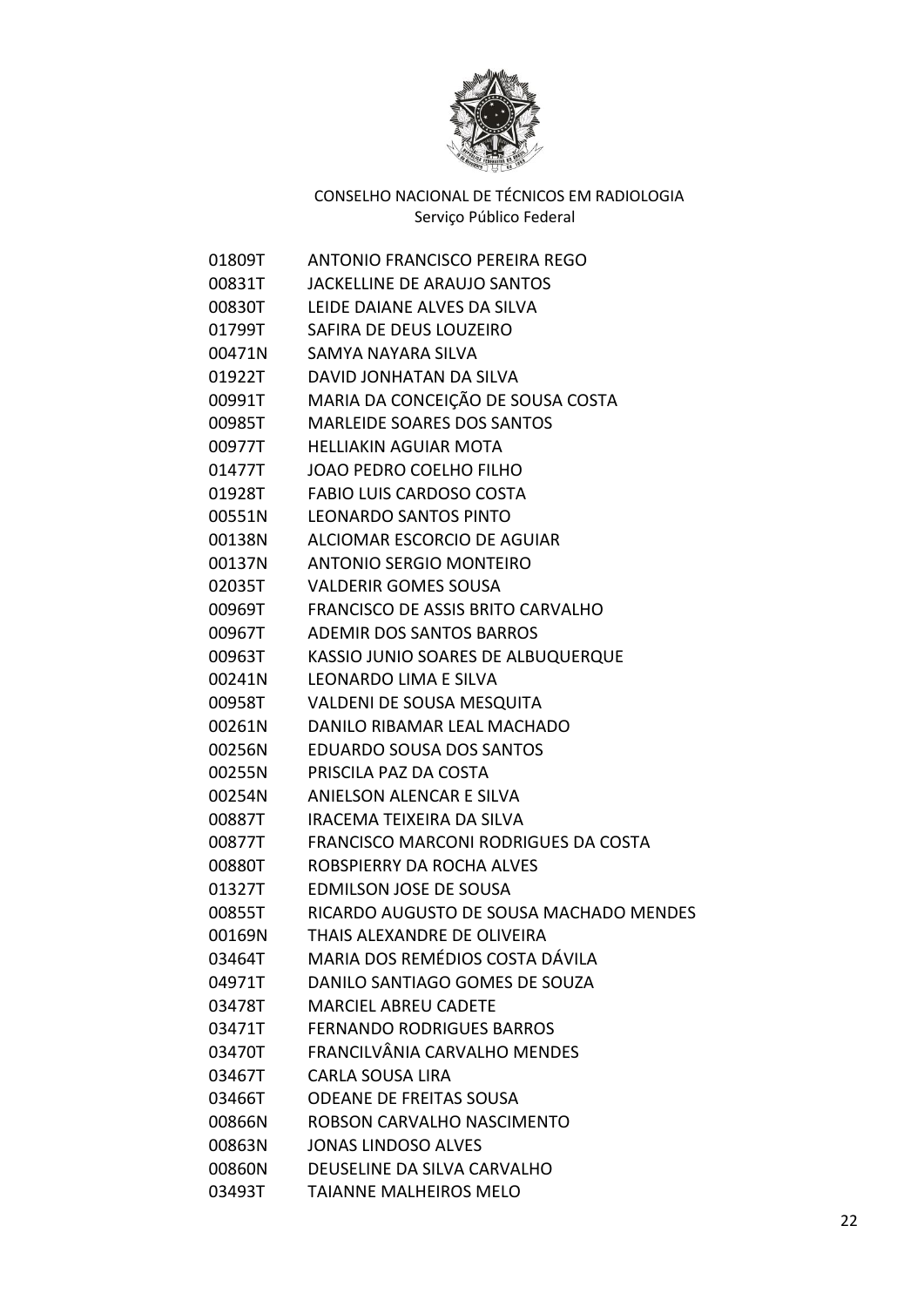

| 03520T | TAYSE ALVES DA SILVA SOUSA                   |
|--------|----------------------------------------------|
| 03524T | <b>HEURY GUITHIS DOS SANTOS OLIVEIRA</b>     |
| 03512T | JONNATHANN MARVYS CARVALHO DE SOUZA          |
| 03510T | MARILENE DE CARVALHO PEREIRA E SILVA         |
| 00873N | PAULO RODRIGUES DE MEDEIROS                  |
| 03533T | <b>LUCIENE RODRIGUES GOMES</b>               |
| 01211N | <b>HUDSON SILVA CORREA</b>                   |
| 04252T | DIEGO SILVA PADILHA                          |
| 03552T | PAULO SÉRGIO SILVA PEREIRA                   |
| 03548T | PAULO HENRIQUE FERREIRA NEPOMUCENO           |
| 03543T | LEANDRO FERREIRA ALVES                       |
| 03540T | <b>CLEILSON DE ALMEIDA SOUSA</b>             |
| 03538T | FRANCISCO HALLISON GOMES GUIMARÃES           |
| 03537T | <b>LUIZ SERGIO MENDES MARTINS JUNIOR</b>     |
| 03536T | <b>JUAN PABLO GIMENEZ</b>                    |
| 00878N | TIAGO PEREIRA DA SILVA                       |
| 00876N | FERNANDA KAROLINE GOMES DE OLIVEIRA          |
| 03560T | <b>AUGUSTO CESAR FROZ FONSECA</b>            |
| 00882N | DANIELLE CLÍMACO MARQUES                     |
| 00881N | CLÁUDIA MARÍLLIA RIBEIRO DE ALMEIDA          |
| 03577T | <b>VICTOR FERNANDO SANTOS CARNEIRO</b>       |
| 03581T | <b>JEFFERSONE MACHADO</b>                    |
| 00886N | <b>LUIZ COSTA TORRES FILHO</b>               |
| 03585T | FRANCISCO JOSÉ MARQUES MENEZES               |
| 03606T | <b>LEANDRO GOMES SILVA</b>                   |
| 03590T | <b>FRANCISCO OTAVIO DE OLIVEIRA FERREIRA</b> |
| 03610T | <b>NAIR FERNANDES BORGES</b>                 |
| 03612T | <b>HELLEN ANDRADE MORAES</b>                 |
| 03614T | RONALDO DA SILVA FIGUEIRA                    |
| 03613T | <b>MARLON LIMA DE SOUSA</b>                  |
| 03637T | JOAO ALVES DE ARAUJO FILHO                   |
| 03630T | <b>LUIS PAULO LOPES PIRES</b>                |
| 03629T | THAYNARA STEFANE ALVES DA SILVA              |
| 03628T | RAFAEL GUILHERME SANTOS                      |
| 03625T | <b>JONATAS RICARDO SILVA ROCHA</b>           |
| 03620T | <b>MADALENA RODRIGUES DOS SANTOS</b>         |
| 00891N | WENDELL LUCAS EVANGELISTA MAGALHÃES          |
| 03646T | <b>DIEGO MENDES PAZ</b>                      |
| 00897N | <b>DAVID TORRES DE MORAIS</b>                |
| 03662T | <b>KARINE DO REGO LEITE</b>                  |
| 03690T | JALDIENE DE SOUZA MOREIRA                    |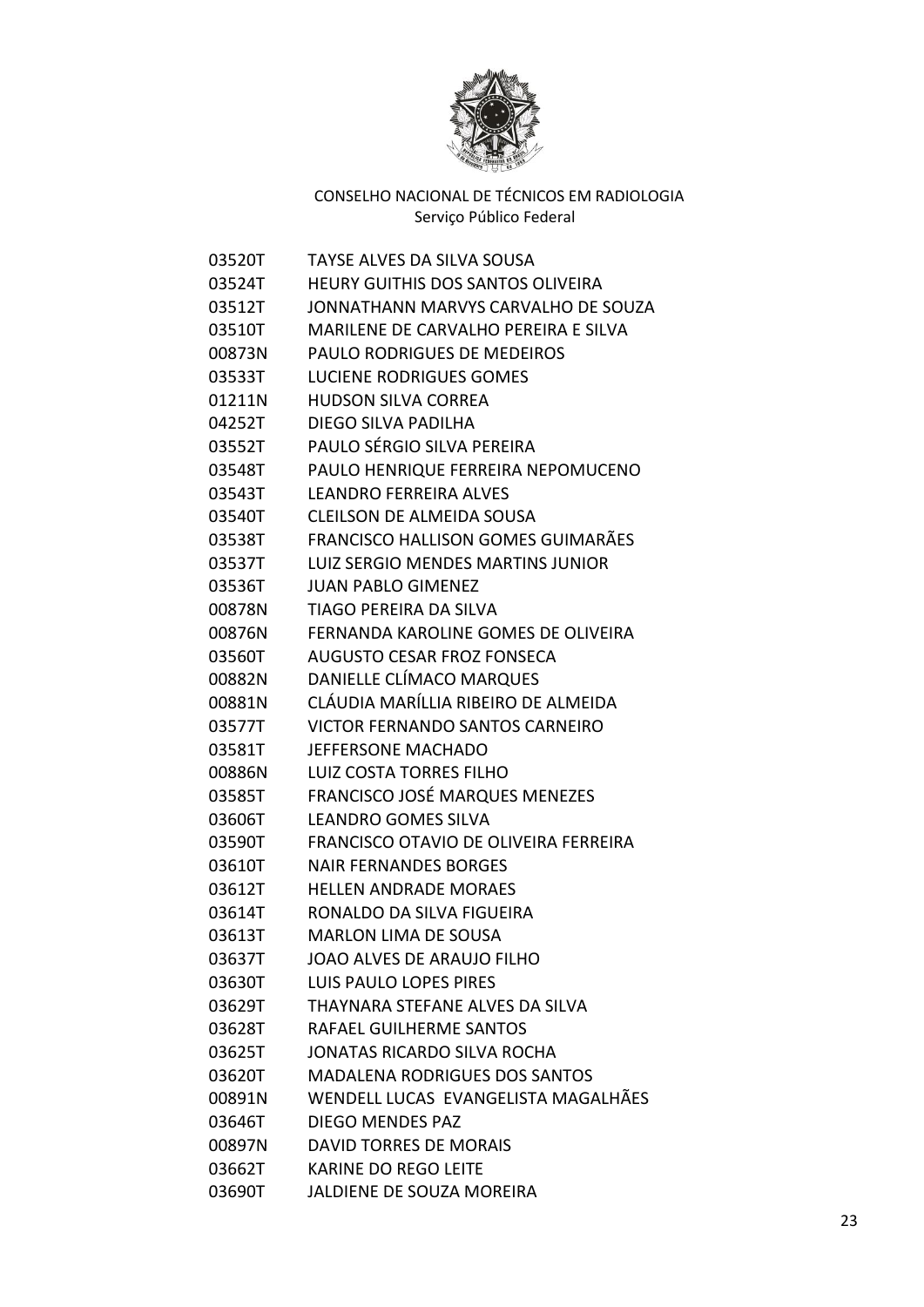

| 03685T | DENIS NUNES LOBO                        |
|--------|-----------------------------------------|
| 03684T | JORGEANE MENDES VELOSO                  |
| 03682T | LAURA SILVA SANTANA                     |
| 03679T | JAYNE SOUSA DE OLIVEIRA                 |
| 03677T | ANDERSON CARVALHO DE SÁ                 |
| 03673T | HUGO JARDEL VIEIRA LIMA                 |
| 03671T | <b>JESUALDO DE ARAUJO DO NASCIMENTO</b> |
| 03670T | KARINA DA CONCEIÇÃO SANTOS              |
| 03669T | <b>GELSON GUILHERME VALE RIBEIRO</b>    |
| 03666T | KATIANA DA SILVA SANTOS                 |
| 03667T | <b>JOSENILCE SANTOS ROCHA FERREIRA</b>  |
| 03668T | JOYCIANE SANTOS DE ANDRADE              |
| 00900N | <b>MACIEL ALMEIDA BRITO</b>             |
| 00901N | MIKAEL BARROS DA SILVA VIANA            |
| 00903N | <b>GEYSIELLE DA CRUZ LIMA</b>           |
| 00904N | LUIZ HENRIQUE OLIVEIRA DE SOUZA VIEIRA  |
| 03713T | LUCIANA DE SOUSA SARAIVA                |
| 03706T | RAYANNE SILVA LIMA                      |
| 00907N | NATANAEL DE OLIVEIRA ARAUJO             |
| 03718T | <b>IROMAR DOS SANTOS SILVA</b>          |
| 00913N | FRANCISCO VICTOR DOS SANTOS SILVEIRA    |
| 03722T | YAM PIRES ALMEIDA                       |
| 03726T | <b>VANUSA MORAES DA SILVA</b>           |
| 03730T | <b>MARIA INES LEITE</b>                 |
| 03735T | JULLYANDRE PONTES BRANDÃO               |
| 03749T | LUCIAN PAIVA SILVA E SILVA              |
| 00914N | CAMILA CHIRLEY PEREIRA DIAS             |
| 03751T | NATÁLIA DELFINO MATIAS                  |
| 03754T | <b>FERNANDO DOS SANTOS SOUSA</b>        |
| 00917N | FÁBIO BOTELHO DE OLIVEIRA               |
| 03760T | JOÃO PAULO MARTINS COSTA                |
| 00923N | <b>IVANILSON DOS SANTOS CARDOSO</b>     |
| 03763T | JÂNIA SILVA CANTANHEDE                  |
| 03771T | <b>MAGNO CUNHA CARDOSO</b>              |
| 03772T | <b>EDSON RICARDO CRUZ MORAIS</b>        |
| 03779T | <b>JOSÉ RIBAMAR DE JESUS</b>            |
| 03780T | <b>JORGE LUÍS SERRA</b>                 |
| 00924N | <b>HÉLIO DE ARAÚJO LOPES</b>            |
| 00927N | ARIELE SILVA MARTINS DE SOUSA           |
| 04706T | ROSELE DOS SANTOS VIEIRA                |
| 03789T | <b>MARINILDE SOUSA GARCIA</b>           |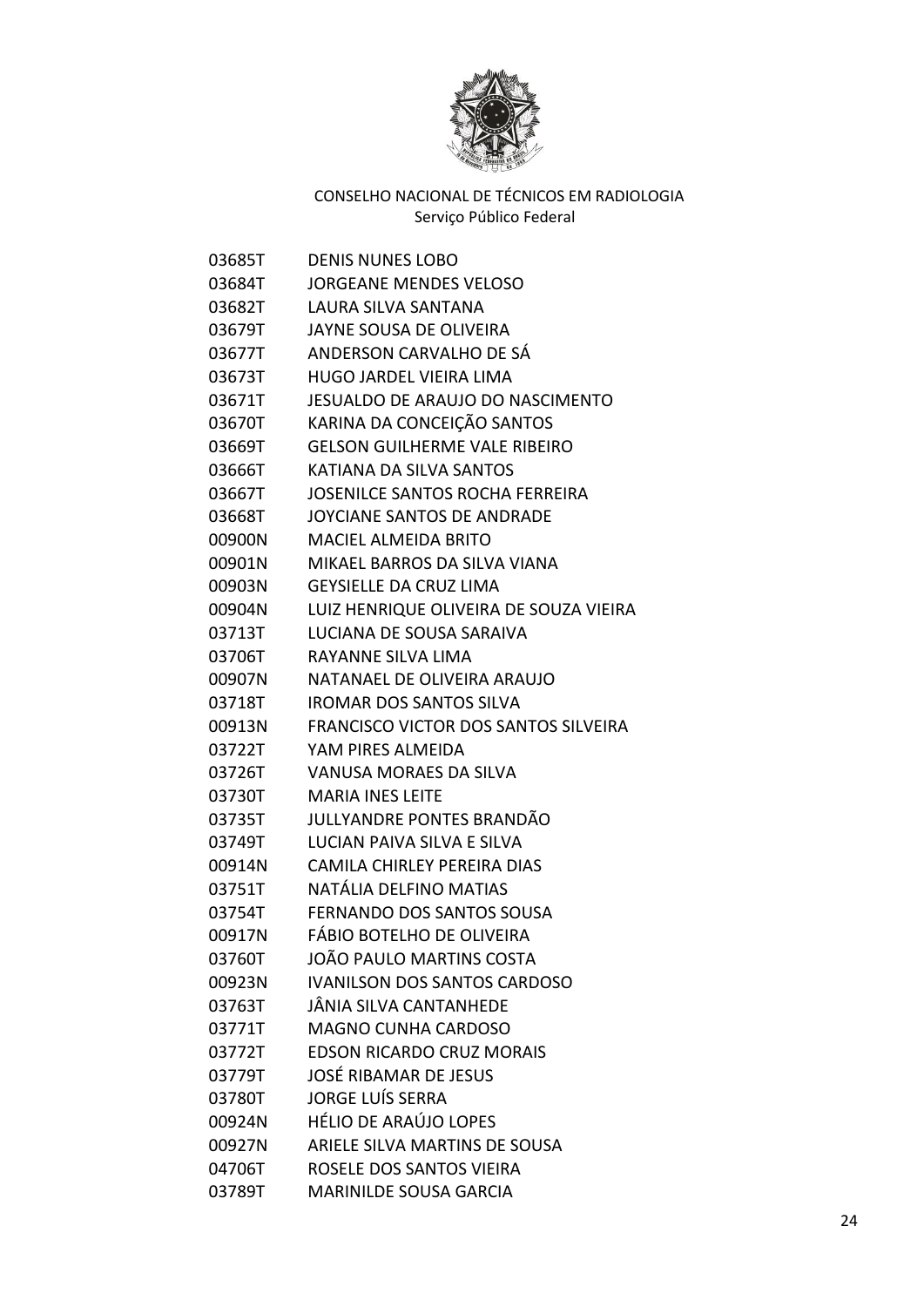

| 03791T | CARLOS EDMUNDO NASCIMENTO LEITE        |
|--------|----------------------------------------|
| 03803T | LEILA RAQUEL DA CONCEIÇÃO AQUINO       |
| 00928N | TÂNIA PEREIRA DE SOUSA                 |
| 03807T | <b>THONI CEZAR NUNES MORAES</b>        |
| 03812T | ROSA HELENA ALVES LIMA                 |
| 03825T | <b>MAYRA OLIVEIRA SILVA</b>            |
| 03864T | ANDERSON HARLLEY SATURNINO BEZERRA     |
| 03863T | NATHYELE FERNANDA MARINHO DOS SANTOS   |
| 03861T | <b>LUIS ADRIANO VERAS LOPES</b>        |
| 03856T | NAGELA JANSEN SOBRINHO                 |
| 03854T | JEANE CARLA FEITOSA CRUZ               |
| 03846T | DAVID BRENNER GALVAO DE ARAUJO         |
| 03841T | <b>GUILHERME WILLIAN AMARAL TORRES</b> |
| 00942N | RONALDO ARAUJO DE ANDRADE              |
| 03872T | <b>JADSON DOS SANTOS GOMES</b>         |
| 00949N | CARLOS ROBERTO BATISTA DA SILVA        |
| 03898T | ILANIA PEREIRA DE PAULA                |
| 03894T | EDCARLOS OLIVEIRA DE SEIXAS            |
| 03882T | <b>ITALO PEDRO AGUIAR ANDRADE</b>      |
| 03878T | ALINE DA SILVA SOUSA                   |
| 03917T | ADRIANO URBANO PEREIRA                 |
| 03925T | DANIEL DA SILVA SANTOS                 |
| 03918T | <b>BETIANE MENDES BARBOSA</b>          |
| 03927T | SILKIA PEREIRA DE ARAUJO               |
| 03930T | QUEZIA AROUCHA ALMEIDA CORREIA         |
| 03928T | KAREN DOS REIS CARDOSO                 |
| 03920T | DIEGO MARCELO DOS SANTOS CAMPOS        |
| 03932T | RAYLSON MAHONNE DOS SANTOS CARVALHO    |
| 00955N | JEYZIANNE LOPES DO NASCIMENTO          |
| 00953N | DANILO GONÇALVES FREITAS               |
| 03935T | LUIZ DA COSTA NETO FILHO               |
| 03940T | <b>BRUNO VINICIUS COELHO AMORIM</b>    |
| 03937T | NAYANE VIEIRA COSTA                    |
| 03995T | LORENA CARVALHO FERREIRA               |
| 03941T | <b>EDNOLIA SILVA SANTOS</b>            |
| 00958N | <b>ALAN SOARES DE ANDRADE</b>          |
| 03943T | <b>IRIS BARROS LISBOA</b>              |
| 03967T | <b>LAELTON SILVA</b>                   |
| 03948T | MIKAELA PEREIRA PORTELA                |
| 03949T | LUCAS TAPETY MARTINS DE OLIVEIRA       |
| 00959N | DANIEL CLIMACO MARQUES                 |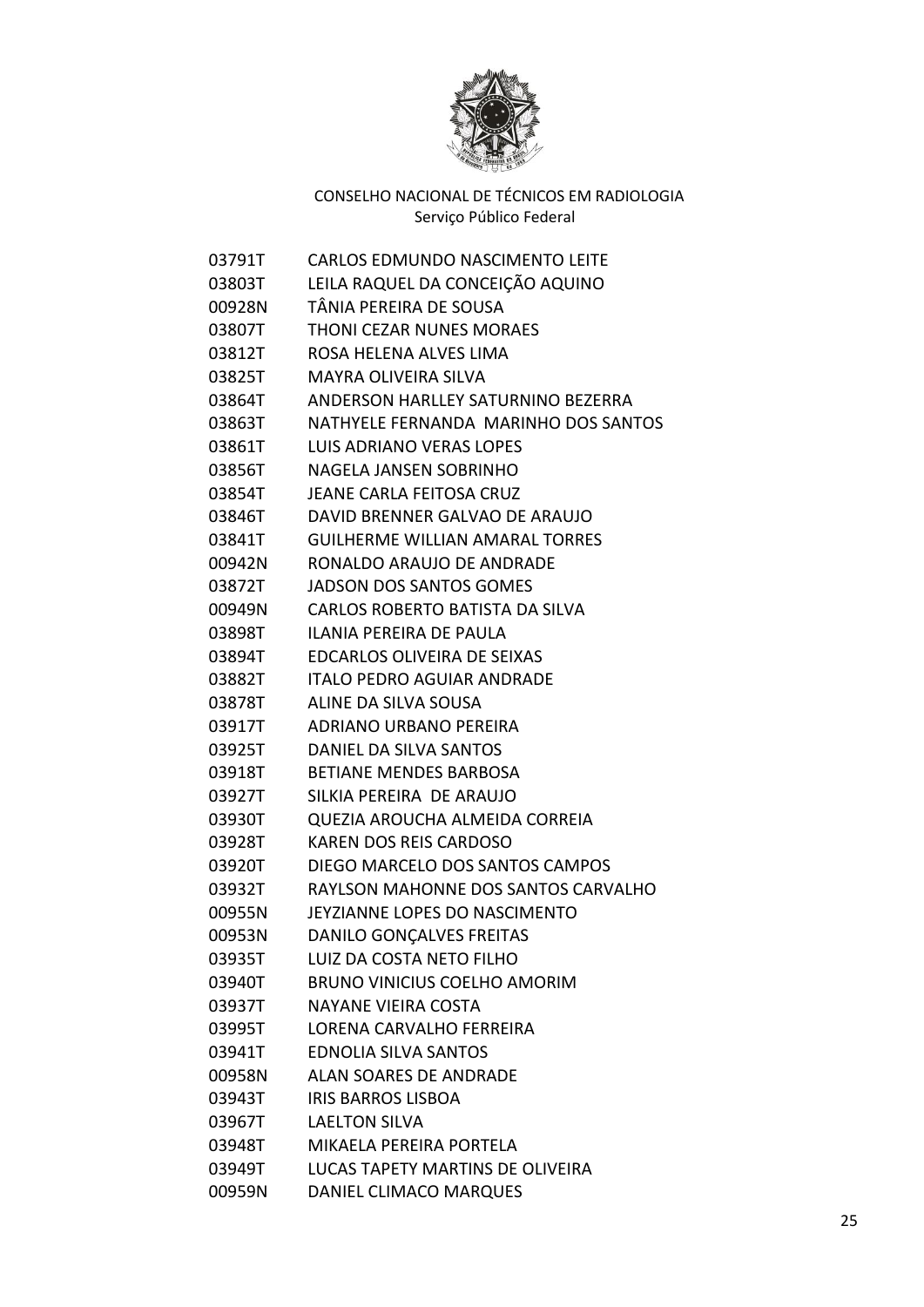

| 03991T | IVO BRUNO VIEIRA GAMA                         |
|--------|-----------------------------------------------|
| 03978T | SAMARA DO SOCORRO CAXIAS CARNEIRO             |
| 03979T | RAIMUNDA ALYNE SOARES BARBOSA                 |
| 03972T | MARIA ISAEL DO NASCIMENTO SANTOS MOREIRA      |
| 03981T | NATASHI MARQUES DOS SANTOS LOPES              |
| 00962N | YLARI DE LIMA BATISTA                         |
| 03983T | ELISANGELA SILVA DOS SANTOS                   |
| 03984T | <b>RONAN SILVA DOS BANHOS</b>                 |
| 00964N | <b>GESSYCA ANTONIA OLIVEIRA DA FONSECA</b>    |
| 00965N | AIRTON SILVA DO NASCIMENTO                    |
| 04012T | CARLOS HENRIQUE ALVES DE SOUZA                |
| 04011T | PATRICIA OLIVEIRA COSTA                       |
| 04005T | <b>KELEN FERREIRA MOURA</b>                   |
| 04001T | LUCIANA FEITOSA DA SILVA                      |
| 04002T | ADYLLENE CANAVIEIRA ARAUJO                    |
| 04000T | <b>VICTOR DA ROCHA MARTINS</b>                |
| 00966N | JOÃO KLAUSEN RAMOS DA SILVA                   |
| 04014T | <b>GIOVANNI JEFFERSON FERREIRA DOS SANTOS</b> |
| 04024T | ADSON FERREIRA PINHEIRO                       |
| 04013T | ANA MARIA SILVA BARROS                        |
| 00969N | ALAN DE MELO BATISTA                          |
| 00356A | JOSÉ PEREIRA LIMA                             |
| 00971N | <b>GEISLANE CARVALHO DE NEGREIROS</b>         |
| 04062T | ELYUDYNAY SOUZA SILVA                         |
| 04033T | <b>WALISSON SILVA SANTOS</b>                  |
| 04051T | MARIA JOSÉ BEZERRA COSTA CLEMENTINO           |
| 04680T | SILMARA LOPES VIEIRA                          |
| 04721T | FERNANDA DOS SANTOS NICACIO PEREIRA           |
| 04601T | ANA KARLA PEREIRA GUIMARÃES                   |
| 04380T | JANILSON LUIS PIMENTEL SILVA                  |
| 04676T | MARIO SERGIO VILELA CALVET FILHO              |
| 04679T | <b>MARIA DO ROSARIO PEREIRA</b>               |
| 04038T | FERNANDO ACÁSCIO PERES DA SILVA MUNIZ         |
| 04046T | MÔNICA VALE FERREIRA                          |
| 04052T | RICARDO SOUSA SALES                           |
| 04069T | <b>ELAINE PEREIRA RODRIGUES</b>               |
| 04060T | MARIA CLEYDE DA ROCHA BARBOSA                 |
| 00986N | JOSÉ SIDINEY CARDOSO CARVALHO FILHO           |
| 04068T | MATHEUS DO NASCIMENTO SOUSA                   |
| 00978N | JONISON FRAZÃO ROCHA                          |
| 00990N | TAINÁ BRANDÃO DE SOUSA                        |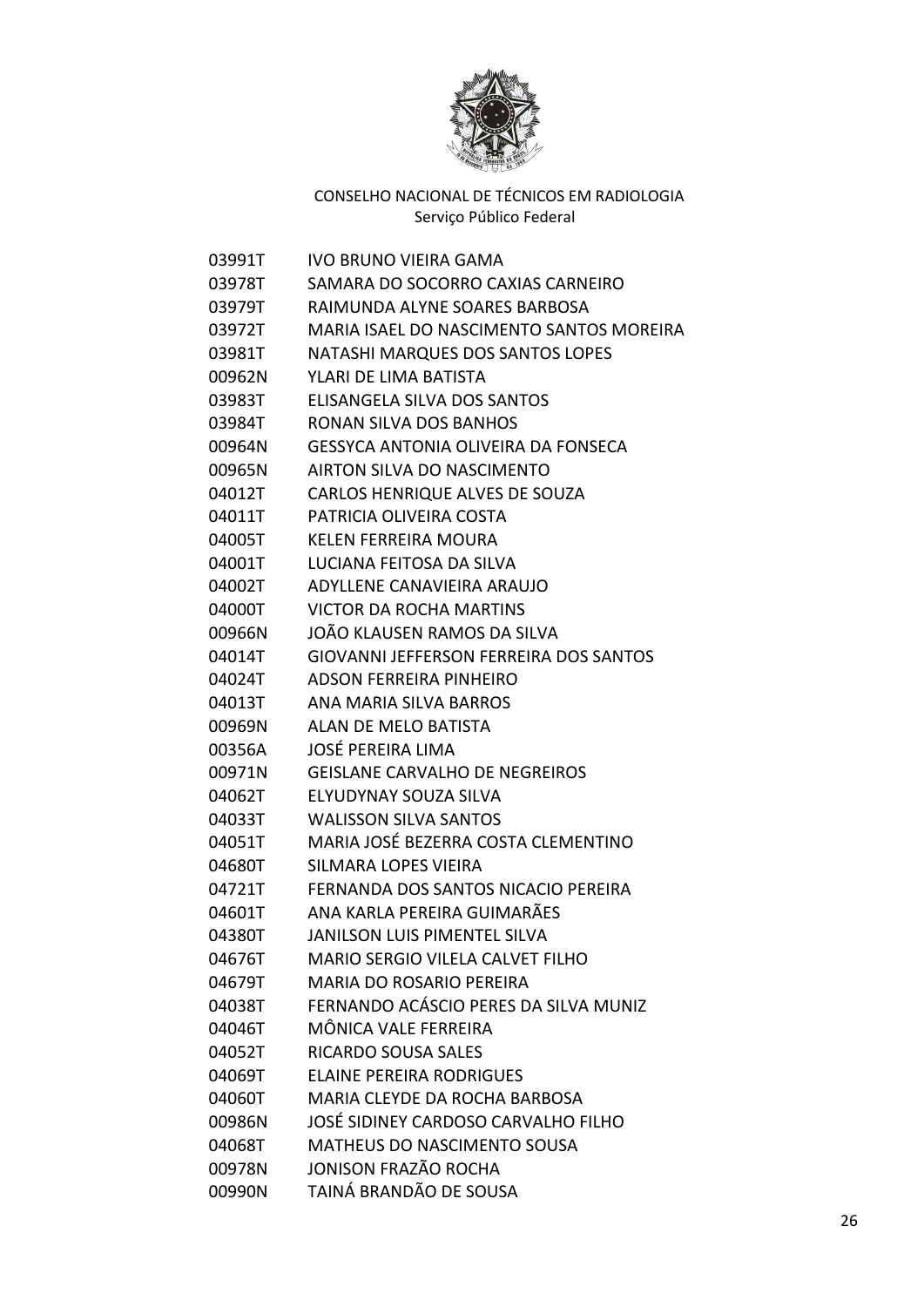

| 04074T | <b>NATIANE DE SOUSA MARTINS</b>       |
|--------|---------------------------------------|
| 04099T | <b>MOISES SERRA COSTA E COSTA</b>     |
| 04073T | LARISSA DA SILVA SOEIRO               |
| 04085T | RICKSUELLY DOS SANTOS LESSA           |
| 04728T | ANA PAULA PEREIRA DA SILVA            |
| 00987N | PAULO ROBERTO BARROS DE MACEDO BRITO  |
| 04681T | NATALIA DE KASSIA MARTINS SERRA       |
| 04624T | LIZANDRA LAGO GONCALVES               |
| 04794T | <b>JHONATAS MICHEL SILVA COSTA</b>    |
| 04081T | ANA LUCIA OLIVEIRA SILVA              |
| 04080T | <b>QUEZIA FARIAS DOS SANTOS</b>       |
| 04437T | WELTON BRUNO COSTA CARVALHO           |
| 04831T | <b>DENISE NASCIMENTO SALVADOR</b>     |
| 04608T | LAIRTON ASSUNÇAO MORAIS               |
| 04109T | ERICA SANTANA DA COSTA NASCIMENTO     |
| 04605T | ALDERLAN CAMARA MOREIRA               |
| 04117T | ROBERTO BÁDIO SILVA LIRA              |
| 04114T | PAULO ROBERTO NASCIMENTO DA SILVA     |
| 04122T | <b>ALAN FABIO GOMES BARBALHO</b>      |
| 04129T | RAYLDO MACHADO CASTRO                 |
| 04112T | DENILSON CARLOS SILVA E SILVA         |
| 00995N | <b>MANOEL NASCIMENTO DE OLIVEIRA</b>  |
| 04113T | <b>SUELI MALAQUIAS SANTOS</b>         |
| 04110T | POLIANA KEISE DOS SANTOS SILVA        |
| 04111T | <b>ANTONIO RANIELSON TUDES DANTAS</b> |
| 04128T | <b>GEOVANI LEITE DA SILVA</b>         |
| 04717T | <b>DEBORA COSTA MEDEIROS</b>          |
| 04476T | THALITA MORAES CARVALHO               |
| 04147T | CLÁUDIO SILVA CASTRO                  |
| 04153T | BEATRIZ MATIAS DOS SANTOS SOUSA       |
| 04146T | LUIS CHARLES SÁ FREITAS               |
| 04152T | <b>IZELDA SANTOS BARROS</b>           |
| 04149T | SANAYRA REGINA DA SILVA SOUSA         |
| 04708T | <b>VICTOR WOLLE CAMPOS PEREIRA</b>    |
| 04763T | <b>TANIA BRAGA DOS SANTOS</b>         |
| 04768T | BEATRIZ SILVA PAVÃO                   |
| 04132T | ANA CLEIA DE ALMEIDA                  |
| 04630T | <b>IARA MARTINS DOS SANTOS</b>        |
| 04133T | CAMILLA LETÍCIA BARROS ASSIS          |
| 04854T | ANGELA RAQUEL NONATA DOS SANTOS       |
| 00999N | ANA PATRÍCIA DA SILVA BRAGA BORGES    |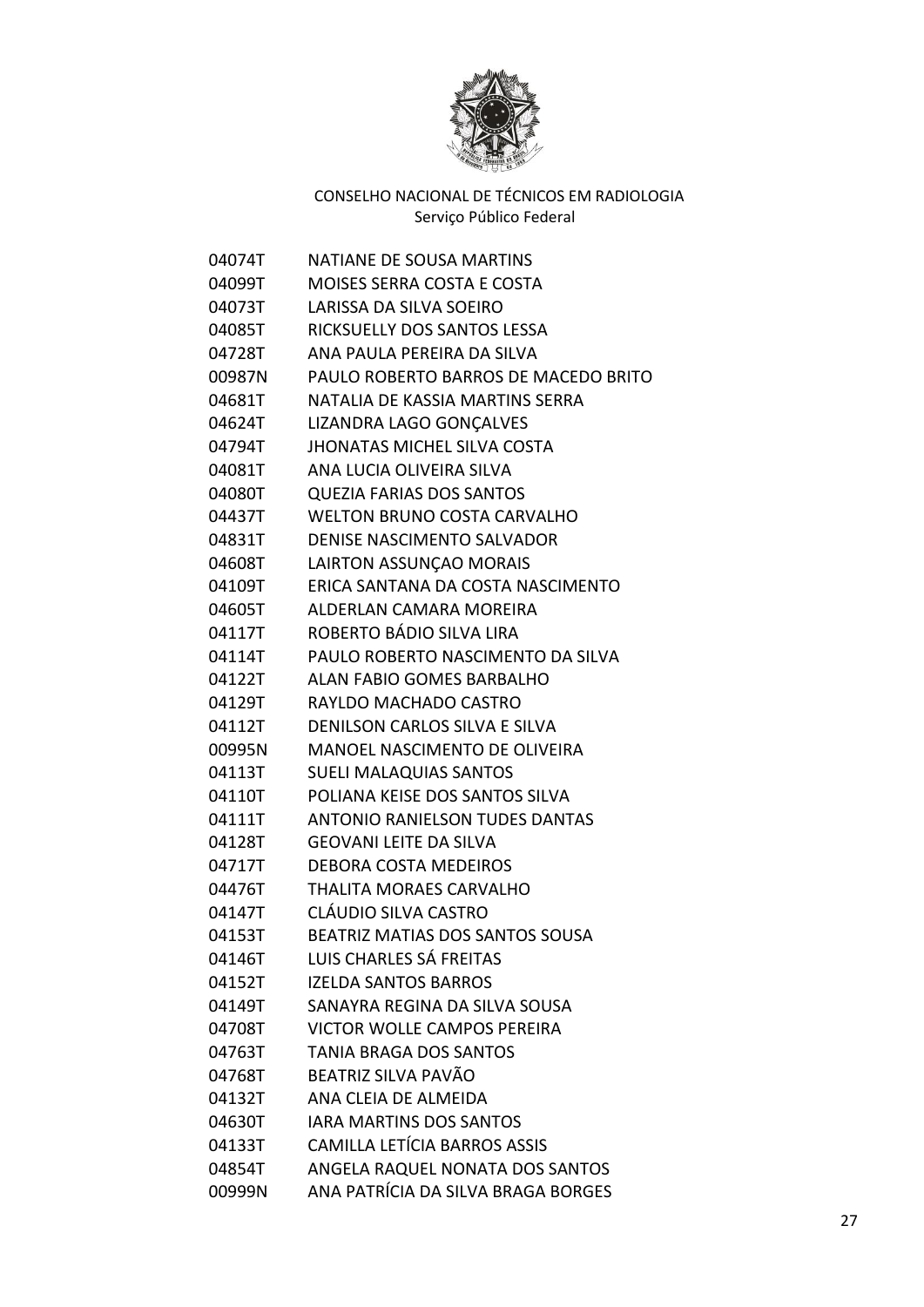

| 01000N | ELOUÁ SOÂN OLIVEIRA SOUSA              |
|--------|----------------------------------------|
| 04136T | FRANCISCO DAS CHAGAS DE CASTRO SOUZA   |
| 04640T | <b>MARIA FRANCISCA MENDES LIMA</b>     |
| 04762T | ANA PAULA GUIMARAES AMORIM             |
| 05078T | <b>GLAYCE DE KASSIA LAGO PEREIRA</b>   |
| 05016T | RAFAEL CUTRIM CARTAGENES               |
| 04532T | <b>AURILEIA MATOS PAIVA</b>            |
| 04877T | <b>KATIA MARTINS LOURIANO</b>          |
| 04623T | <b>IGOR RAMOS SANTOS</b>               |
| 04177T | EZEQUIEL GONÇALVES CARNEIRO            |
| 04182T | <b>FRANCIANA AROUCHE CAMPOS</b>        |
| 04181T | <b>MARIELLY DINIZ PINTO</b>            |
| 04170T | <b>MARCOS VINICIUS DOS REIS SOUZA</b>  |
| 04172T | LUIZ FERREIRA DA SILVA FILHO           |
| 04175T | <b>ALEX DE JESUS</b>                   |
| 04171T | PRISCILA FREITAS GOMES                 |
| 04161T | <b>BARBARA THAIS SILVA BARBOSA</b>     |
| 01008N | <b>EVALDO ENOS LEITE</b>               |
| 01006N | <b>GILMAR ANTONIO DE SOUSA PAIVA</b>   |
| 01009N | <b>EZEQUIEL DE MELO MOURA</b>          |
| 01013N | <b>GLAUBIA RAIANA SILVA SOUSA</b>      |
| 01017N | MÁRIO HENRIQUE SILVA SALES             |
| 04860T | <b>MARCOS VINICIUS MACEDO FERREIRA</b> |
| 05056T | <b>ANTONIO CARLOS BORGES SOUSA</b>     |
| 04447T | MARINA DA SILVA PEREIRA                |
| 04545T | <b>HILTON KAWAY SILVA COSTA</b>        |
| 01014N | <b>GABRIELA MAYRA DA SILVA ARAÚJO</b>  |
| 04188T | LUCAS ANDRADE DA COSTA                 |
| 04190T | FABRÍCIO PASSINHO CARVALHO             |
| 04192T | RAYLA SOFYA SANTOS ROCHA               |
| 04203T | <b>JEAN MARCOS ALVES FERREIRA</b>      |
| 04191T | <b>FABILSON CARNEIRO DA SILVA</b>      |
| 01011N | SAMIRA KEILA DA COSTA CAVALCANTE       |
| 04285T | <b>GEECYCA RIBEIRO FORMIGA</b>         |
| 04218T | <b>GUSTAVO ANTONIO MOURA SOARES</b>    |
| 01019N | <b>AMANDIO SANTO II</b>                |
| 01020N | <b>IGOR DA SILVA SOARES</b>            |
| 04215T | DÉBORAH TATIANE BEZERRA DE SOUSA       |
| 04242T | <b>MARCOS VERAS BATISTA</b>            |
| 04603T | <b>IVONETH CORREA MENEZES</b>          |
| 04868T | FRANCISCO NILSON ASSUNÇÃO SOUSA        |
|        |                                        |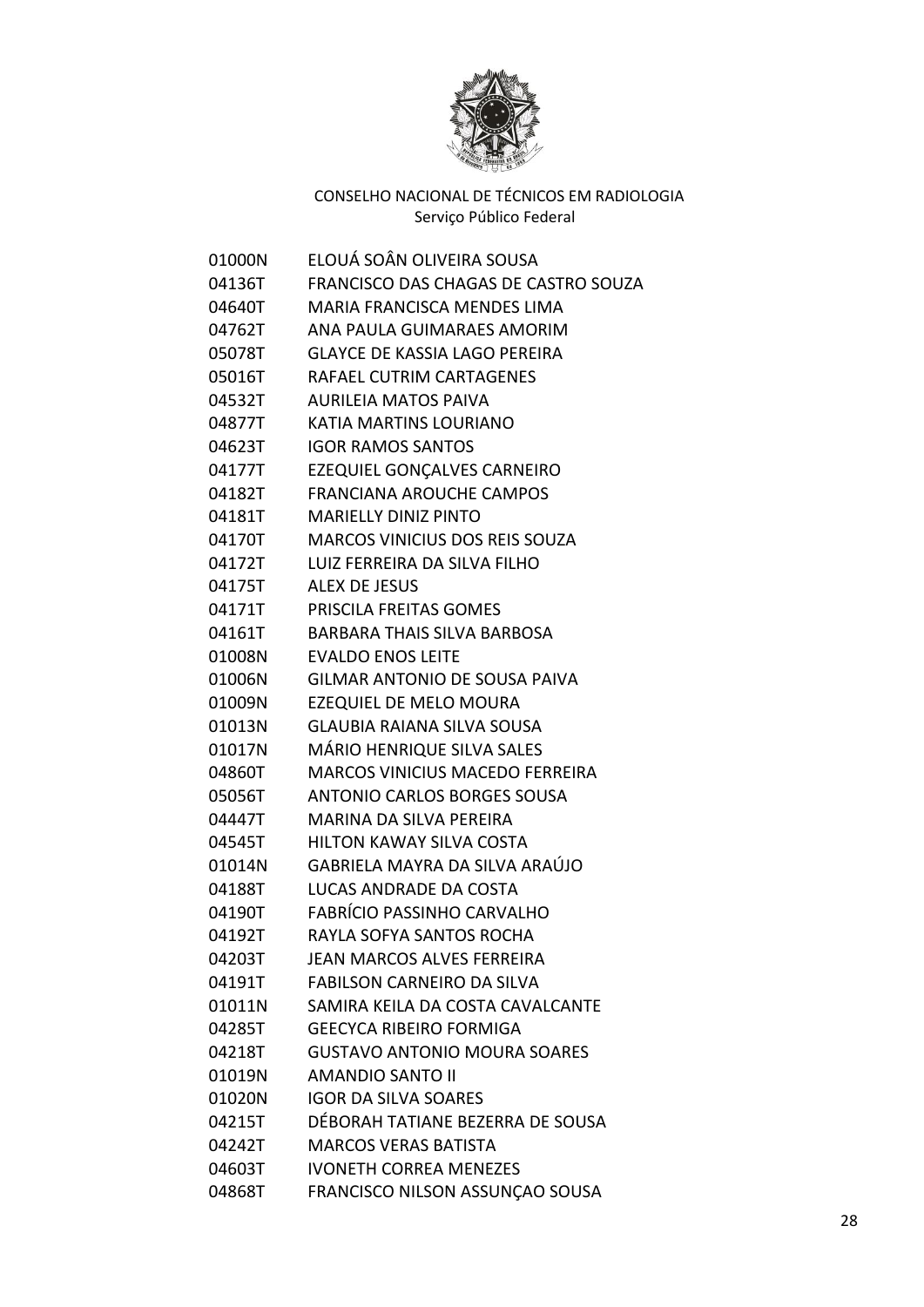

| 05081T | LUIS HENRIQUE VIANA CIRQUEIRA          |
|--------|----------------------------------------|
| 04207T | <b>RODRIGO PEREIRA ALVES</b>           |
| 04220T | DESIDÉRIO CRUZ BRITO NETO              |
| 04229T | <b>CHISLENE ALVES SANTOS</b>           |
| 04234T | ALINE DOS SANTOS DA SILVA              |
| 04213T | <b>WILLIAM SOUSA RIBEIRO</b>           |
| 04210T | <b>BRUNO JOSÉ CASTRO SILVA</b>         |
| 04208T | <b>IAGO MOREIRA BORGES</b>             |
| 04546T | <b>JULIA ROCHA ABTIBOL</b>             |
| 04543T | <b>EDUARDO GLEISE LEITE PINHEIRO</b>   |
| 04227T | PATRICK GOMES TRINDADE                 |
| 04225T | MEIRIANE DOS SANTOS PAIXÃO SOUSA       |
| 04654T | <b>ALINE SILVA SOUSA</b>               |
| 04328T | <b>VANDILSON SILVA VERAS</b>           |
| 01025N | DAIANA CORREIA DA SILVA                |
| 04255T | <b>MARCIO ANDRÉ MARTINS MORAES</b>     |
| 04250T | ALINE CARDOSO DA SILVA                 |
| 04279T | INGRID CAVALCANTE ALBUQUERQUE          |
| 01024N | LUSILENE SOARES DA SILVA               |
| 04262T | <b>WANDERSON DOS SANTOS TEIXEIRA</b>   |
| 01026N | ALCIONE PEREIRA DA SILVA NASCIMENTO    |
| 04275T | LAISA LUANA CARVALHO COSTA             |
| 04861T | ANA PAULA DE JESUS COSTA NASCIMENTO    |
| 04967T | DARIO VIEIRA LEITE NETO                |
| 04641T | <b>KLAYTON JORGE MAIA PINHEIRO</b>     |
| 04752T | AGEU CARLOS DE SOUSA VIEIRA            |
| 04848T | RAIMUNDO NONATO PEREIRA RODRIGUES      |
| 04276T | DICK RONNE AMARAL PENHA                |
| 04269T | PAULO GABRIEL FROES GALVÃO             |
| 04270T | SARAH CARNEIRO DOS SANTOS              |
| 05094T | SAMUEL CARVALHO BATISTA                |
| 04271T | <b>MIDIAN LIMA CABRAL</b>              |
| 04286T | <b>BIANCA CAMPELO DA SILVA</b>         |
| 04614T | <b>MARCELO CASTEDO GOMEZ</b>           |
| 05129T | THAMIRES LORENA DO NASCIMENTO LINHARES |
| 04278T | <b>CLERISTON CAJADO DE ARAUJO</b>      |
| 04292T | LIVIA BATISTA SILVA                    |
| 04296T | OSEIAS FEITOZA DA SILVA                |
| 04321T | <b>NAHTHAN VINICIUS CABRAL MARTINS</b> |
| 04322T | LUÍS ANTÔNIO DA SILVA ARAÚJO           |
| 04314T | MARIA IZAENE BRITO SILVA               |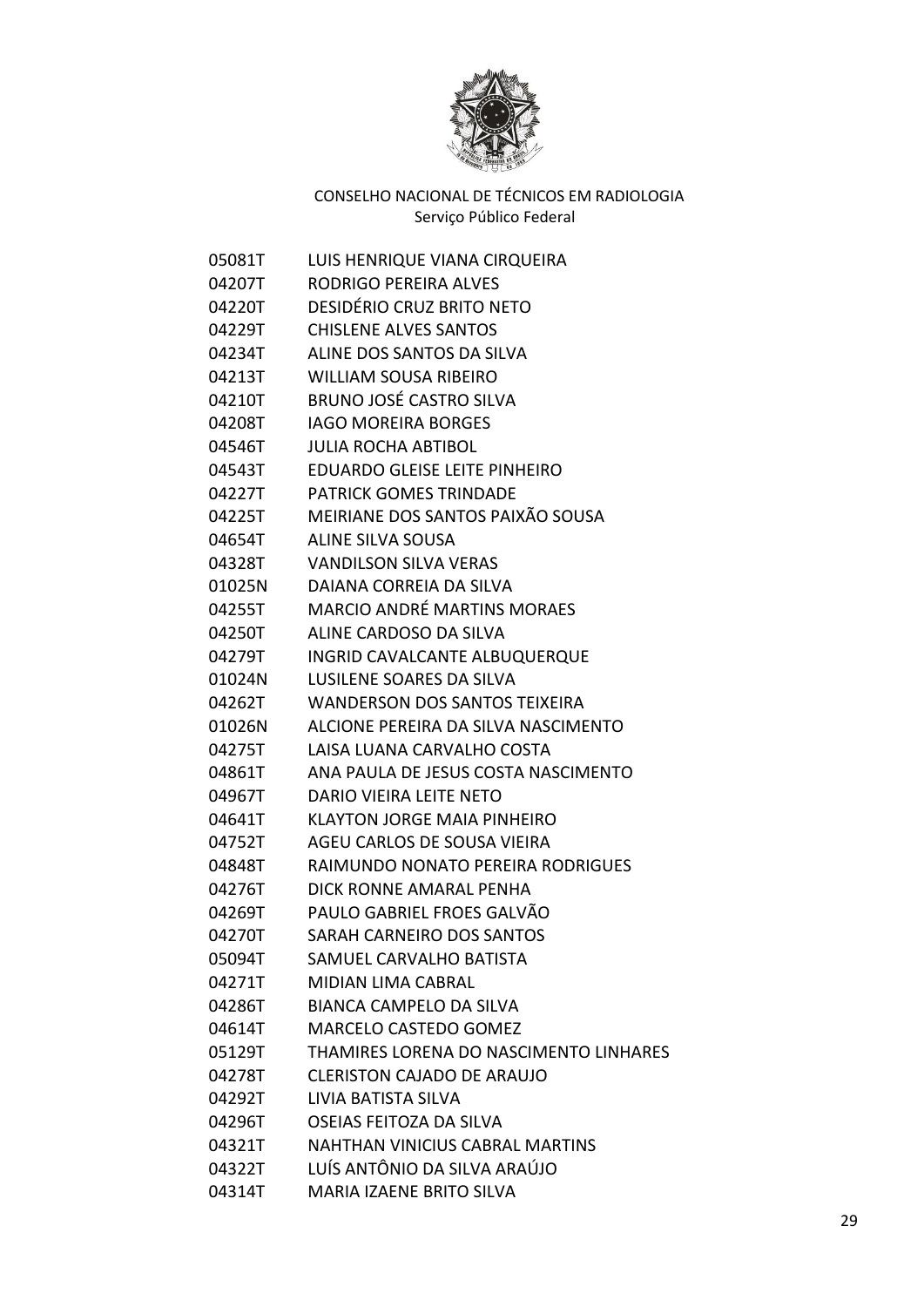

| 04293T | RAFAEL PINHEIRO COSTA                  |
|--------|----------------------------------------|
| 04887T | LAÍZA DANIELLE LEITE LEITÃO            |
| 04307T | RAFAELA EUGENIA PEREIRA                |
| 04325T | <b>RUAN RUBENS SILVA SOARES</b>        |
| 04318T | RAIMUNDO ALVES BRANDÃO                 |
| 04306T | MARIA ENEDINA VENÂNCIO MEDEIROS        |
| 04439T | ARIANE NOGUEIRA DA LUZ                 |
| 04315T | ANA KATHARYNE ABREU FERNANDES          |
| 04327T | <b>FRANCISCA DA SILVA</b>              |
| 04341T | <b>GUILHERME DIEGO ARANHA LIMA</b>     |
| 04326T | WILLIAN KERVYN DA LUZ DOS SANTOS       |
| 04336T | <b>MARCILEIA SANTOS LEAL DE SOUSA</b>  |
| 01040N | JOSE RENATO DE CARVALHO DE MELO JUNIOR |
| 01038N | FLAVIA FERNANDA ROSA DOS SANTOS        |
| 01037N | IZAQUIEL ALVES DE AQUINO               |
| 01036N | <b>FRANCISCO OSMAR LIMA FILHO</b>      |
| 01041N | ESTÁCIO JOSÉ DE CARVALHO SOUSA         |
| 04955T | <b>WADSON AMORIM MOURAO</b>            |
| 01044N | ILTAMAR SOARES DE MOURA                |
| 04342T | DAVI SILVA DE ALBUQUERQUE              |
| 04344T | <b>ALANE DOS SANTOS AGUIAR</b>         |
| 04338T | VICTOR GABRIEL DAMASCENO LIMA          |
| 04340T | GILMAR PAIXÃO RODRIGUES FILHO          |
| 01046N | FRANCISCO DAS CHAGAS SOUZA DA SILVA    |
| 04821T | YNARA BEATRIZ TEXEIRA RIBEIRO          |
| 04358T | AUGUSTO DANIEL FERREIRA SILVA          |
| 04362T | <b>EDUARDO TORRES DIAS</b>             |
| 04352T | <b>VANESSA FERREIRA SANTOS</b>         |
| 04349T | SANDRA DA CONCEIÇÃO SALES              |
| 04339T | DAVID GOMES DE ABREU JÙNIOR            |
| 04376T | RONNEY ARAÙJO                          |
| 04353T | <b>GECIARA MOURA DOS SANTOS</b>        |
| 01048N | RAILAN NELSON DE SOUSA                 |
| 04355T | JONHNNYS MIRANDA DA SILVA              |
| 04357T | DEUSAMARIA TEIXEIRA SILVA GUSMÃO       |
| 01045N | HILDNILSE PEREIRA CARNEIRO DE CARVALHO |
| 04364T | <b>MARCOS DIAS GOMES</b>               |
| 01053N | <b>GABRIEL FRANCISCO BORGES ARAÚJO</b> |
| 01052N | ELIAS JOSÉ LEÃO NUNES                  |
| 04373T | VALQUÍRIA CORREA SANTOS                |
| 04369T | <b>JOUGLAS LIMA CUTRIM</b>             |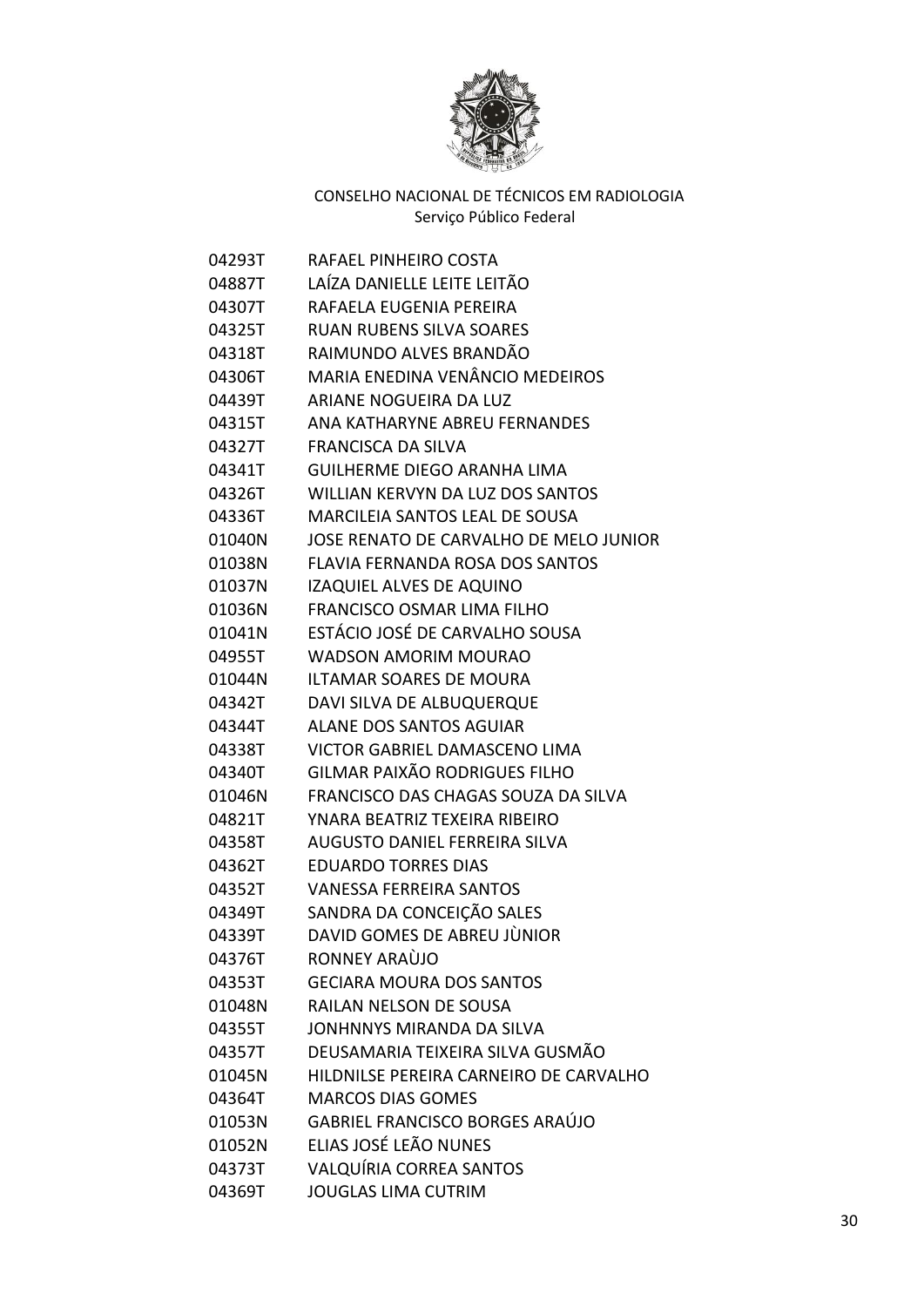

| 04390T | <b>MATEUS MORAIS OLIVEIRA</b>              |
|--------|--------------------------------------------|
| 04365T | RAYANE CASTRO VERAS                        |
| 04366T | ERIC DA SILVA SOUZA                        |
| 01047N | LUCAS CAVALCANTE FERREIRA OLIVEIRA         |
| 04377T | ALISSANDRA PEREIRA DA COSTA                |
| 04367T | VANESSA VITÓRIO DE SOUZA                   |
| 01050N | LAIRTON LUÍS PINHEIRO DE MELO              |
| 01057N | CARIZY RANNA DE SOUSA AQUINO CORTEZ        |
| 04466T | <b>BRUNO JOSE RODRIGUES MARQUES</b>        |
| 04374T | JOSELMA DOMINGAS DURÃES SÁ                 |
| 04371T | MARISSANDRA ALMEIDA SILVA REINALDO         |
| 04382T | <b>MARIANA ALVES DOS SANTOS</b>            |
| 04370T | <b>WELLINGTON CABRAL BARBOSA</b>           |
| 01087N | <b>TALLISON FRANKLIN MORAES CAMPOS</b>     |
| 04422T | <b>DOUGLAS GABRIEL SILVA</b>               |
| 04397T | RAIMUNDO FAGNER RIBEIRO DA SILVA           |
| 01060N | JOSIEL LIMA NONATO                         |
| 04399T | <b>JOSE DAVI ALVES JUNIOR</b>              |
| 04402T | FRANCISCO WASHINGTON DE ARAUJO COSTA       |
| 04403T | ROMULO PINHEIRO FRAZÃO                     |
| 01061N | <b>ESTANISLAU LUDBERG LIMA MATOS</b>       |
| 01063N | <b>WELHIGNTON SILVA NERES</b>              |
| 04416T | TEREZINHA DE JESUS CATANHEDE DE CARVALHO   |
| 04418T | POLLIANA LIMA DE ARAÚJO                    |
| 04414T | <b>MARCELA DE JESUS PINHEIRO FERNANDES</b> |
| 04458T | MARIA DOS PRAZERES DE ABREU CRUZ           |
| 04430T | NEOVANE DE OLIVEIRA CARVALHO               |
| 01066N | FRANCISCO DAS CHAGAS MARQUES DE PINHO      |
| 04432T | <b>HELKILA ROCHA SILVA</b>                 |
| 04434T | <b>MARCOS VINICIO FREITAS COSTA</b>        |
| 04451T | <b>ALEXANDRO DA COSTA RODRIGUES</b>        |
| 04446T | CLEUVIS DE ANDRADE ALMEIDA                 |
| 04457T | VICTOR HUGO OLIVEIRA FERREIRA              |
| 04459T | <b>JAINE MOTA DOS SANTOS</b>               |
| 01079N | SANNYELE OLIVEIRA GOMES SOARES             |
| 04660T | ROUSE AMORIM DA MATA                       |
| 04465T | ADAILTON CARLOS CARVALHO LAVRA             |
| 04473T | <b>MARKUS LINNIKER PINHEIRO ALVES</b>      |
| 04478T | CELIA REGINA DOS SANTOS SILVA              |
| 01082N | <b>MARIA DO SOCORRO ANDRADE ALVES</b>      |
| 01084N | RANIELE SALES DA SILVA                     |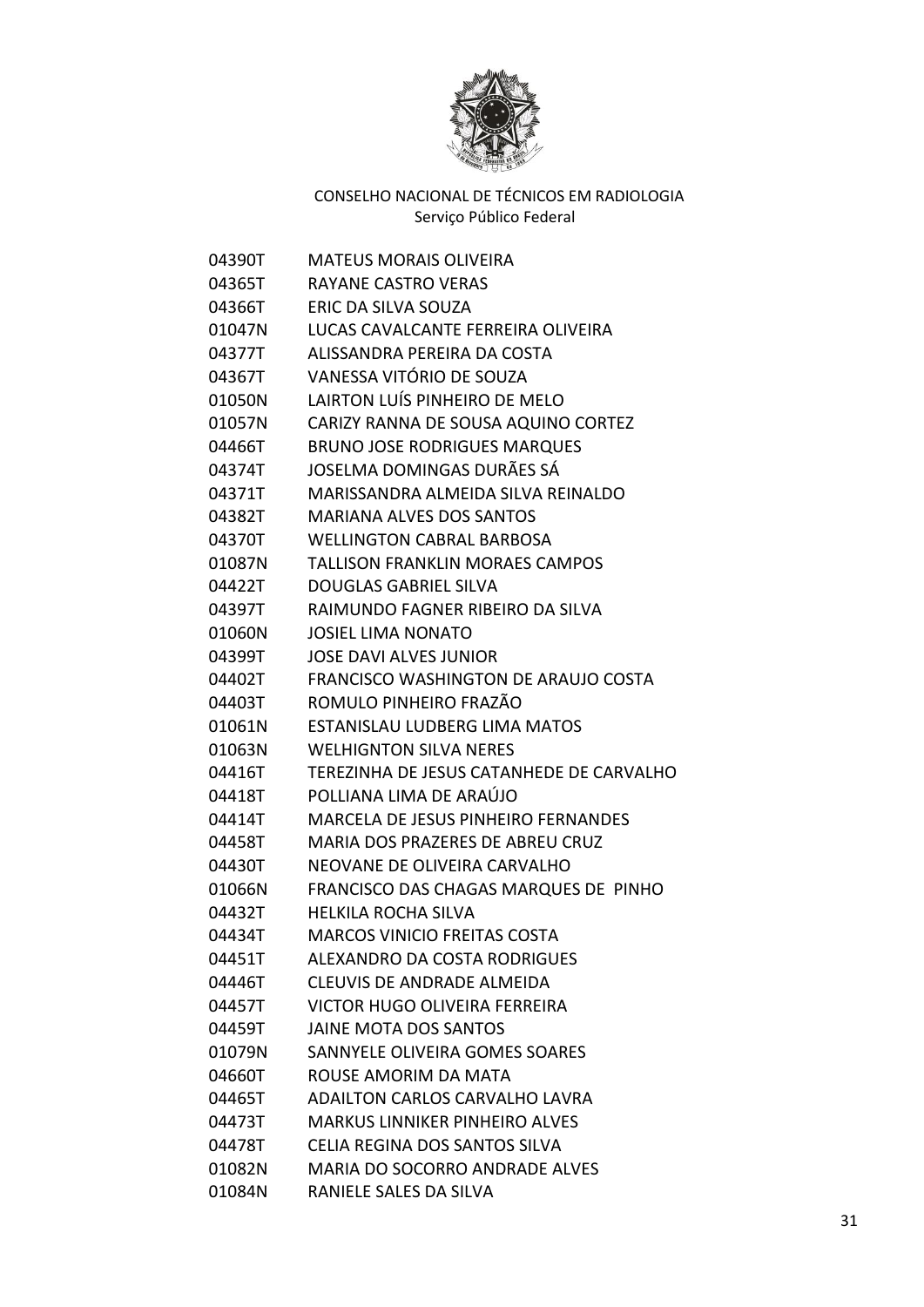

| 01085N | LAIANA PLÁCIDO VALE                       |
|--------|-------------------------------------------|
| 01086N | <b>LUCAS BENVINDO LOPES</b>               |
| 04480T | RONILSON WENDEL MAIA SANTOS               |
| 04483T | <b>LUZIENE COSTA RIBEIRO</b>              |
| 04490T | ALCINAKES EVANGELISTA MACIEL              |
| 04491T | RODRIGO DA SILVA SALAZAR                  |
| 04492T | <b>GLEIDE DARA ALMEIDA NERES</b>          |
| 01090N | JOHNNATAN NAKAYAMA SILVA DO NASCIMENTO    |
| 04503T | NICOLAS FREDERICO PEREIRA LOBATO          |
| 01092N | <b>JOSE ADOLFO NETO</b>                   |
| 04507T | <b>MARCIANE DOS SANTOS GUTERRES MATOS</b> |
| 04508T | LEONARDO RIBEIRO DE SOUSA SILVA FILHO     |
| 04509T | <b>WERLAENY SILVA SERRA</b>               |
| 01093N | <b>EMANOEL DOS SANTOS SOUSA</b>           |
| 01094N | ANDRESSA SANTANA VALE                     |
| 04511T | ILANDIA LIMA FEITOSA TORRES               |
| 04510T | <b>FLAVIO DE SOUSA DANTAS</b>             |
| 01096N | <b>GEORGE NYGEL GAIA DE CARVALHO</b>      |
| 04514T | SERGIO FERREIRA DA SILVA JUNIOR           |
| 01095N | VINICIUS NEVES DO CARMO                   |
| 04516T | WILLIAM LOPES DE SOUSA                    |
| 04517T | <b>MAYLLON BRUNO LOPES PINHEIRO</b>       |
| 04519T | <b>MARIA DAS MERCÊS SANTOS MEDEIROS</b>   |
| 04530T | LUIS OTAVIO COSTA RODRIGUES               |
| 04529T | <b>KEREN DARC RIBEIRO BARROS</b>          |
| 04539T | MARIA CLEIDIMAR DA COSTA BOITEUX          |
| 04533T | <b>WELLEMBERG SILVA DA COSTA</b>          |
| 04534T | ROSANA NASCIMENTO LIMA                    |
| 04538T | ANDERSON FRANCA VIEGAS                    |
| 04537T | <b>MATHEUS LENNON ARAUJO MENDES</b>       |
| 04541T | LEUDIANE DA SILVA LISBOA                  |
| 01097N | CARLOS HENRIQUE OLIVEIRA MOTA             |
| 04551T | <b>EDNA REGINA BARROS FERREIRA</b>        |
| 04889T | DENILSON SILVA DE ARAÚJO                  |
| 04552T | ECILIO MANOEL PEREIRA TORRES              |
| 04549T | <b>FELIPE SILVA DE MACEDO</b>             |
| 04548T | <b>FRANK ROBSON BARROSO SILVA</b>         |
| 04553T | VANESSA MAIA OLIVEIRA                     |
| 04556T | JOSE EDVALDO CARVALHO DA COSTA JUNIOR     |
| 04555T | <b>JULIANA KEROLINE ARAUJO PINHEIRO</b>   |
| 04557T | JONATA CUNHA DA SILVA                     |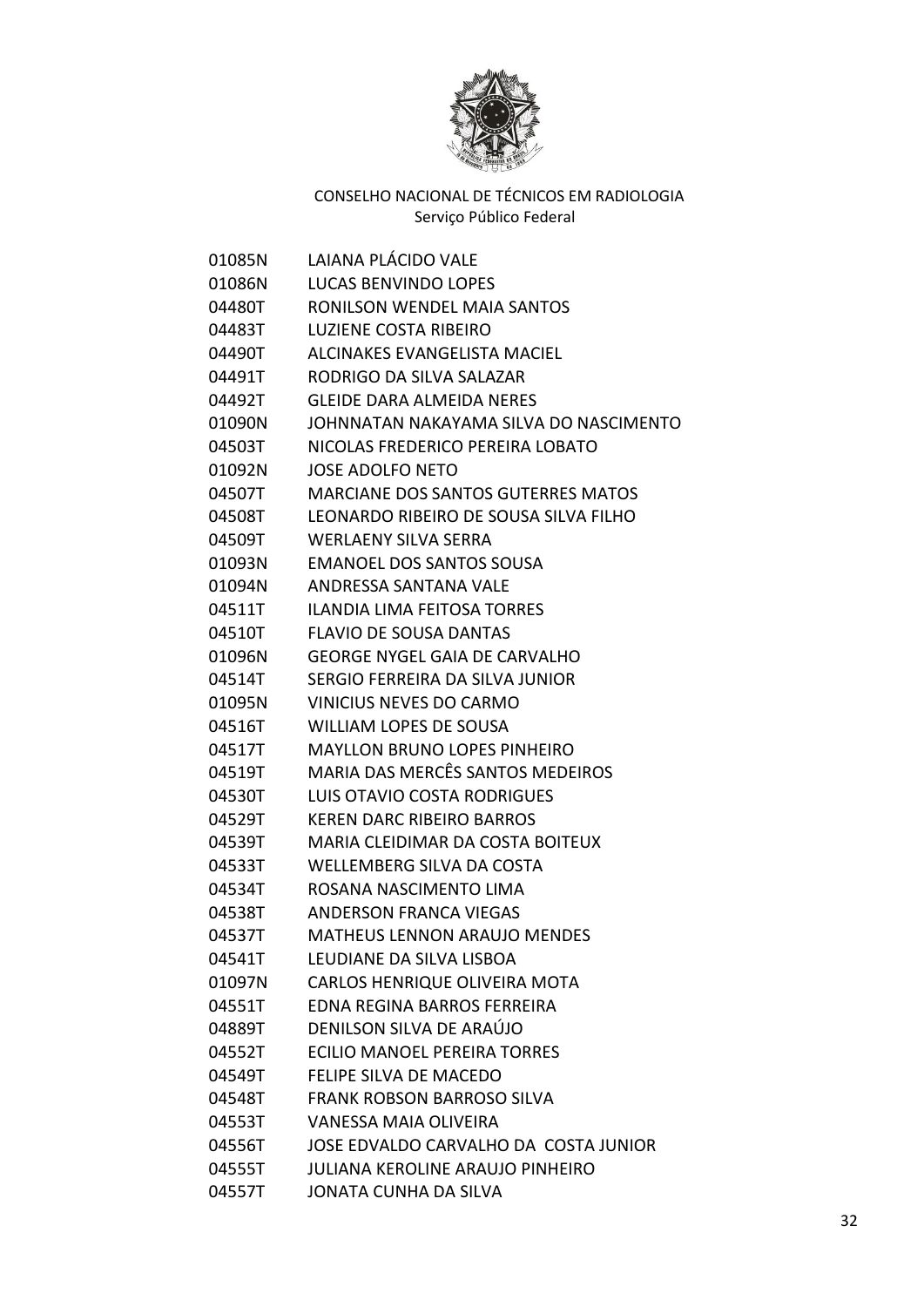

| 01101N | <b>MARCOS VINICIO DA MOTA SOUSA</b>    |
|--------|----------------------------------------|
| 04560T | <b>CLELBER SANTOS MONTEIRO</b>         |
| 04562T | <b>IRANEIDE DE JESUS SODRÉ</b>         |
| 01102N | MAIRLA ALVES DA SILVA                  |
| 04569T | RENAN DE JESUS DA CUNHA CORREIA        |
| 04567T | DANIEL RECHMANN MATOS                  |
| 04565T | LUCIELMA LOUZEIRO ALVES                |
| 04580T | PEDRO HENRIQUE SANTANA GOMES           |
| 01109N | VIVIANE FERREIRA YANO DE ARRUDA        |
| 04572T | ANTONIO GILVAN SANTOS DA MATA          |
| 04573T | <b>JULIANA SANTOS ALVES DE ARAUJO</b>  |
| 04576T | <b>WELLYNGTON ROCHA SILVA</b>          |
| 01112N | KELRYLY RAFAELLE DE SOUSA ANDRADE      |
| 04579T | <b>MARCOS ANTONIO ALMEIDA</b>          |
| 01104N | VANESSA COSTA DA SILVA                 |
| 04581T | <b>JESSICA FERREIRA ARAUJO</b>         |
| 04589T | RITA DE CASSIA LOPES GONÇALVES         |
| 01106N | ANA CARINE ALVES DA SILVA              |
| 04592T | <b>GILVANA DE OLIVEIRA SILVA</b>       |
| 01136N | MÁRIO MÁRCIO ALVES DA CONCEIÇÃO        |
| 04595T | <b>FABIEDNA NUNES RODRIGUES</b>        |
| 04597T | <b>JOSE EVANILSON SANTOS SANTANA</b>   |
| 01108N | LUCAS DANIEL SIQUEIRA                  |
| 04599T | <b>HELAYNE DOS SANTOS AGUIAR</b>       |
| 04598T | LUIS DE OLIVEIRA FERREIRA              |
| 04628T | CLAUDIANO FERREIRA DO NASCIMENTO       |
| 01111N | EDUARDO HENRIQUE LOPES DA ROCHA        |
| 04612T | <b>CLEONICE LINS NOGUEIRA</b>          |
| 04615T | <b>MAYCON TEIXEIRA PALHANO</b>         |
| 04622T | <b>TAILANE DA SILVA RODRIGUES</b>      |
| 04620T | <b>ANTONIO LUIS SOARES</b>             |
| 04619T | <b>MARIA EDUARDA GOMES MORAIS</b>      |
| 04626T | <b>ELANE AMORIM ANCHIETA</b>           |
| 04635T | JESSE DE SOUSA SILVA                   |
| 04633T | ALISSON WELLINGTON DO NASCIMENTO COSTA |
| 04631T | <b>CLARISSE DA SILVA SANTOS</b>        |
| 04629T | ESLEN POLYANA OLIVEIRA DA SILVA        |
| 04634T | THAINA GUIMARÃES DUARTE                |
| 01115N | ANTONIO LUCAS DA SILVA DUTRA           |
| 04705T | <b>WELTON DANIEL DA LUZ FERREIRA</b>   |
| 04703T | DEBORA LEÃO DA SILVA                   |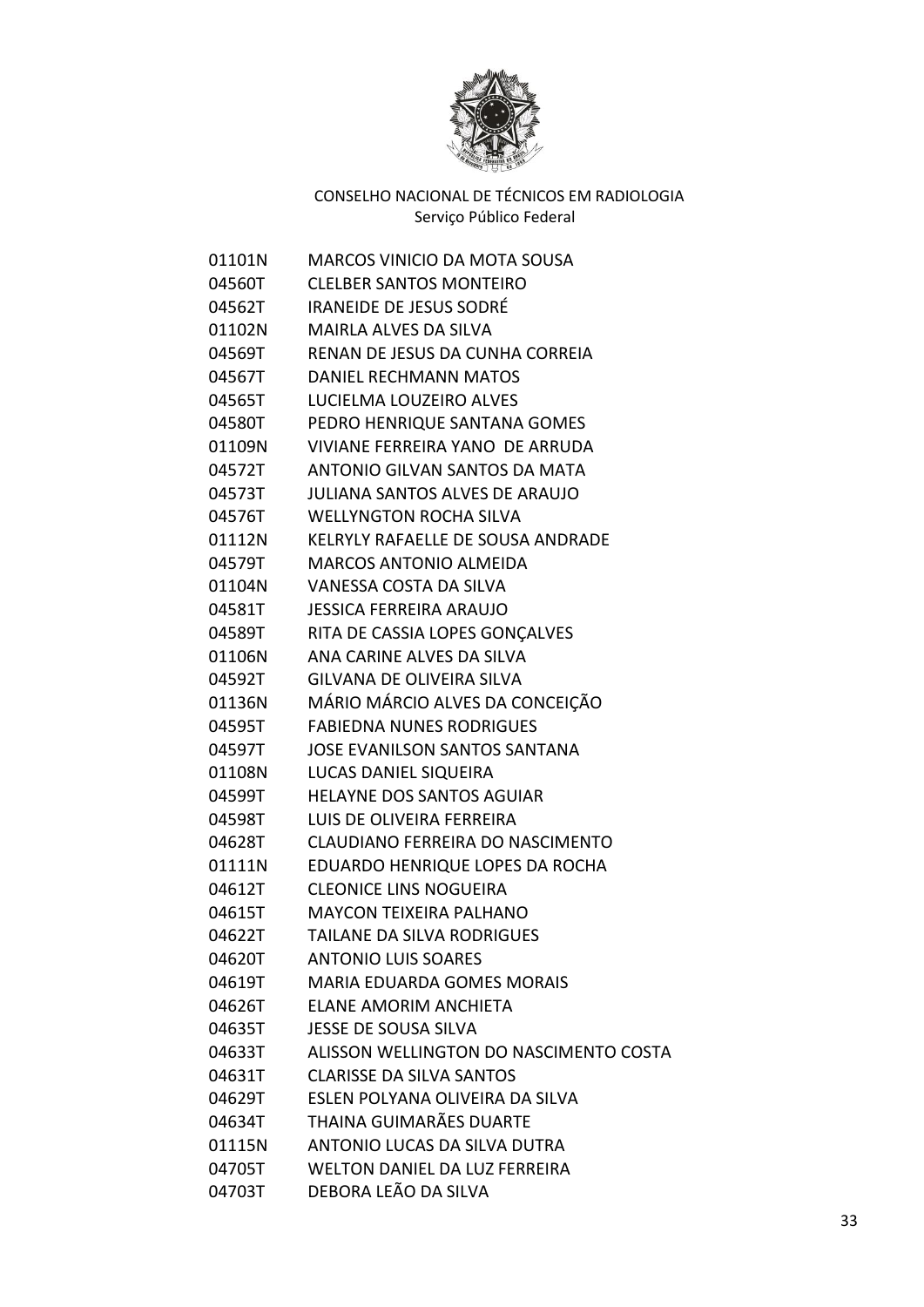

| 04637T | <b>CAMILA DOS SANTOS BETENCORTES</b>      |
|--------|-------------------------------------------|
| 04644T | ROBERTO DA CONCEICAO PEREIRA CHAGAS       |
| 01117N | <b>FRANCISCO GOMES DE OLIVEIRA JUNIOR</b> |
| 04647T | JOSE ITALO DE SOUSA MENDES                |
| 04646T | <b>THAILIS DOS SANTOS</b>                 |
| 04648T | <b>JOSE WILSON TEIXEIRA FREIRE</b>        |
| 01119N | MARCELLO VINICIUS DE ARAUJO CARVALHO      |
| 04650T | DAISY FIDALGO CASTRO ARAUJO               |
| 04651T | LETICIA DE MOURA MASCARENHAS              |
| 04653T | NICOLLY CAMARA MOREIRA                    |
| 04659T | ALCEMAR PACHECO DE OLIVEIRA               |
| 04661T | <b>VANESSA VIEIRA MACHADO</b>             |
| 04663T | <b>NAIARA RIBEIRO PIRES DIAS</b>          |
| 04662T | <b>GLEISON MELQUIADES DA CRUZ</b>         |
| 04668T | LAILLA CALLINE AZEVEDO BRANDAO            |
| 04665T | ANGELA GOMES DE SOUSA                     |
| 01120N | <b>MARA RUBIA DE SOUSA EVERTON</b>        |
| 04670T | EDIELSON DA SILVA LIMA                    |
| 04675T | <b>FRANCISCO RICARDO DOS SANTOS</b>       |
| 04674T | MAIVE GABRIELLA SILVA COSTA               |
| 04678T | DANIEL DE ALENCAR DAMACENO                |
| 04682T | CAMILA SANTANA OLIVEIRA                   |
| 04684T | VITOR MANOEL DA SILVA DUTRA               |
| 04694T | <b>WERLLYSSON ADRIANO SERRA MATOS</b>     |
| 04693T | MARIA JOSEANE CONCEIÇAO SOUSA DE SOUSA    |
| 04989T | ELLISON CUTRIM CAMARA                     |
| 04707T | FRANCISCO RAMON PEREIRA MENDONÇA          |
| 04704T | MATTHEUS FELIPE LIMA LARANJA PINTO        |
| 04702T | <b>MARTINIGLEI LIMA DA SILVA</b>          |
| 04698T | <b>BRUNO WILLAMY SANTOS COSTA</b>         |
| 04697T | <b>DEUSIANE LIMA MARQUES</b>              |
| 04696T | LOURENCO ANTONIO DOS SANTOS SOUSA         |
| 01122N | LUCIANE SANTOS BARBOSA                    |
| 04754T | LARICE DA SILVA MACEDO                    |
| 04808T | <b>TATIANE SANTOS FEITOSA</b>             |
| 04715T | LAZARO MACEDO LIMA                        |
| 04723T | ALESSANDRA GOMES BEZERRA                  |
| 04726T | JOCELY NOGUEIRIA MATOS DE ARAÚJO          |
| 04712T | BENEDITO CALDAS FERREIRA DA SILVA         |
| 04727T | <b>JHON LENON SILVA VALE</b>              |
| 04711T | ALESSANE COSTA LEITE LUZ                  |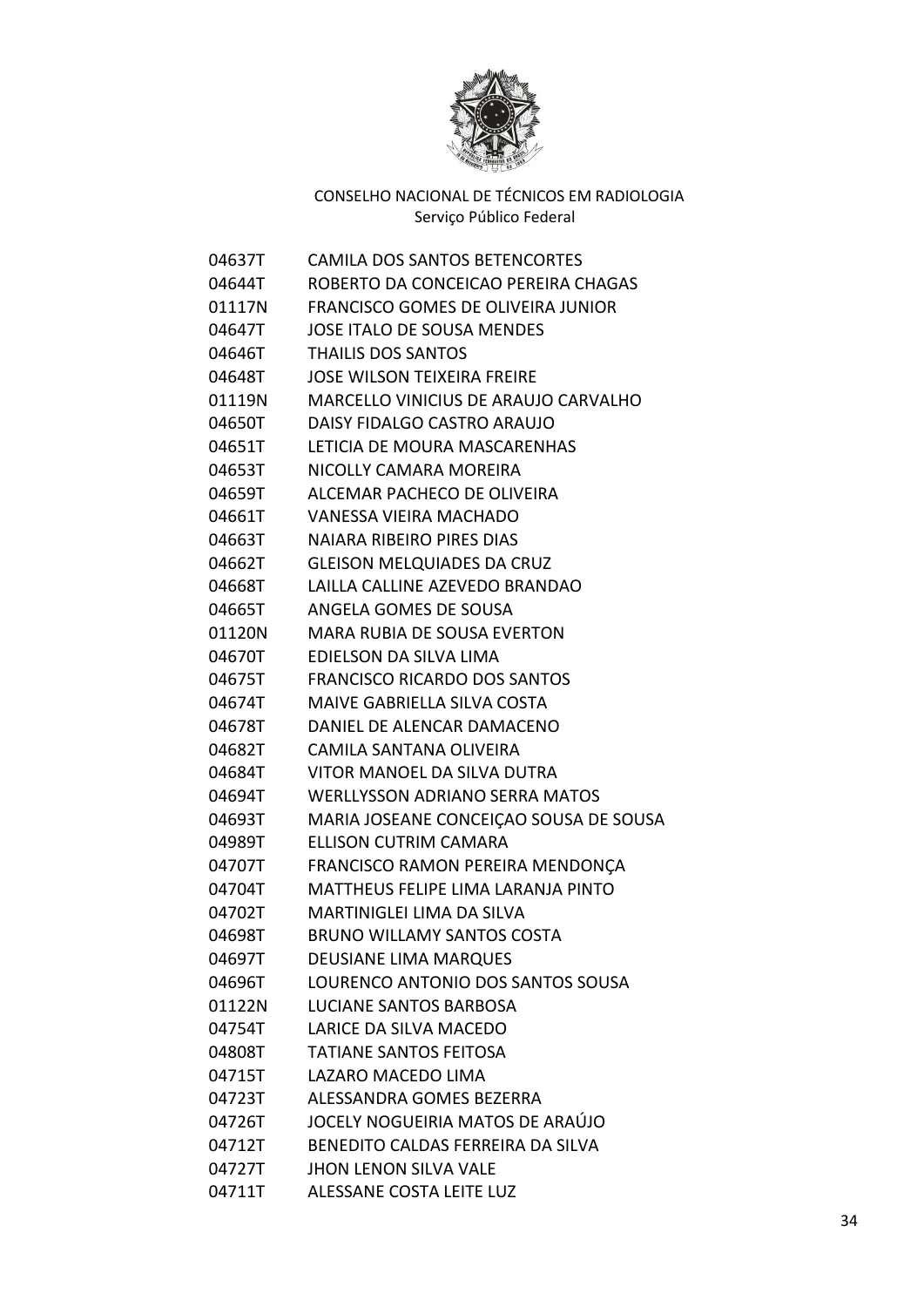

| 04710T | <b>DAILSON SILVA LIMA</b>              |
|--------|----------------------------------------|
| 01123N | ANDERSON RODRIGUES DA CRUZ JÚNIOR      |
| 04709T | <b>LUZINETE PIRES COSTA</b>            |
| 04724T | CLEILDA DA COSTA SOUSA                 |
| 04716T | <b>GILVANA SILVA SANTOS</b>            |
| 04718T | <b>GABRIELA BARBOSA SILVA</b>          |
| 04751T | <b>FERNANDO DA SILVA</b>               |
| 04729T | <b>THIAGO FERREIRA BARROS</b>          |
| 04770T | ADELIA MARIA DE AZEVEDO LIMA           |
| 04761T | LILIANNE LINHARES ARAUJO NEVES         |
| 04769T | <b>WAGNER JOSE DA SILVA</b>            |
| 01199N | <b>MIKAELLY SALES CARVALHO</b>         |
| 01127N | <b>EMANUEL SALES CUNHA</b>             |
| 04867T | CARLA DANIELA ARAUJO QUEIROZ           |
| 05062T | <b>FERNANDO PINTO DE MORAES</b>        |
| 04736T | ALINE BILIO DA SILVA VELOSO            |
| 04778T | <b>MARIANA BARBOSA DA SILVA</b>        |
| 04764T | ANDRÉ RAMOS MARQUES                    |
| 04749T | <b>NICOLY SANTOS SODRE</b>             |
| 04753T | JULIA SANTOS ALVES DE ARAUJO           |
| 04735T | <b>WELLTON DOS SANTOS VELOSO</b>       |
| 04733T | <b>MYCHELLE DA SILVA LIMA</b>          |
| 04744T | CLAUDIO JOSE COSTA CASTRO              |
| 04743T | <b>VALTER LENNON DIAS DINIZ</b>        |
| 04742T | <b>RANIELLE VAZ SANTOS</b>             |
| 04741T | DEYVID JUAN MOTA SOARES                |
| 04731T | ANDRESSA FRANCA DE SOUSA               |
| 04730T | FLAVIA DE LUCENA MOREIRA               |
| 04732T | <b>INGRED ALMEIDA VILELA</b>           |
| 01125N | ANA LIGIA PEREIRA SIMOES               |
| 01124N | <b>JULIANA FERREIRA DEODATO</b>        |
| 01126N | <b>VICTOR PRADO PIRES</b>              |
| 47773T | <b>GRACILENE LISBOA SANTOS</b>         |
| 04765T | <b>WANDERSON PEREIRA DO NASCIMENTO</b> |
| 04757T | <b>STELA VIDAL DOS REIS</b>            |
| 04766T | ALESSANDRA CONCEIÇÃO SILVA             |
| 04771T | <b>SUZANA ANDRADE OLIVEIRA</b>         |
| 04758T | FRANCIMAR DE LIMA ALMEIDA              |
| 04783T | <b>ANA KAROLINY SANTOS</b>             |
| 04756T | CARLOS HENRIQUE SILVA DAMACENO         |
| 04767T | NILMARA DOS SANTOS FERREIRA            |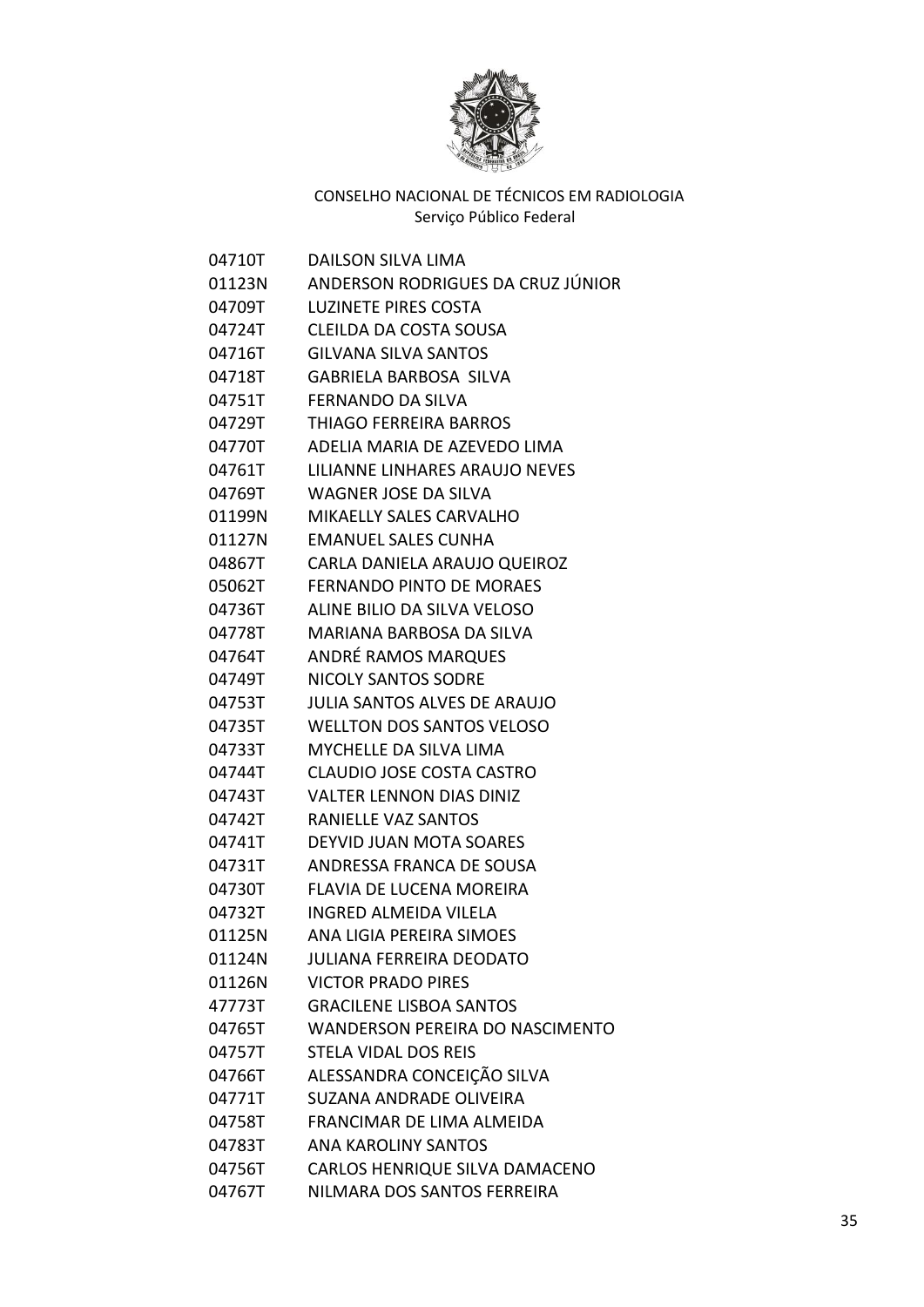

| 04760T | IZAEL LAUNÉ DA PAZ                       |
|--------|------------------------------------------|
| 04864T | SAMUEL DE SOUZA SANTOS                   |
| 04759T | <b>MARIA DAIANE PONTES DA SILVA</b>      |
| 04790T | JOSÉ RIBAMAR CANTANHEDE LIMA             |
| 04775T | MIRELY MARTINS FRANCISQUETI              |
| 04777T | ALAN SENA SOUSA                          |
| 01130N | ROMARIO DE CARVALHO LIMA                 |
| 04776T | MAGDA BEATRIZ BARROS SILVA               |
| 04779T | EUDAIANY DA SILVA OLIVEIRA               |
| 04851T | <b>MCROY SILVA LIMA</b>                  |
| 04793T | THALINE ALVES DA SILVA                   |
| 04785T | ELIBÂNIA MARIA OLIVEIRA DE SOUZA         |
| 01128N | MIQUEIAS VICENTE CRUZ SANTANA            |
| 01129N | RAIRAN DA SILVA ARRUDA                   |
| 04786T | <b>MATHEUS VICTOR SOUSA RODRIGUES</b>    |
| 04781T | MARCELO VINICIUS BENÍCIO MOREIRA         |
| 04780T | DANIELE ANCHIETA DOS SANTOS              |
| 04817T | NATALICE PEREIRA DOS SANTOS              |
| 04787T | YDBLAN MIRANDA DA SILVA                  |
| 04791T | RONAN FELIPE RIBEIRO SÁ                  |
| 04788T | <b>CRYSLANE MENDES PINHEIRO</b>          |
| 04871T | MIRIAN DA ROSA DE AVILA FERREIRA         |
| 04803T | DIÊGO DA SILVA FELIPE                    |
| 04856T | ALANA REGINA NUNES DE MOURA              |
| 04858T | FELIPE VITORIO DA SILVA NASCIMENTO       |
| 04866T | MARIO CESAR ALENCAR DA SILVA             |
| 04850T | ANA MARIA SOARES DA SILVA BRITO          |
| 04801T | JOINA PALOMA DE OLIVEIRA SILVA           |
| 04798T | LUCAS CAINAN S. DOS SANTOS DO NASCIMENTO |
| 04795T | <b>ISRAELA MACIEL VIANA</b>              |
| 04797T | MILENA ANDRADE FONTENELE                 |
| 01131N | <b>CAMILLA BARBOSA TELES</b>             |
| 01132N | RONNALD MARCILLIO DA SILVA PENHA         |
| 01133N | JACIARA PEREIRA CARDOSO                  |
| 04907T | ROMULLO WENESSON ROCHA DE OLIVEIRA       |
| 04884T | FRANCISCA NAYARA MOREIRA BISPO           |
| 04872T | SHIRLENE SANTOS PEREIRA                  |
| 04885T | <b>GILVANA SANTOS RODRIGUES SOUSA</b>    |
| 01135N | <b>TAINAH DE OLIVEIRA RODRIGUES</b>      |
| 04822T | DAYANNA PALHANO MACHADO                  |
| 04972T | FABRYCIO BRITO DE SOUSA FERREIRA         |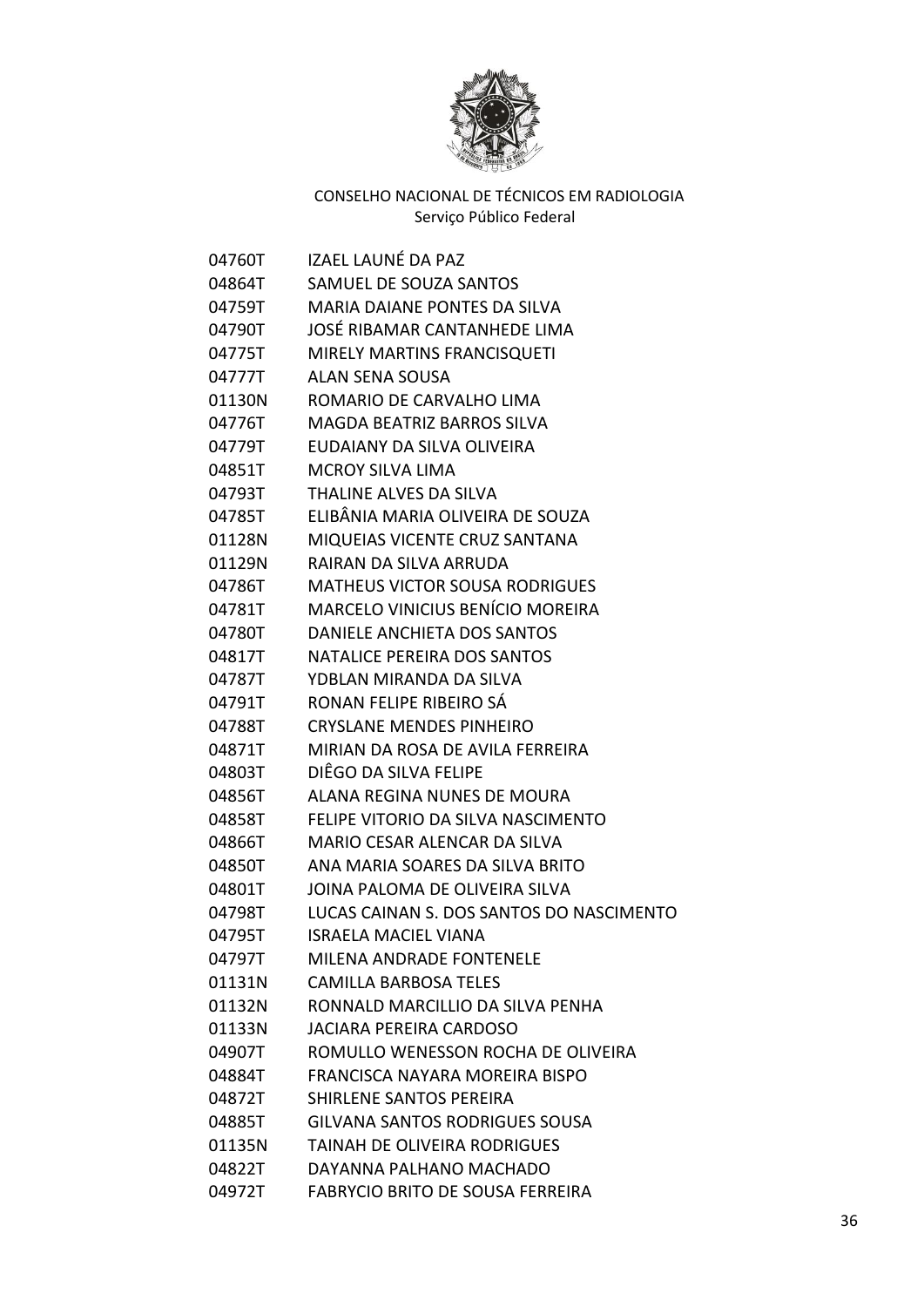

| 04823T | DICIANE LIMA DE SOUSA                     |
|--------|-------------------------------------------|
| 04827T | JOSÉ DENILSON ALVES ALMEIDA               |
| 01134N | RONALDO MOREIRA DE SOUSA                  |
| 04828T | DAYANE DA CRUZ SOUSA                      |
| 04873T | <b>BEATRIZ SOUSA SANTOS</b>               |
| 04805T | ANDERSON PEREIRA DE SOUZA                 |
| 04804T | PAULO VENICIO COELHO DE OLIVEIRA          |
| 04809T | <b>BRUNO DE OLIVEIRA ALMEIDA</b>          |
| 04810T | <b>WENIO COELHO REIS</b>                  |
| 01146N | BRUNO ABILIO DA SILVA MACHADO             |
| 04814T | LEIANE SILVA FERREIRA                     |
| 04807T | <b>GERLYSSON ANDRÉ OLIVEIRA RODRIGUES</b> |
| 04835T | <b>MARCELO AUGUSTO PINTO DOS SANTOS</b>   |
| 04818T | FRANCISCO DAS CHAGAS NASCIMENTO BARROS    |
| 01141N | JOÃO ERNANDES RIBEIRO DA CUNHA            |
| 01149N | TIAGO CAVALCANTE DA COSTA                 |
| 04852T | MACIEL SODRÉ DINIZ                        |
| 04830T | DANIELA LIMA COSTA MOREIRA                |
| 04812T | EDUARDA LIMA DOS SANTOS                   |
| 01139N | <b>HADAILTON DUARTE SANTOS</b>            |
| 04811T | CLEUDIOMAR BEZERRA DA COSTA               |
| 04832T | IVAN GLEIDE FERREIRA CORDEIRO SANTOS      |
| 01137N | LIGIA MARIA DOS SANTOS SOARES             |
| 04847T | LUIS OLIVEIRA PORFIRIO                    |
| 04826T | JAYNAIRA NEVES SEGUINS                    |
| 04815T | NATALINO SOUSA CARVALHO                   |
| 04819T | REGINA ARAÚJO DE SOUSA                    |
| 04820T | <b>HELENO AGUIAR LIMA</b>                 |
| 04837T | <b>LUCAS COSTA ALVES</b>                  |
| 04829T | <b>BRENDSON SOEIRO NEVES</b>              |
| 04839T | JORISMAR DA ANUNCIAÇÃO S.V. DE OLIVEIRA   |
| 04813T | <b>BRUNO CASSIANO BARROS</b>              |
| 04836T | ROSE CLEA DA HORA RIBEIRO                 |
| 04825T | <b>IGO NOLETO DA SILVA</b>                |
| 04838T | <b>MARCONIS RODRIGUES SANTOS</b>          |
| 01142N | FABIANO DA SILVA MARQUES DE LIMA          |
| 01140N | <b>JOELLY VERAS CARDOSO</b>               |
| 04842T | <b>WALDIENE DOS SANTOS FONTELES</b>       |
| 04952T | RIVALDIANE SANTOS LOPES                   |
| 04844T | RUBENILSON SILVA DA CONCEIÇÃO             |
| 04898T | ANDRÉ SILVA DE ARAÚJO                     |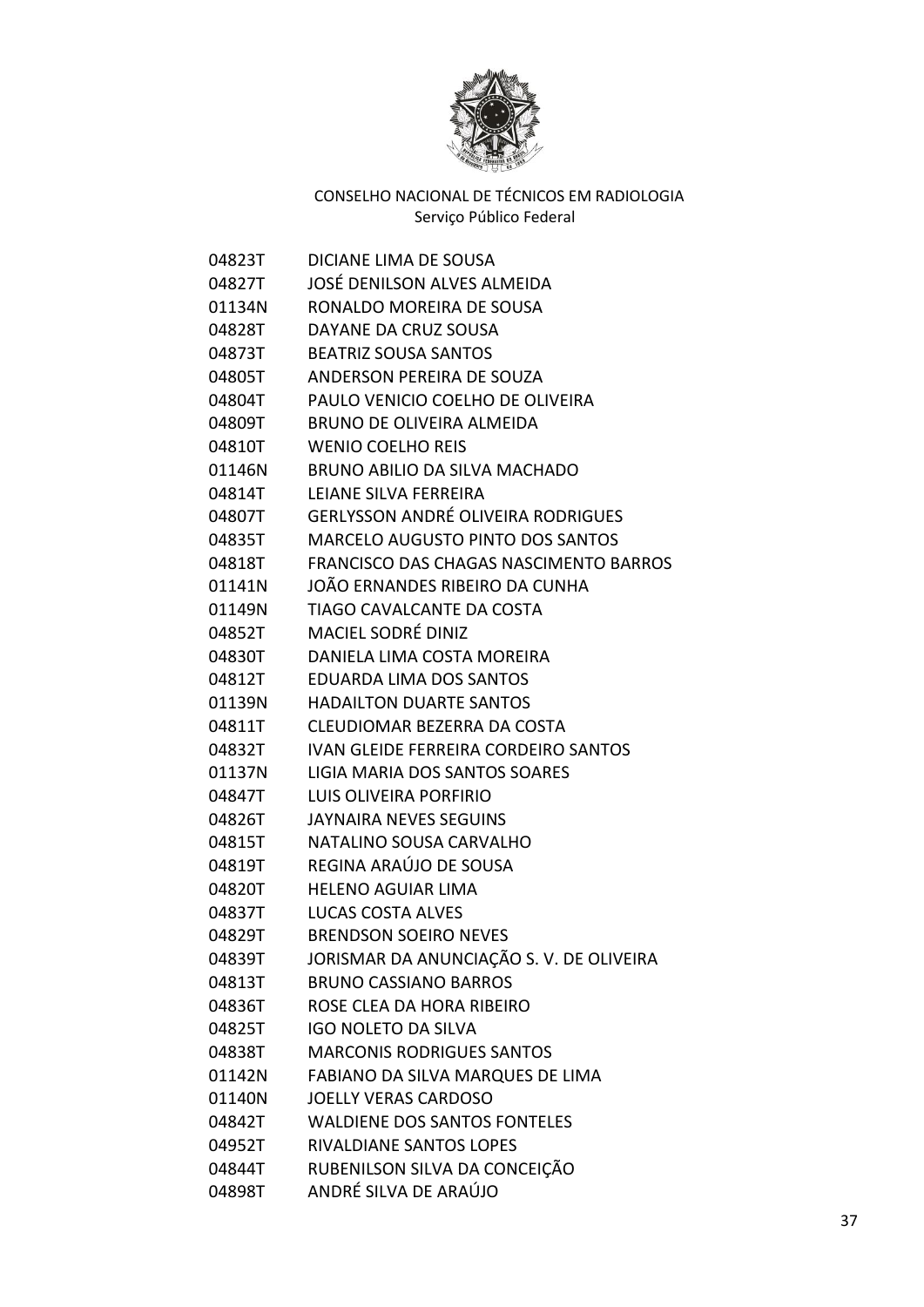

| 04853T | ROBERTO OLIVEIRA SILVA              |
|--------|-------------------------------------|
| 04855T | BYANCA SANTANA SANCHES COELHO       |
| 04869T | PAULO HENRIQUE RAMOS MACIEL         |
| 01147N | KARINE LIZY COELHO DE SOUSA         |
| 04849T | ADRIANA SOUSA DOS SANTOS            |
| 05074T | ANDREY THALLES DE OLIVEIRA MENESES  |
| 04879T | <b>FÁBIO BARBOSA RAPOSO</b>         |
| 04880T | <b>BRUNO DE CARVALHO NUNES</b>      |
| 04881T | <b>BRENDA BARROS REGO</b>           |
| 04875T | RUTH'ANA AGUIAR DA LUZ              |
| 01150N | KÉLYA MENDES MARQUES                |
| 04886T | ANA BEATRIZ TEIXEIRA LOPES          |
| 04883T | PAULO CARPHEGIANE DA SILVA          |
| 04928T | MARIA JOSE MACHADO SANTANA          |
| 04888T | <b>MATHEUS ARON LEMOS DE AMORIM</b> |
| 04893T | THIAGO AROUCHA SILVA                |
| 01152N | <b>MATEUS FARIAS MOURA</b>          |
| 04890T | FRANCISCO VILELA JANSEN FILHO       |
| 04876T | ANTONIA MORIANA RIBEIRO DA SILVA    |
| 04902T | <b>KERLINE PAVAO SA MENEZES</b>     |
| 04901T | GILSON DA SILVA TRINDADE            |
| 04947T | JOSIMARA RIBEIRO PENHA              |
| 05111T | NATALINA VIEIRA DA SILVA            |
| 04894T | EDNA KEILA OLIVEIRA DE JESUS LEITE  |
| 04892T | FÁBIO CUNHA SANTOS                  |
| 04891T | PEDRO JUCA PINTO DE MACEDO          |
| 01154N | THATILA RAYANNE SILVA SOUSA         |
| 04900T | <b>AMANDA TORRES SANTOS</b>         |
| 04899T | PATRIK ERNANDO PEREIRA PAIXÃO       |
| 23466N | JOELMA ALEXANDRE DA COSTA           |
| 04897T | <b>SHYRLENE BITTENCOURT SILVA</b>   |
| 04895T | IARA ESTEFANE VITORIO SANTOS        |
| 04908T | <b>ADRIANA NUNES ABREU</b>          |
| 04905T | ALEXANDRO DE JESUS PAULINO          |
| 04909T | <b>GUSTAVO IGOR LIMA SILVA</b>      |
| 04906T | ROSEANE CAMARGO CUNHA LOBO          |
| 01155N | ALANE VAESSY DA SILVA ALVES         |
| 04904T | LUAN SILVA PESSOA                   |
| 04903T | ADRIELLY DA SILVA DOS SANTOS        |
| 04912T | <b>CLAUDENICE DE SOUSA DA SILVA</b> |
| 04910T | <b>JACIARA CARVALHO LOUZEIRO</b>    |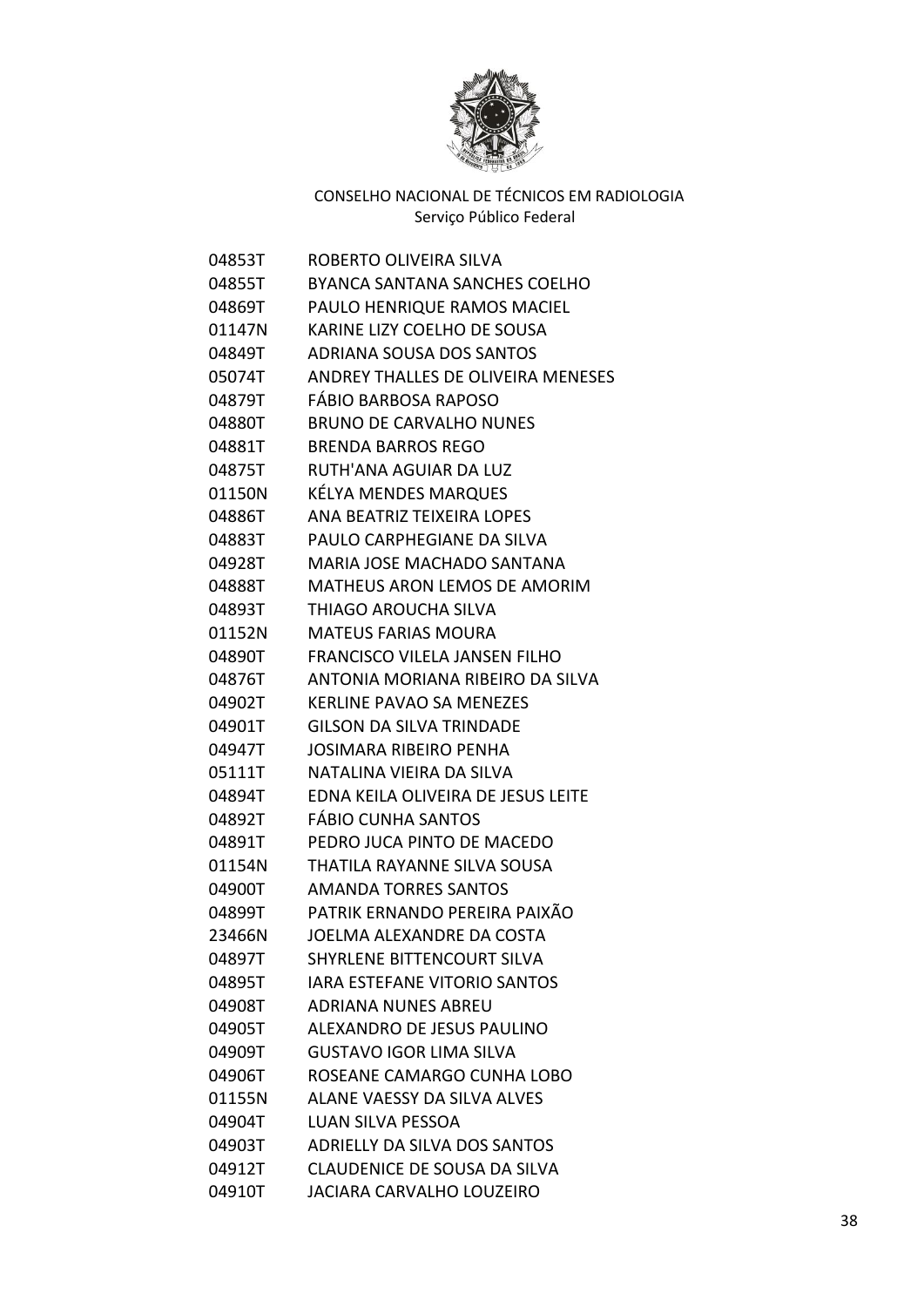

| 01156N | RIVANEY DE PAULO FONTENELE              |
|--------|-----------------------------------------|
| 01153N | MARIA DO SOCORRO DA CONCEIÇÃO SILVA     |
| 01159N | MARCOS PACHECO DA CONCEIÇÃO             |
| 04916T | AUGUSTO CÉSAR ALVES DE ARAÚJO           |
| 04917T | <b>LUCAS DE AGUIAR MOREIRA</b>          |
| 04918T | <b>WANDERSON LUAN PEREIRA SILVA</b>     |
| 04919T | PEDRO LUCAS PEREIRA DA CONCEIÇÃO        |
| 04914T | CARISLAINE PEREIRA DE AQUINO MATOS      |
| 04915T | KASSIO AUGUSTO MOREIRA CAMPOS           |
| 01158N | <b>GEVANIO DA SILVA COSTA</b>           |
| 04913T | ANDREIA ARAUJO DE SOUSA                 |
|        | 04975T BRENER BENIGNO BRITO SANTOS      |
|        | 04923T TAIRONE LIMA PEREIRA             |
|        | 04911T DANÚBIA LUZIA COSTA MARTINS      |
|        | 04933T TAYS CARVALHO SOUSA              |
|        | 04920T KAIO SOUSA CARNEIRO              |
| 04921T | JACKELINE DO NASCIMENTO COSTA           |
|        | 04937T VANESSA SANTANA DA SILVA         |
| 01164N | ALEXSSANDRO SOUSA SANTOS                |
| 04926T | <b>ANA CELIA CORREIA</b>                |
| 04922T | NEUZA DE JESUS MOREIRA DE SOUSA         |
| 04924T | <b>LUIZ DALTON SOUSA AMORIM</b>         |
| 05104T | GUSTAVO BRUNO CARVALHO DE ARAÚJO        |
| 01165N | <b>WENICIUS DA SILVA OLIVEIRA</b>       |
| 04934T | <b>JONADSON SANTOS SOUZA</b>            |
| 04935T | MARIA DE JESUS SOARES DOS SANTOS        |
| 01163N | <b>CRISTIANE SOUSA DIAS</b>             |
| 01167N | TIAGO ALMEIDA LIMA                      |
| 04929T | <b>GUSTAVO XAVIER NASCIMENTO</b>        |
| 01162N | <b>LIVIA LOPES NOGUEIRA</b>             |
| 01160N | ANA VITORIA PINTO MARTINS               |
| 04936T | <b>WELLINGTON FERNANDO SILVA AMARAL</b> |
| 01161N | JOÃO ELIAS DA SILVEIRA BARROS           |
| 04931T | STHEPHANY PASSOS SOUZA                  |
| 04930T | <b>WALTER CAMPOS DUTRA</b>              |
| 04932T | JESSICA SANTOS JACINTO ANDRADE JERÔNIMO |
| 04927T | <b>MATEUS MELO PANGARO</b>              |
| 04939T | JAMILY JOYCE DE SOUZA ALMEIDA           |
| 04940T | SAMUEL RODRIGUES DO NASCIMENTO          |
| 04950T | <b>WILLIAM SOUSA VEIGA</b>              |
| 04941T | JESIANE SANTOS DA SILVA                 |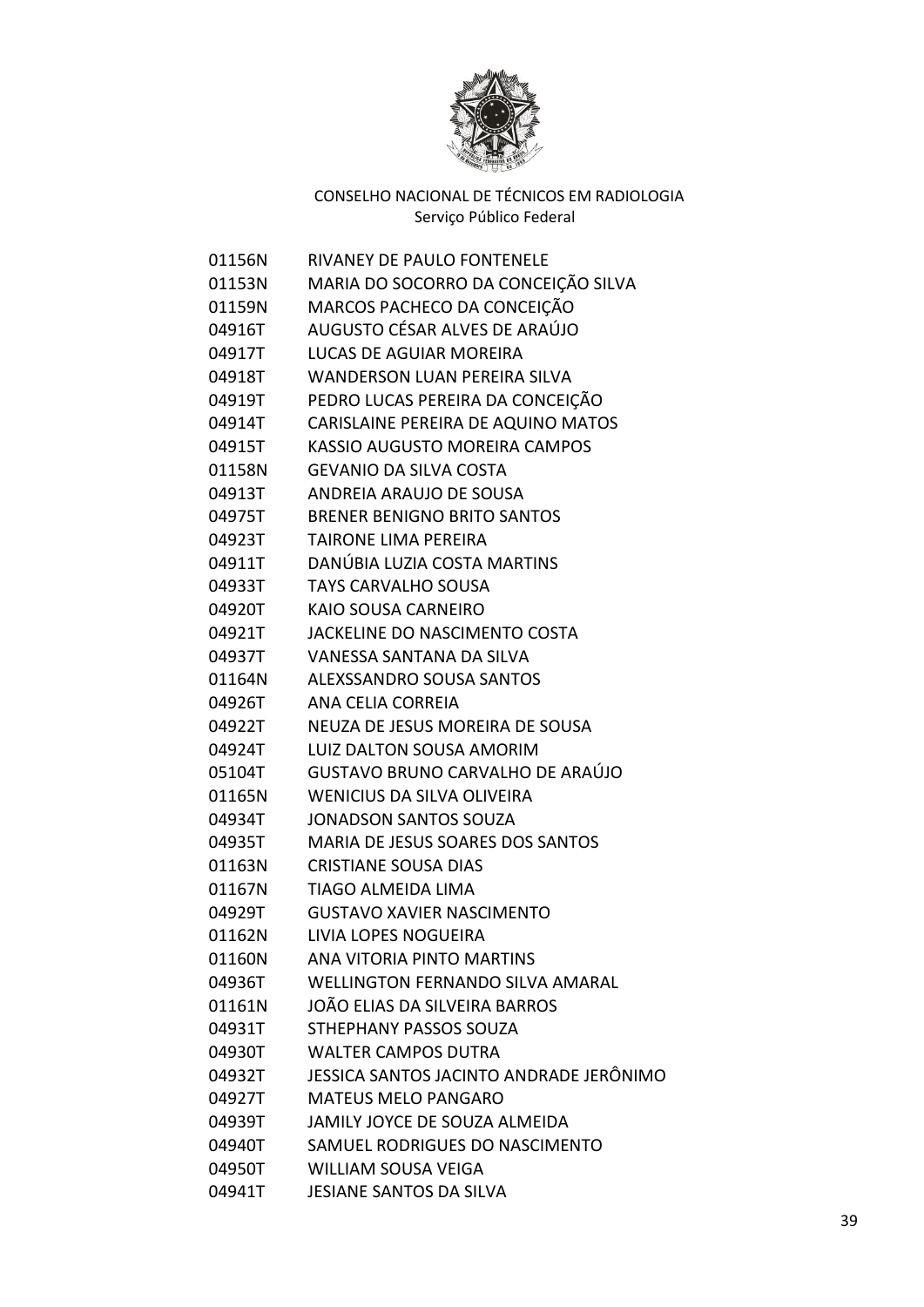

| 04942T | ISAC DA SILVA CARVALHO                 |
|--------|----------------------------------------|
| 04944T | LILIA RAMOS BITTENCOURT DE ALMEIDA     |
| 04945T | <b>GRACINEIDE PEREIRA DA SILVA</b>     |
| 04946T | <b>CARLOS GUSTAVO ROCHA SALES</b>      |
| 04958T | MARCELO MENDES CHAGAS CORNÉLIO         |
| 01168N | ANA MARIA DOS SANTOS NUNES             |
| 04948T | <b>JOAB DE JESUS NEVES</b>             |
| 04957T | <b>TAYARA LEMOS ROCHA</b>              |
| 04956T | <b>JAILTON SEABRA VIEIRA</b>           |
| 04954T | <b>TATIANA FEITOSA DE SOUSA</b>        |
| 04964T | SIDIEL BARBOSA DANTAS CARVALHO         |
| 04981T | NAYANE ABREU NASCIMENTO                |
| 01177N | <b>VINICIUS LINO MARQUES</b>           |
| 04965T | DARLI DE LISANDRE SOARES SOUTO         |
| 04963T | <b>KLEUTON COSTA CANTANHEDE</b>        |
| 05026T | ANDRÉ APARECIDO FAUSTO DE LIMA         |
| 01171N | MARCYANNE GONÇALVES DE FARIAS PEREIRA  |
| 04961T | <b>BRUNO FERNANDO MEDEIROS MUNIZ</b>   |
| 04962T | <b>NALDSON VINICIUS LIRA DE SOUSA</b>  |
| 04966T | <b>JANAILSON TORRES DO NASCIMENTO</b>  |
| 04960T | <b>ILANA COELHO SANTOS</b>             |
| 04973T | ARTHUR DE FRANCA DO NASCIMENTO         |
| 01174N | ALANA RAFAELA MATIAS PEREIRA           |
| 04974T | JOANA MARIA MIRANDA DOS SANTOS         |
| 04977T | FRANCISCO MATUZALEM RODRIGUES DA COSTA |
| 01175N | ANNA LUISA DE JESUS NUNES              |
| 04987T | <b>JOICIANE PEREIRA LEITE</b>          |
| 04997T | LETICIA CRISLANE DA SILVA FERNANDES    |
| 04985T | ANTONIO FRANCISCO DOS SANTOS OLIVEIRA  |
| 04980T | ROMULO MUNIZ DE OLIVEIRA               |
| 04982T | <b>ELISANILDE RODRIGUES VIEIRA</b>     |
| 04979T | <b>FERNANDA DE ARAUJO AIRES</b>        |
| 04978T | ROSELILDE SILVA                        |
| 01176N | ELINE PEREIRA LISBOA DE ANDRADE        |
| 04983T | RUBENITA LOPES DA COSTA                |
| 04984T | <b>MÁRCIA TAMIRES NEVES DOS SANTOS</b> |
| 04986T | <b>WALEFF DEYVI GOMES SANTOS</b>       |
| 04992T | PAULO SÉRGIO SOARES JUNIOR             |
| 01187N | <b>GISMARA RIBEIRO SILVA</b>           |
| 05077T | FRANCISCA KÁSSIA SOUZA DE MATOS        |
| 05112T | RONALD VIEIRA SÁ                       |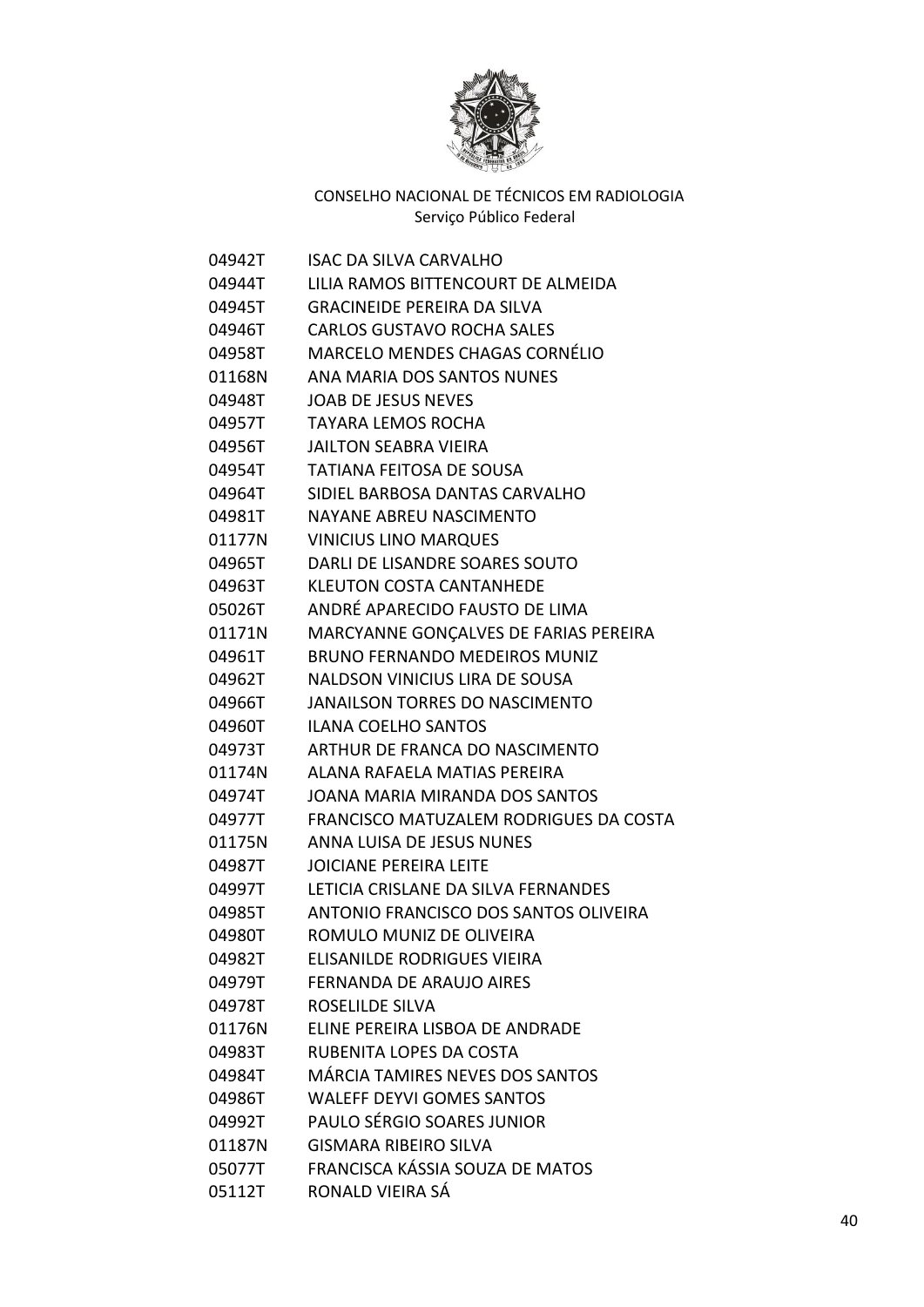

| 05028T | <b>WELLINGTON SILVA DA ROCHA</b>        |
|--------|-----------------------------------------|
| 04991T | RUBENS AZEVEDO DOS SANTOS               |
| 01188N | DAVI PINHEIRO CAMPELO                   |
| 04988T | MAXSUEL DOS SANTOS DA SILVA             |
| 05019T | <b>MATEUS ARAUJO DA SILVA</b>           |
| 05005T | ANA KAROLINY DE SOUSA SILVA             |
| 05004T | LETICIA COSTA GUSMÃO ALMEIDA            |
| 04999T | <b>GILBERTO DE SOUSA ALVES</b>          |
| 05003T | DENILSON DE OLIVEIRA DA SILVA           |
| 05017T | <b>NAYANE RODRIGUES LOPES</b>           |
| 01181N | <b>CHRISLANE NASCIMENTO SILVA</b>       |
| 01180N | <b>IGOR BARBOSA DE ARAUJO</b>           |
| 05000T | <b>JACLEISON MENDES CUTRIM</b>          |
| 05001T | <b>EDUARDO SOUSA SILVA</b>              |
| 05002T | <b>FLOR DE MARIA FURTADO GONCALVES</b>  |
| 05010T | HELLEN CRISTINA OLIVEIRA DOS S. SILVA   |
| 05008T | ALLANA JACIARA GONCALVES DOS SANTOS     |
| 05011T | DANILO DIEGO LUZ FIGUEREDO              |
| 05013T | CLAUDIOVAN MOREIRA DE AGUIAR            |
| 05012T | LARA HEVILLYN RIBEIRO LIRA              |
| 05015T | <b>BRUNA ARAUJO DA SILVA</b>            |
| 05014T | ERISVALDO MONTEIRO DA SILVA             |
| 05018T | <b>FABRICIO RHIAN SOUSA DE MOURA</b>    |
| 05051T | ROSIMEIRE DA SILVA                      |
| 05025T | <b>WALDI DE SOUSA NASCIMENTO</b>        |
| 05009T | NILTON HENRIQUE LIMA AMARAL             |
| 05022T | <b>VINICIUS NUNES SOARES</b>            |
| 05020T | JOSÉ EDIMILSON DOS SANTOS SILVA         |
| 05021T | FABIANA NUNES DA SILVA CARVALHO COSTA   |
| 05023T | DEYCILLA SOARES BRITO                   |
| 05118T | SULANIR GOMES DE LIMA E LIMA            |
| 05024T | RONALDO MOURA CORREIA                   |
| 01183N | LUIZ BEZERRA DA SILVA NETO              |
| 01200N | MARIA APARECIDA DE SOUSA MOURA          |
| 01184N | ANTONIA MEIRILENE RODRIGUES SOUSA       |
| 05027T | <b>DEURIVAN DE MORAIS SANTOS</b>        |
| 05087T | RONILDO DE JESUS PIRES AGUIAR           |
| 05029T | ANNA LORRANE BARBALHO BEZERRA           |
| 05046T | ATILA MARMO VIEIRA FREIRE               |
| 05038T | <b>VALDECIR CARLOS PEREIRA MONTEIRO</b> |
| 05033T | ANA PAULA CANDIDA AURISMA               |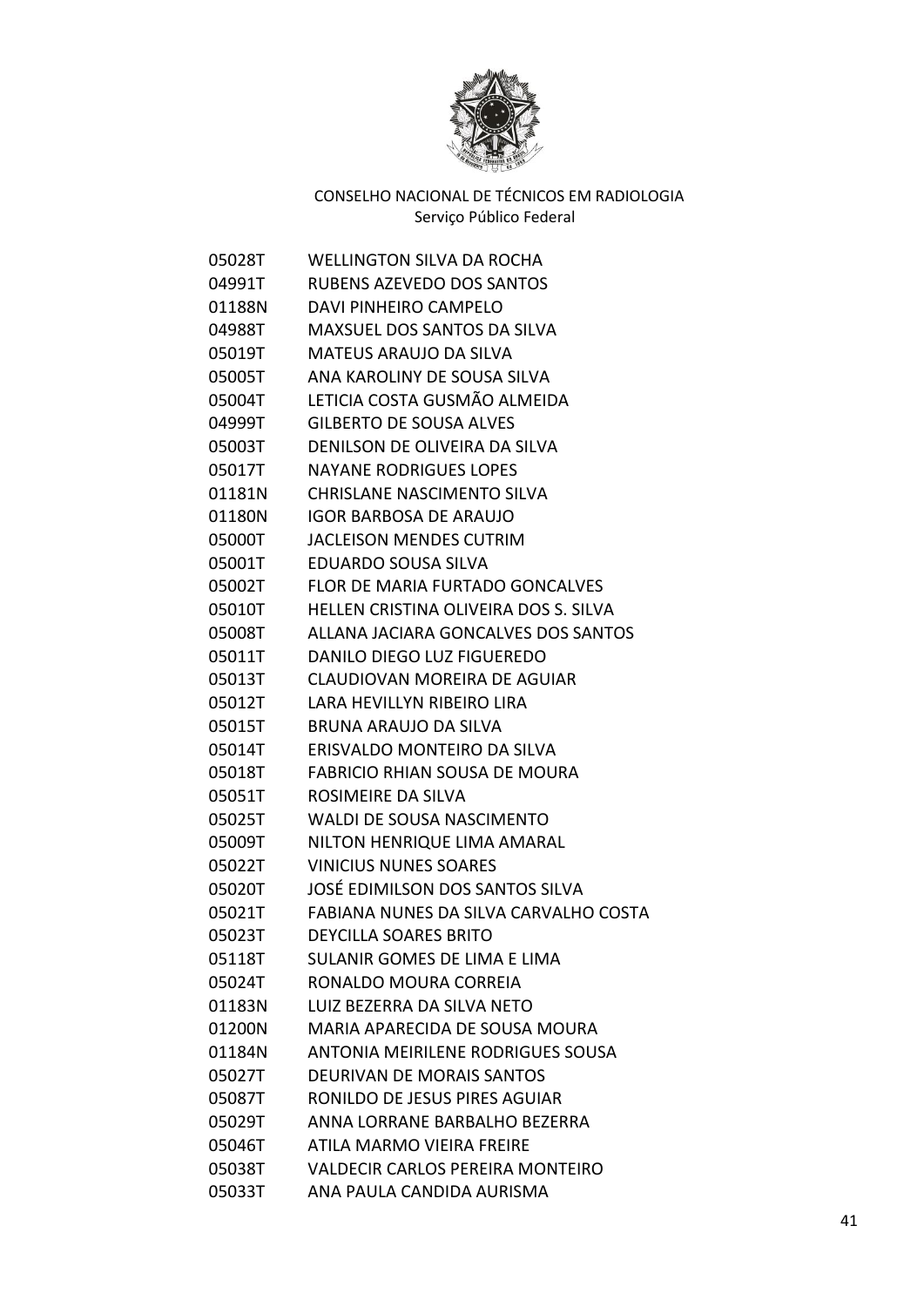

| 05034T | <b>GABRIELLE RODRIGUES MOREIRA</b>       |
|--------|------------------------------------------|
| 05037T | <b>SILVANA CALDAS SANTOS</b>             |
| 05050T | LUIS FERNANDO RODRIGUES DA SILVA         |
| 05042T | EDIVÂNDIA FRANCISCA DE MACÊDO SOUSA      |
| 01198N | ANA CAROLINA DE CARVALHO FIALHO OLIVEIRA |
| 01191N | CARLA BEATRIZ ALVES DE ARAUJO SILVA      |
| 05036T | <b>VALDIANNA COSTA ALVES</b>             |
| 01185N | ELISCRISTINY DE LIMA E SILVA             |
| 05100T | RONNYCLAY CARDOSO SANTOS                 |
| 05030T | JOÃO PAULO BORGES GOMES                  |
| 01186N | RAFAEL LEANDRO GOMES DE SOUSA            |
| 05040T | MARCIA DA MOTA CAVALCANTE                |
| 05085T | DENISE DOS SANTOS FERREIRA               |
| 05067T | <b>MARCIO ROBERTO LICA SANTOS</b>        |
| 05045T | <b>WILIAS SALAZAR</b>                    |
| 05049T | FRANCISCA ARAUJO CIRQUEIRA               |
| 05068T | YURY RABELO DE ALBUQUERQUE               |
| 05041T | <b>CLARICE DE OLIVEIRA COSTA</b>         |
| 05044T | SANDRA GUIMARÃES SOARES                  |
| 05052T | <b>MARIA ANTONIA POVOA</b>               |
| 05047T | THYAGO DE ARAUJO RODRIGUES               |
| 01190N | BEATRIZ DUARTE ARAÚJO ROCHA              |
| 05054T | <b>BRUNA EMELY DOS SANTOS</b>            |
| 05053T | DANILLO DE ARAÚJO SOARES                 |
| 01193N | JOSÉ DIMAS GOMES DE SOUSA                |
| 05058T | JOAQUIM ANTONIO BRITO DUARTE JUNIOR      |
| 05059T | <b>JOCELMA BATISTA GOMES</b>             |
| 05057T | LIVIA KELLEN DE JESUS RIBEIRO COSTA      |
| 01192N | ROBERT GLEYDSON BARBOSA GARCIA           |
| 05065T | <b>LUIS JORGE ALVES CHAVES</b>           |
| 05089T | <b>MARA SUZANNY MORAES ROCHA</b>         |
| 05061T | <b>MARIA MACIELE LIMA DA SILVA</b>       |
| 01197N | <b>MARCIA DE JESUS PEREIRA</b>           |
| 05064T | JACIANE DE SA SENA                       |
| 05060T | <b>FRANCISCO DENISON DUARTE SILVA</b>    |
| 01194N | CARLA ROBERTA SOUSA DUARTE               |
| 05106T | MARY CRISTINA FERNANDES BEZERRA          |
| 05072T | <b>RUANN MAYCK FELIX PIRES</b>           |
| 05079T | LUCAS VIEIRA GONÇALVES                   |
| 05086T | MARCELO VIEIRA DE SOUSA                  |
| 05069T | <b>GEOVANA GOMES PEREIRA</b>             |
|        |                                          |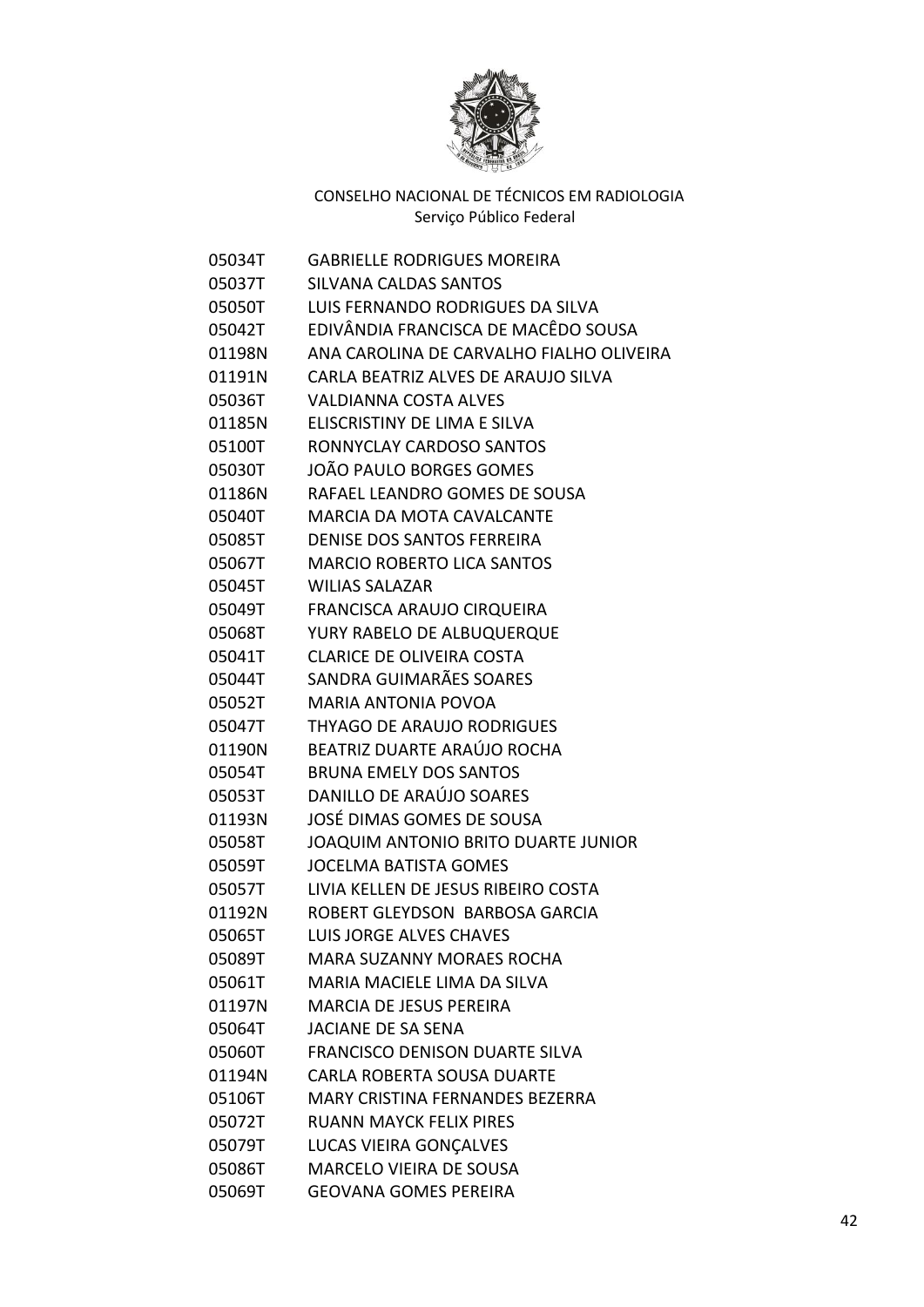

| 05101T | <b>CLAUDINEA ALVES DUTRA</b>             |
|--------|------------------------------------------|
| 05088T | ANA KAROLINA LINDOSO GOMES               |
| 05083T | ANA KAROLYNA FERREIRA DE MELO            |
| 05080T | THAIS GOMES MARTINS LIMA                 |
| 05082T | <b>EDMILSOM PEREIRA BELO</b>             |
| 05073T | <b>ALCIMAR NUNES DOS SANTOS</b>          |
| 05098T | MIRANILSON VERA DA CONCEIÇÃO             |
| 05075T | <b>MARINALDO SILVA DOS SANTOS</b>        |
| 05076T | <b>ANTONIO ALMIR MARQUES DE MELO</b>     |
| 05113T | ANGÉLICA MARIA RODRIGUES SILVA           |
| 05097T | KELLYN NAYARA DIAS TEIXEIRA              |
| 05092T | LUAN CARLOS DA SILVA PRADO               |
| 01203N | FRANCISCO RICARDO DE SOUZA LIMA          |
| 05148T | <b>ICLEIDE CAPIM BARROS</b>              |
| 05116T | <b>SAMUEL BARROS SILVA</b>               |
| 01202N | <b>GUDEMBERTO VIEIRA DA SILVA</b>        |
| 05093T | <b>ILMARLEY COSTA CANTANHEDE</b>         |
| 05095T | ROSILENE ALVES TEIXEIRA                  |
| 05091T | RICARDO ALMERIO CARDOSO                  |
| 01201N | SALOMÃO DE SOUSA AGUIAR                  |
| 05133T | ANTONIO DE JESUS GARCÊS JUNIOR           |
| 05109T | <b>JOSELIA MENDES SILVA</b>              |
| 05103T | <b>SILMARA PRUDENCIA</b>                 |
| 05110T | <b>GARDÊNIA ALVES DA COSTA</b>           |
| 05102T | ARLAN DE SOUSA CARVALHO                  |
| 05105T | <b>FABRÍCIO DE SOUSA RAMOS</b>           |
| 01209N | <b>LILIAN PONTES NUNES</b>               |
| 05140T | ANDERSON RÉGIS GONÇALVES MACIEL DA SILVA |
| 05117T | LUANA PEREIRA NASCIMENTO                 |
| 05128T | <b>HELEN SANTOS LIMA</b>                 |
| 01204N | SABRINA RODRIGUES GERONÇO                |
| 05119T | <b>BRUNNA RAPHAELLA GOMES LIRA</b>       |
| 05115T | ALEXANDRE PEREIRA DA CUNHA               |
| 01205N | <b>FAISAL SILVA CARNEIRO</b>             |
| 01206N | MARIANA DE SOUZA LIMA MENEZES            |
| 05155T | THIAGO DA COSTA DA SILVA                 |
| 05144T | ADRIANO JORGE AZEVEDO ROSAS              |
| 05122T | JÉSSICA BEATRIZ SANTANA DA SILVA         |
| 05123T | <b>WELLIGTON JUNIO SILVA MENDES</b>      |
| 05165T | HELLEN CRISTINA SANTOS AZEVEDO           |
| 05127T | ANDREIA SANTOS DA SILVA                  |